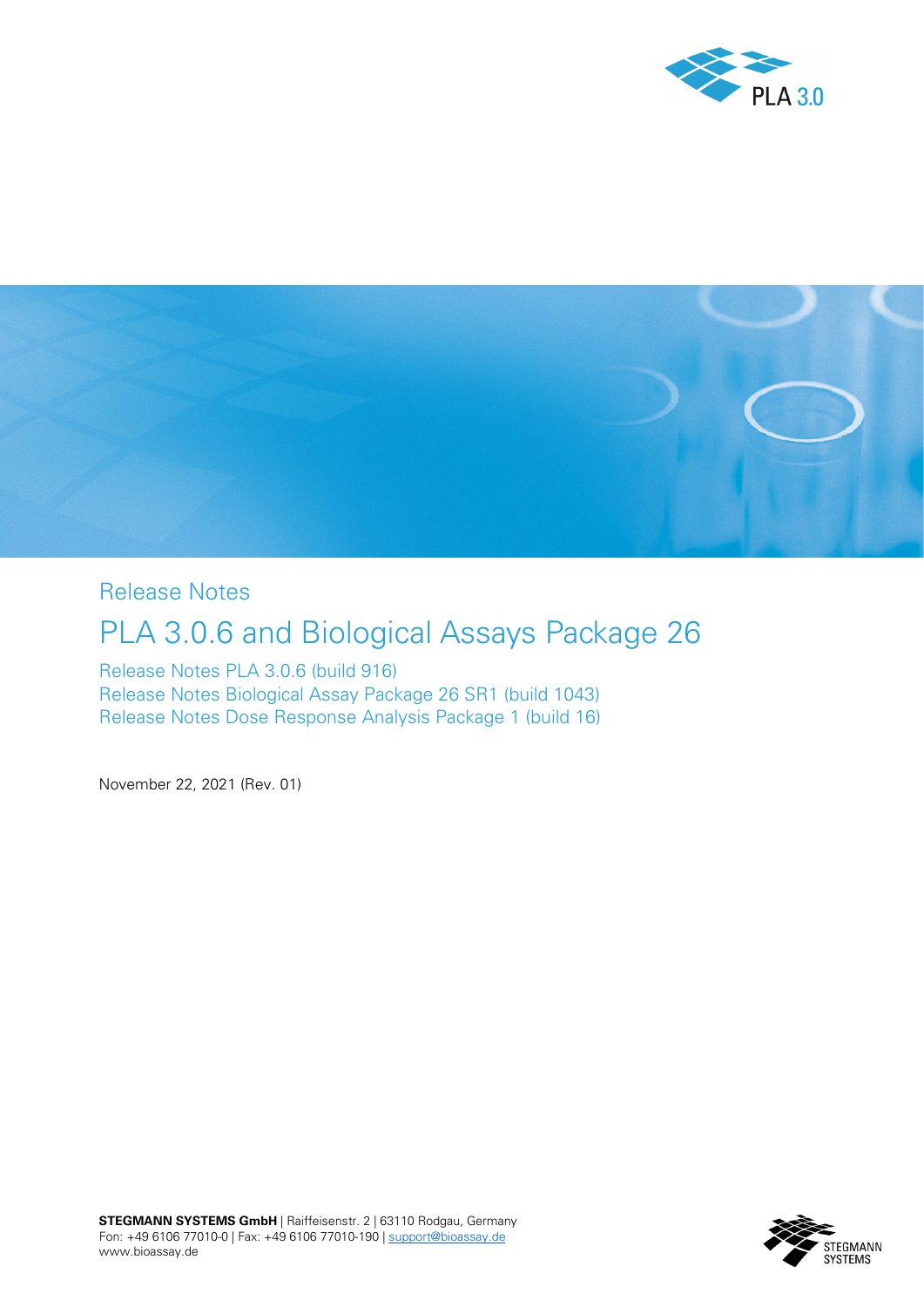

| 1 |              |  |
|---|--------------|--|
| 2 |              |  |
| 3 |              |  |
|   | 3.1          |  |
|   | 3.2          |  |
|   | 3.3          |  |
|   | 3.4          |  |
|   | 3.5          |  |
| 4 |              |  |
|   | 4.1          |  |
|   | 4.2          |  |
|   | 4.3          |  |
|   | 4.4          |  |
|   | 4.5          |  |
|   | 4.6          |  |
| 5 |              |  |
|   | 5.1          |  |
|   | 5.2          |  |
|   | 5.3          |  |
|   | 5.4          |  |
|   | 5.5          |  |
|   |              |  |
|   | 6.1          |  |
|   | 6.2          |  |
|   | 6.3          |  |
|   | 6.4          |  |
|   | 6.5          |  |
|   | 6.6          |  |
|   | $\mathbf{z}$ |  |
|   | 7.1          |  |
|   | 7.2          |  |
|   | 7.3          |  |
|   | 7.4          |  |
|   | 7.5          |  |
|   | 7.6          |  |
|   | 7.7          |  |
|   | 7.8          |  |
|   | 7.9          |  |
| 8 |              |  |
| 9 |              |  |
|   | 9.1          |  |
|   | 9.2          |  |
|   | 9.2.1        |  |
|   | 9.2.2        |  |
|   | 9.2.3        |  |
|   | 9.2.4        |  |
|   | 9.3          |  |
|   | 9.3.1        |  |
|   | 9.3.2        |  |
|   | 9.3.3        |  |
|   | 9.3.4        |  |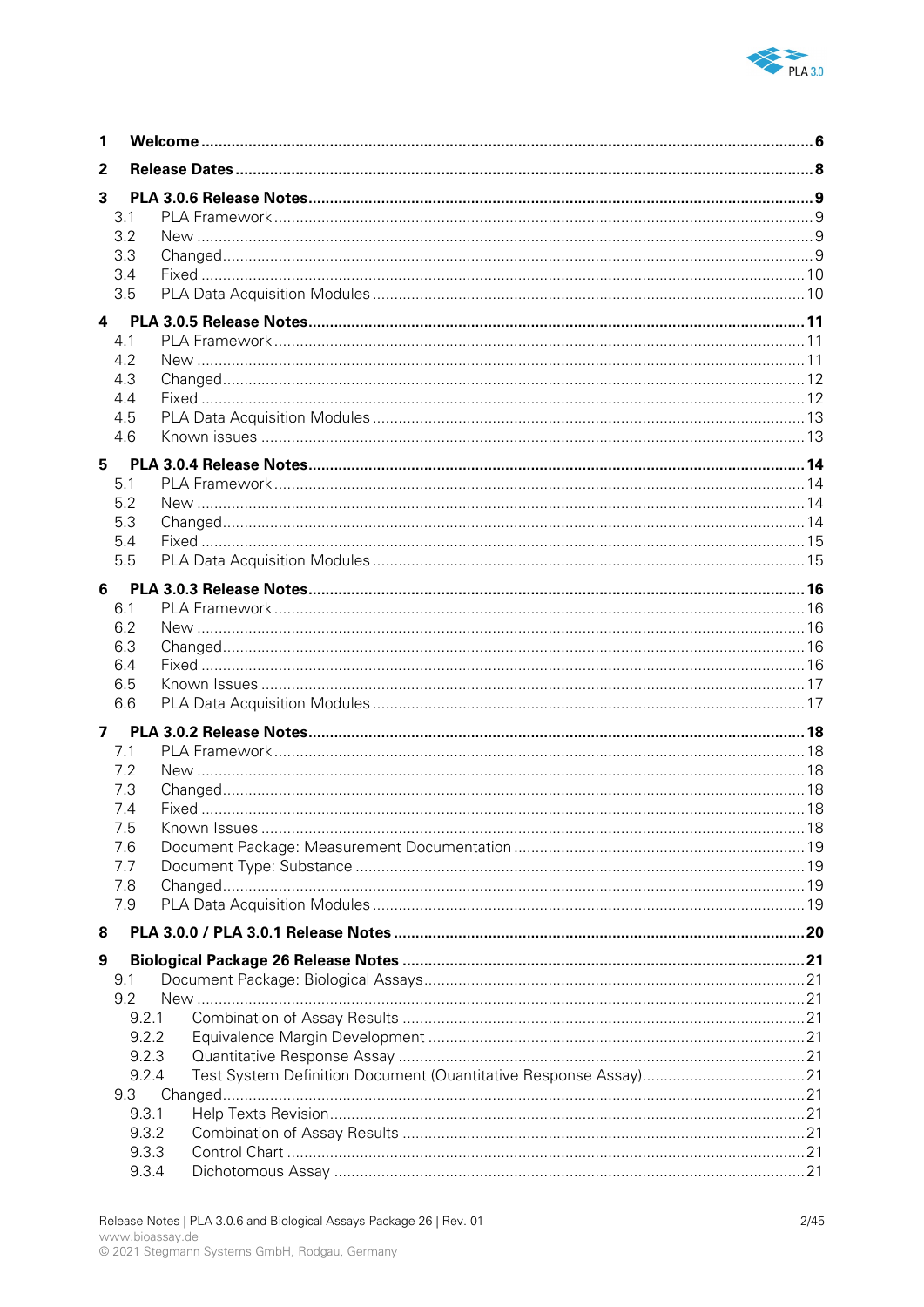

| 9.3.5  |  |
|--------|--|
| 9.4    |  |
| 9.4.1  |  |
| 9.4.2  |  |
| 9.4.3  |  |
| 9.4.4  |  |
| 9.4.5  |  |
| 9.4.6  |  |
| 10     |  |
| 10.1   |  |
| 10.2   |  |
| 10.3   |  |
| 10.3.1 |  |
| 10.3.2 |  |
| 10.3.3 |  |
| 10.3.4 |  |
| 10.3.5 |  |
| 10.3.6 |  |
| 10.4   |  |
| 10.4.1 |  |
| 10.4.2 |  |
| 10.5   |  |
| 10.5.1 |  |
| 10.5.2 |  |
| 10.5.3 |  |
| 10.5.4 |  |
| 10.5.5 |  |
| 10.5.6 |  |
| 10.5.7 |  |
| 10.5.8 |  |
| 11     |  |
| 11.1   |  |
| 11.2   |  |
| 11.3   |  |
|        |  |
| 11.4   |  |
| 11.4.1 |  |
| 11.4.2 |  |
| 11.5   |  |
| 11.5.1 |  |
| 11.5.2 |  |
| 11.5.3 |  |
| 12     |  |
| 12.1   |  |
| 12.2   |  |
| 12.2.1 |  |
| 12.2.2 |  |
| 12.2.3 |  |
| 12.2.4 |  |
| 12.2.5 |  |
| 12.3   |  |
| 12.3.1 |  |
| 12.3.2 |  |
|        |  |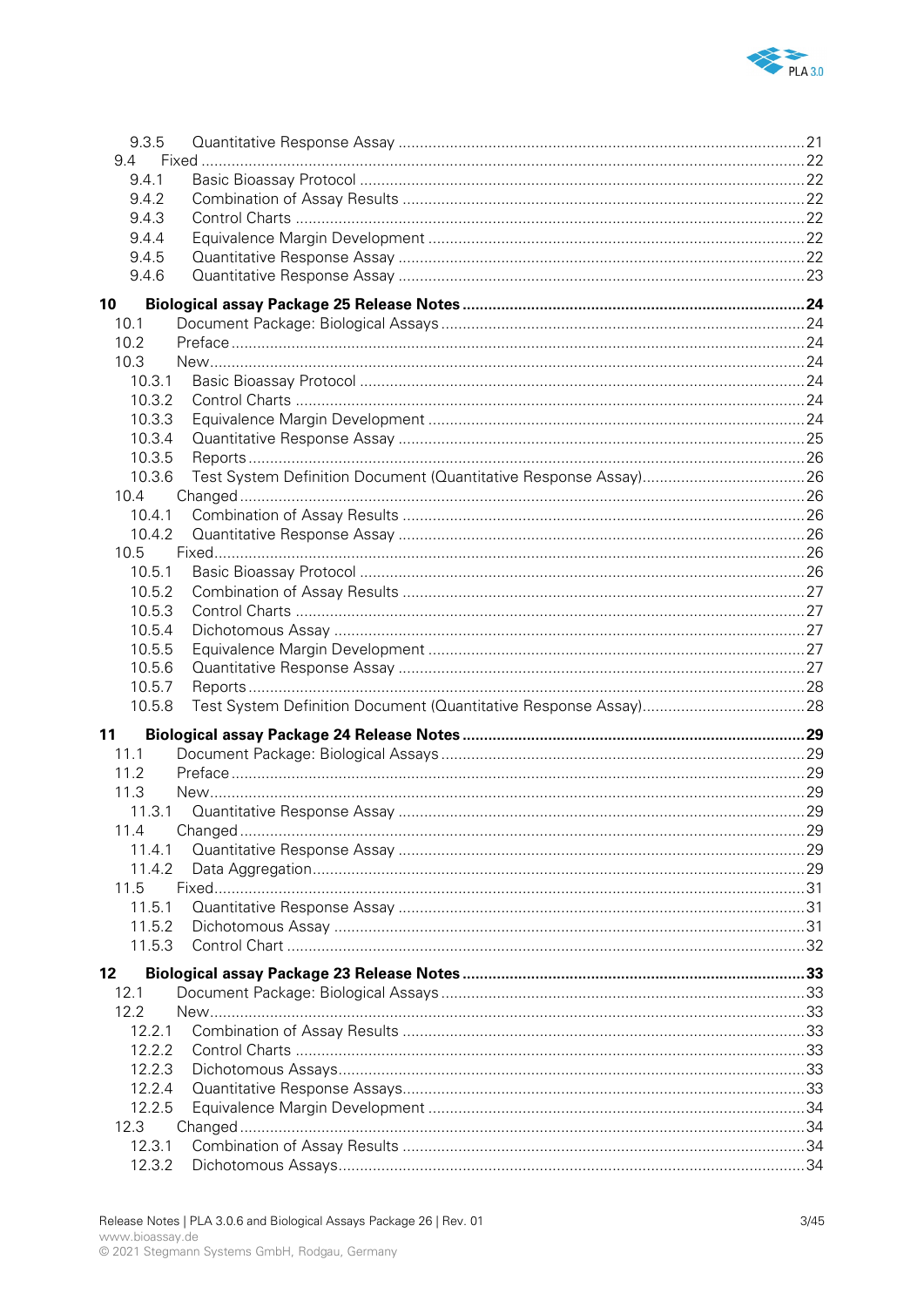

| 12.3.3         |  |
|----------------|--|
| 12.3.4         |  |
| 12.4           |  |
| 12.4.1         |  |
| 12.4.2         |  |
|                |  |
| 13             |  |
| 13.1           |  |
| 13.2           |  |
| 13.2.1         |  |
| 13.3           |  |
| 13.3.1         |  |
| 13.4           |  |
| 13.4.1         |  |
| 14             |  |
| 14.1           |  |
| 14.2           |  |
| 14.2.1         |  |
| 14.2.2         |  |
| 14.3           |  |
| 14.3.1         |  |
| 14.3.2         |  |
| 14.3.3         |  |
|                |  |
| 15             |  |
| 15.1           |  |
| 15.2<br>15.2.1 |  |
|                |  |
| 15.2.2         |  |
| 15.2.3         |  |
| 15.2.4         |  |
| 15.3           |  |
| 15.3.1         |  |
| 15.3.2         |  |
| 15.3.3         |  |
| 15.4           |  |
| 15.4.1         |  |
| 15.5           |  |
| 15.5.1         |  |
| 15.5.2         |  |
| 15.5.3         |  |
| 15.5.4         |  |
| 16             |  |
| 16.1           |  |
| 16.2           |  |
| 16.2.1         |  |
| 16.3           |  |
| 16.3.1         |  |
| 16.4           |  |
| 16.4.1         |  |
| 16.4.2         |  |
| 16.4.3         |  |
|                |  |
| 17             |  |
| 17.1           |  |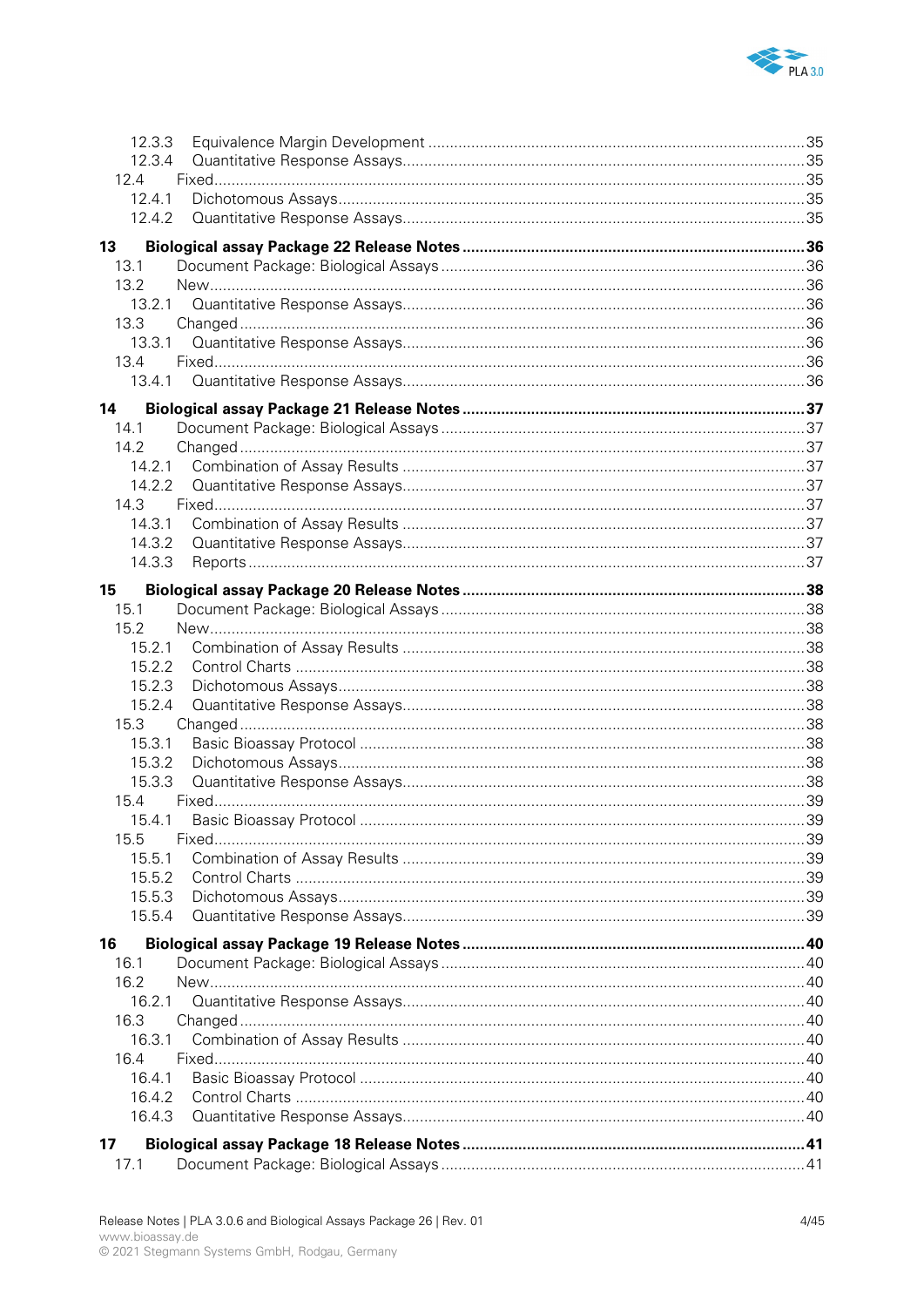

| $17.2^{\circ}$ |  |
|----------------|--|
| 17.2.1         |  |
| 17.2.2         |  |
| 17.2.3         |  |
| 17.2.4         |  |
| 17.2.5         |  |
| 17.2.6         |  |
| 17.3           |  |
| 17.3.1         |  |
| 17.3.2         |  |
| 18             |  |
|                |  |
| 18.1           |  |
| 18.2           |  |
| 18 2 1         |  |
| 18.2.2         |  |
| 18.3           |  |
| 18.3.1         |  |
| 18.3.2         |  |
| 18.3.3         |  |
|                |  |
| 19<br>19.1     |  |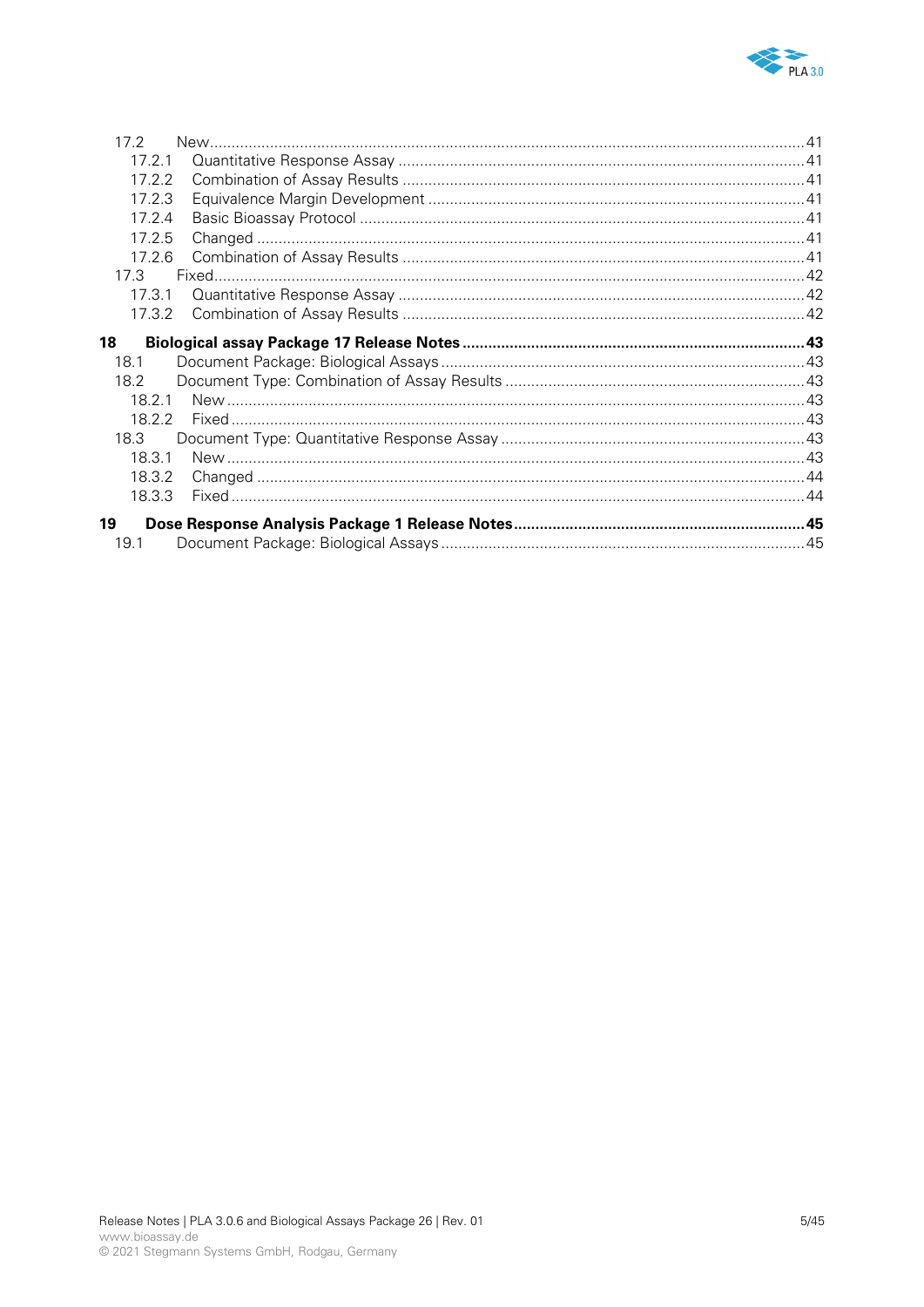

# 1 Welcome

Welcome to the Release Notes of PLA 3.0.6 (build 916), Biological Assay Package 26 (build 1043) and Dose-Response Analysis Package 1 (build 16).

This document contains the cumulated Release Notes showing all new features, changes, and fixes for all versions of PLA 3.0 since its initial release.

This document is primarily intended for Functional and System Administrators.

The release notes are structured into Release Notes for

- PLA Framework
- **Biological Assay Package**
- **Dose-Response Analysis Package**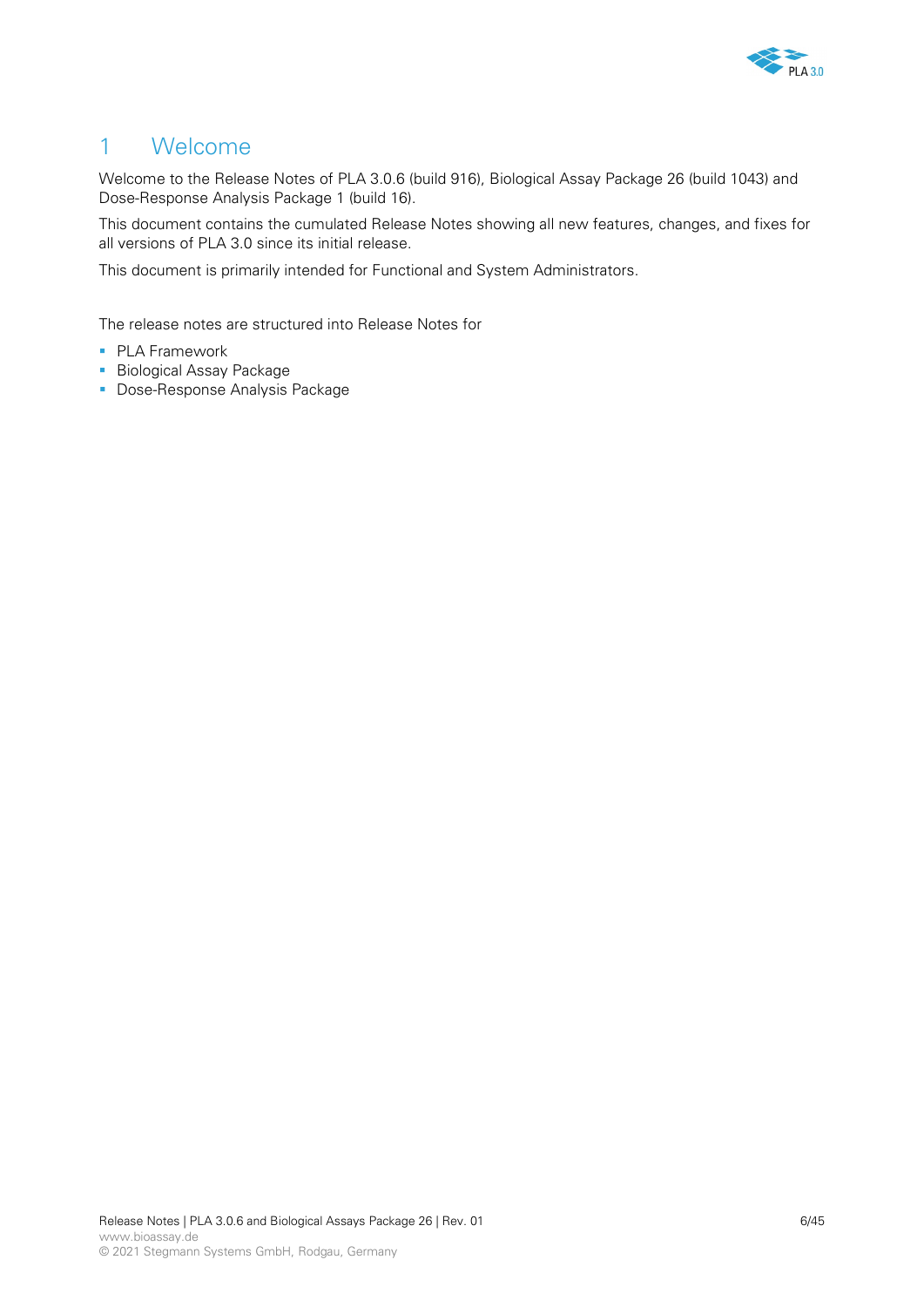

## NOTES:

### **Before upgrading PLA, backup your PLA databases!**

- 1. Updated document packages need to be activated in every database. If you do not actively update the document package in the Package manager, PLA will still use the older mathematical routines.
- 2. PLA 3.0.6 requires a valid license. A Support Contract is required for updating your version. Every purchase within the last 12 months automatically has this Support Contract included. If you do not have a Support Contract, please contact our sales team at [sales@bioassay.de.](mailto:sales@bioassay.de)
- 3. PLA 3.0.6 does not contain any default add-ons. They are downloaded or provided by file through the new Add-on management available in the System menu.
- 4. PLA 3.0.6 requires a database schema upgrade to be performed. Open the Database management and click Repair for the database you want to open. PLA 3.0.5 or earlier will no longer be able to use this database after the schema upgrade. Run a database maintenance after the upgrade. To perform the maintenance, it is necessary to assign the Database Maintenance privilege to the System Administrator group.
- 5. PLA 3.0.6 requires new versions of the Data Acquisition Modules. They are available in the Add-on management. Separate distribution by Stegmann Systems is no longer required.
- 6. A document structure upgrade might be required. After you upgrade your Biological Assay Package, you need to upgrade the documents you want to recalculate with the updated mathematical routines. We recommend upgrading the documents directly without creating new copies. For security reasons, the latter is the default in the upgrade process. If you make copies of your existing documents, please remember to upgrade the references if these documents are part of an aggregation. Note: PLA 3.0.6 does not introduce a new Biological Assay Package.
- 7. A database maintenance run is highly recommended after updating.
- 8. Control charts may require redefinitions if you are using Biological Assay Package 24 or higher. Please verify the correct behavior of your Control charts. Note: Control charts will be removed from Biological Assay Package 27 and higher and will be placed into a new Control Chart add-on.
- 9. Not all versions and revisions of the product have been released to the public. This document contains release notes for all public versions.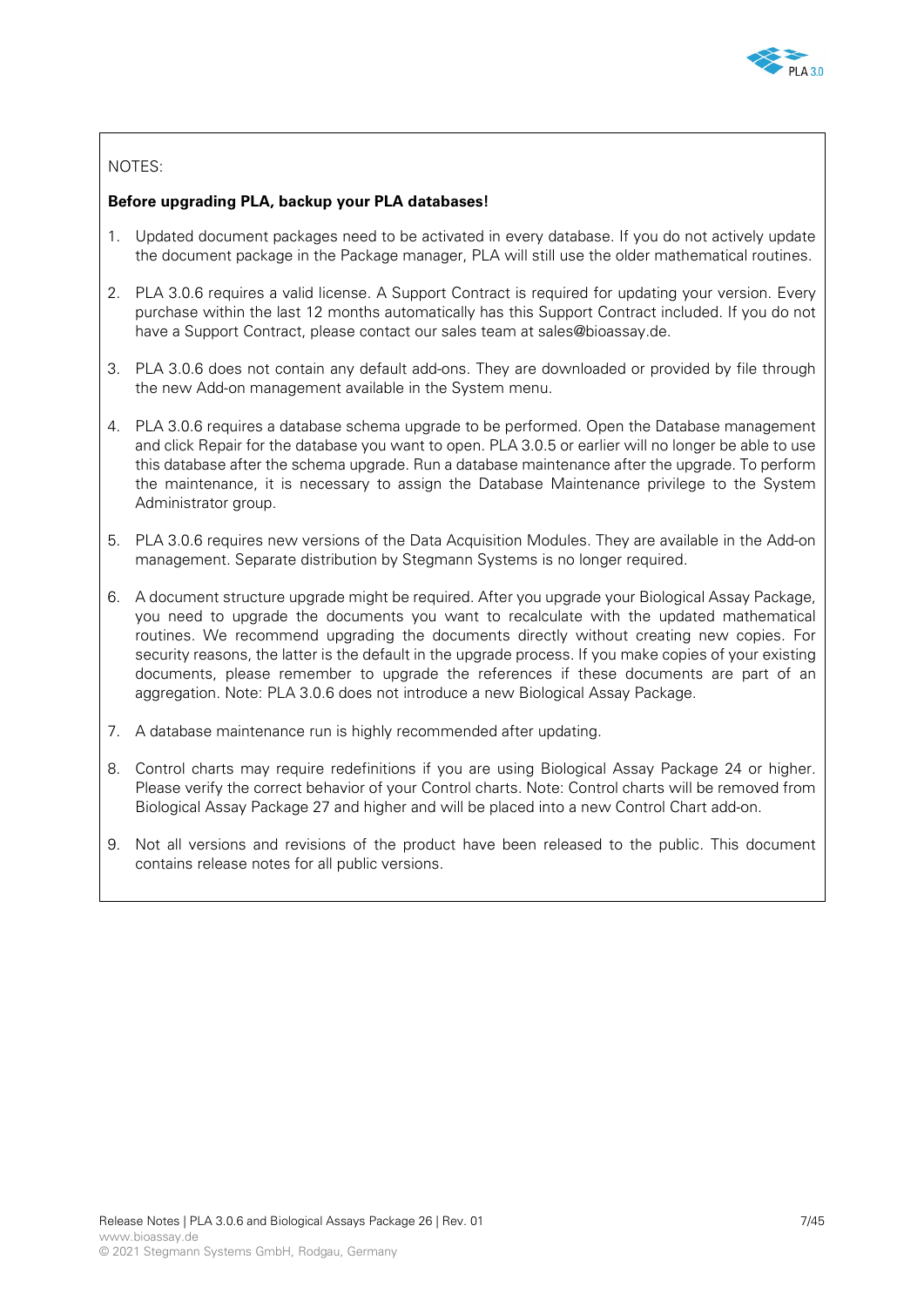

# 2 Release Dates

|                                   | Version                                                                                                                                                     | Released                                                                                       |
|-----------------------------------|-------------------------------------------------------------------------------------------------------------------------------------------------------------|------------------------------------------------------------------------------------------------|
| PLA Framework                     | 3.0.0                                                                                                                                                       | 22.05.2014                                                                                     |
|                                   | 3.0.2                                                                                                                                                       | 12.11.2014                                                                                     |
|                                   | 3.0.3                                                                                                                                                       | 27.02.2015                                                                                     |
|                                   | 3.0.4<br>3.0.4 SR1 (build 716)<br>3.0.4 SR2 (build 718)<br>3.0.4 SR3 (build 721)<br>3.0.4 SR4 (build 752)<br>3.0.4 SR5 (build 761)<br>3.0.4 SR6 (build 762) | 20.05.2016<br>01.09.2016<br>21.12.2016<br>07.04.2017<br>14.05.2018<br>03.09.2018<br>28.09.2018 |
|                                   | 3.0.5                                                                                                                                                       | 10.12.2020                                                                                     |
|                                   | 3.0.6                                                                                                                                                       | 22.11.2021                                                                                     |
| <b>Biological Assay</b>           | 14 included in PLA 3.0.0                                                                                                                                    | 22.05.2014                                                                                     |
| Package                           | 17 included in PLA 3.0.2                                                                                                                                    | 12.11.2014                                                                                     |
|                                   | 18 included in PLA 3.0.3                                                                                                                                    | 27.02.2015                                                                                     |
|                                   | 19                                                                                                                                                          | 18.03.2015                                                                                     |
|                                   | 20                                                                                                                                                          | 13.07.2015                                                                                     |
|                                   | 21                                                                                                                                                          | 10.11.2015                                                                                     |
|                                   | 22                                                                                                                                                          | 23.12.2015                                                                                     |
|                                   | 23 included in PLA 3.0.4                                                                                                                                    | 20.05.2016                                                                                     |
|                                   | 24                                                                                                                                                          | 05.05.2017                                                                                     |
|                                   | 25<br>25 SR1 (build 983)<br>25 SR2 (build 984)<br>25 SR3 (build 991)<br>25 SR4 (build 999)<br>25 SR5 (build 1015)                                           | 15.01.2018<br>09.02.2018<br>22.02.2018<br>13.04.2018<br>03.08.2018<br>20.12.2018               |
|                                   | 26<br>26 SR1 (build 1043)                                                                                                                                   | 29.03.2019<br>17.05.2019                                                                       |
| Dose Response<br>Analysis Package | 1                                                                                                                                                           | 10.12.2020                                                                                     |

*Versions not listed here are internal versions and have never been released to the public. The release notes document changes between the listed versions.*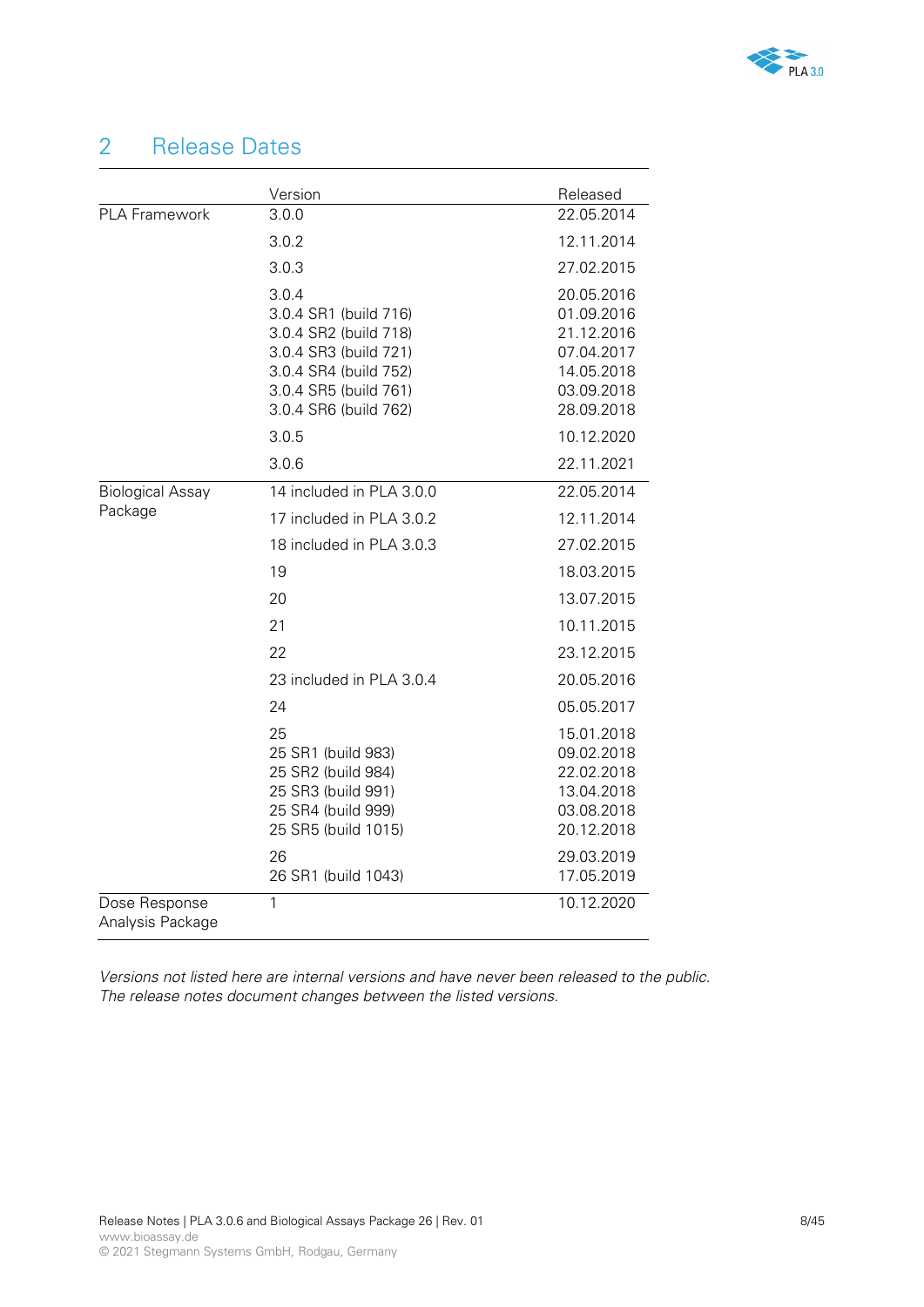

# 3 PLA 3.0.6 Release Notes

# 3.1 PLA Framework

The PLA 3.0.6 release contains improvements in three major aspects:

## **Management of electronic data**

- **Attachments editor** 
	- View and export plots that visualize your assay results
	- Add attachments, such as a URL or an external file, directly or as a link to the document
	- Add a description to the attached files
	- Set rights and permissions to modify attachments. In addition, specify the allowed size and file extensions of attachments

### ■ Barcodes

- Create document labels as a barcode (Code 128 or QR) to organize and exchange assay data (located in document properties)
- Attach PDFs containing a barcode, such as a report, to the corresponding electronic document
- Print profiles
	- Set up profiles for attachments, barcodes, and reports separately (affecting PNG, JPEG, GIF, and PDF files)

## **Database navigation**

- <sup>o</sup> Open documents based on attributes such as document key, title, and internal values (including calculations and document properties - dev license only)
- View document properties (including the creation of document labels)
- **Improved navigation in the database / Quick access to parent folders of an opened document**

## **Extended support features**

- Integrated dialogs to send feedback or request support
- Attach documents to your message
- Send the message directly in the software, generate a draft E-Mail, or save the message as a file on your local machine for later use
- Set rights and permissions to send feedback or support requests

## 3.2 New

- **Open documents by document number or title through the File menu and the toolbar.**
- The Document editor now provides a breadcrumb menu to indicate the position of a document in the folder tree. The breadcrumb menu can be used for easy navigation.
- Attachments management in the Document editor.
- Support request feature integrated into the Help menu and is available on the database dashboard. The feature is activated for all global roles by default but can be restricted to certain user groups.
- Feedback dialog for improved user feedback integrated into the Help menu. The feature is activated for all global roles by default but can be restricted to certain user groups.
- Generate barcodes for all documents through the menu, toolbar, or dashboard.
- **Import of documents containing a barcode automatically adds the document to the attachments of the** document (if the document type is updated to support manual attachments).
- Apply electronic signatures to multiple documents within the navigator.
- Document properties dialog for all documents.
- **Print profiles for reports, attachments, and barcodes.**

# 3.3 Changed

- **Improved support of encrypted connections to the MS SQL Server.**
- Automatic user selection in the login dialog if a database has only one user.
- Add action of the Observations editor allows adding multiple lines with a single action.
- **Improved filter function for document and system audit trail.**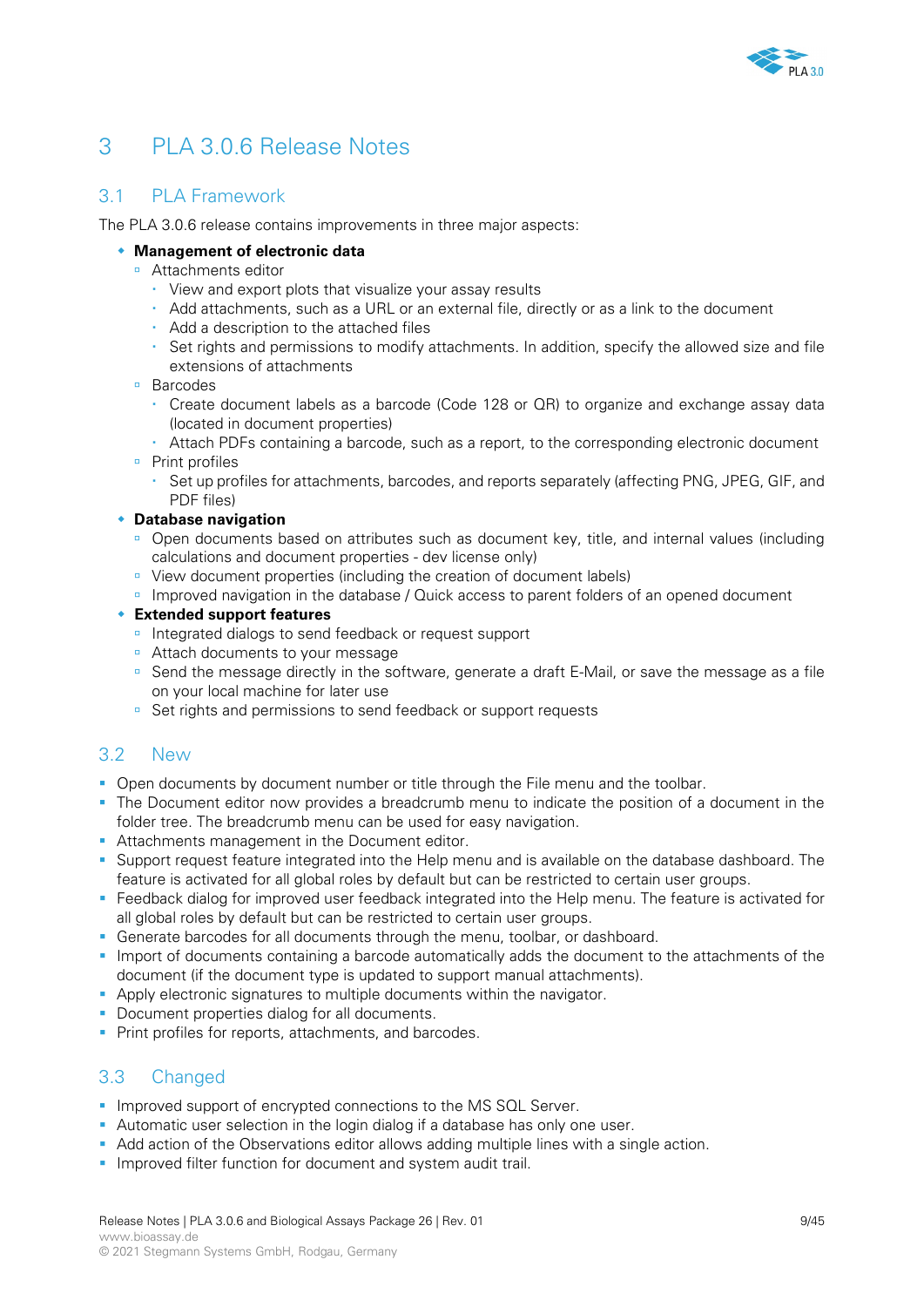

- **Report dialog now contains the version number of the document type.**
- Session management "Kill Session" has been relabeled to "Delete Session".
- Active Directory / LDAP connector can now automatically trust certificates to avoid expiries.
- Database policies have been extended to support attachments.
- Document export files have been extended to support attachment files.
- Minor improvements to the configuration report.
- **Paste operation in data editors has been improved.**
- Adjust operation in the observations editor has been improved.
- A document with structural errors now generates a message during saving.
- Saving of size and position of dialogs has been improved.
- Data acquisition dialogs automatically restore the last configuration profile used.
- Main toolbar no longer displays icons for Sign document and Open with elevated privileges.
- Help menu now allows opening the Registration dialog.
- Document type favorites are stored even if the dialog is canceled.
- **Many additional minor improvements.**

# 3.4 Fixed

- New Document from Template is now available to locked templates.
- In the Database management, the use of templates with complex inherited document restrictions has been fixed.
- False error message after the cancelation of a data acquisition process has been fixed.
- **-** Reload of the document dashboard after a structure upgrade has been fixed.
- Configuration report. False Label HardlockID has been changed to serial number.
- Failure during add reference in the content editor did not raise a message.
- Inconsistency of action enablement "close" and "save" in user account management editors has been fixed.
- Initial breadcrumb menu of the content editor was empty. It is now correctly initialized.
- **LDAP directory browser did not show all elements.**
- Some labels in the account management have been corrected.
- Keyboard entry in a document with empty reference field did not open the suggest dropdown list.
- Document references in reference fields of the dataset editors are now case-insensitive.
- Reselection of a choice element in the content editor does no longer cancel the zoom mode.
- Multi-value information was not correctly written into the document digest.
- **Progress bar for document import is now working as expected.**
- **Minor corrections to various functions**

## 3.5 PLA Data Acquisition Modules

PLA 3.0.6 requires an updated version of the PLA 3.0 Archive Import Module which is part of the Migration and Archiving Toolkit.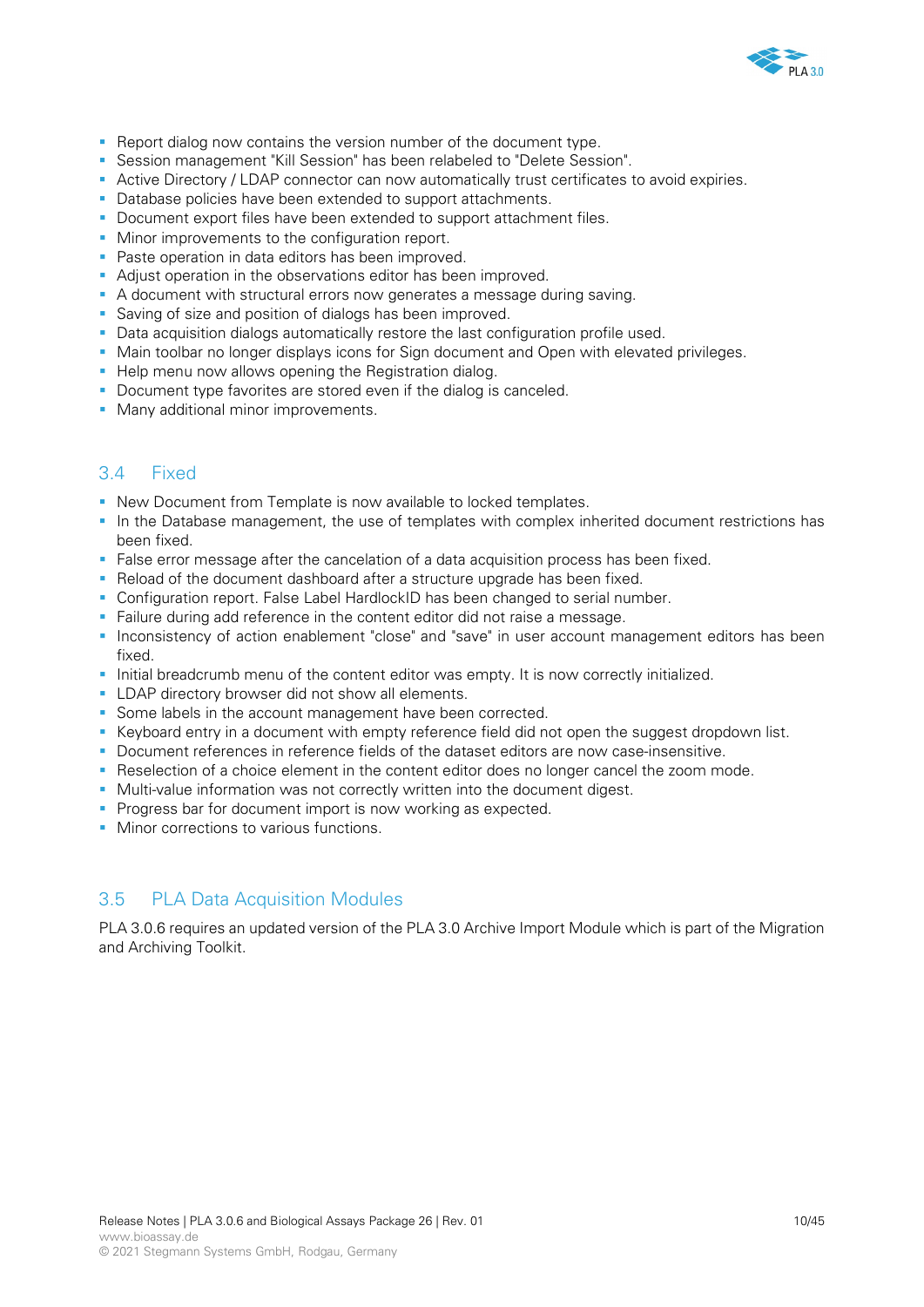

# 4 PLA 3.0.5 Release Notes

## 4.1 PLA Framework

The PLA 3.0.5 release is a milestone for PLA 3.0. It introduces five major aspects:

- **Dose-Response Analysis Package**. The Dose-Response Analysis Package is a major new package. It supports various additional biostatistical features for calibration curves, interpolation calculations, effective concentration calculation, spike-and-recovery analysis etc. This package is provided as part of the framework and does not require a purchase. It requires PLA 3.0.5 or higher.
- **Add-on Management**. The former package management has been replaced by a new add-on management. Add-ons are now provided in package files. A separate installation is no longer required. They are activated through the add-on management. The add-on management keeps track of your licenses and allows trial versions of add-ons you did not license. All former commercial off-the-shelf packages have been repackaged for the add-on management, which touches only the distribution. When you upgrade an existing database to PLA 3.0.5 the system will request migration of the components, which replaces them by the corresponding add-on distribution. If you have customer specific modules you need to request the corresponding packages to be migrated to the add-on system. This migration will be free of charge but please expect four to six weeks for delivery. These customer modules will also be provided through the add-on management. The catalog for the add-on management is provided as part of the new information packages.
- **Dashboard and Information Package**. The dashboard will now provide more news and insight into PLA 3.0. The dashboard makes use of the new information package. The information package replaces the Login News with a more detailed news system for the dashboard, the catalog for the add-on management and it provides the license keys for PLA and the add-ons which replaces the need for updating those keys manually. The information package may be provided manually, or it is downloaded automatically (default).
- **64 bit system**. PLA 3.0.5 is the first 64-bit version of PLA and replaces its Java Runtime Environment by OpenJDK. This allows PLA to make use of more than 1 GB of RAM for complex calculations. For memory management in terminal server environments (e.g. Citrix) the default memory allocation is still 512MB.
- **Updated handling of data tables**. The "Assignments" function has been replaced by "Adjust", which is a powerful replacement with updated capabilities e.g., to correct observation tables by sorting or adding of missing values. Consequently, it is no longer required to prepare the observation editor for the use of the sequence editor and position editor if the observation. You can directly start using the sequence editor or position editor, which is a huge improvement in the handling of data editors.

## 4.2 New

- PLA makes use of OpenJDK 64-bit. There is no longer a memory limit. Nevertheless, more memory needs to be request through the pla.properties file.
- Add-ons are the new distribution form of every package. Separate installations through setup programs are now longer supported. Add-ons can be downloaded automatically or you can get them as a single file from our website<https://www.bioassay.de/>
- Add-on licensing has been introduced allowing customers direct access to add-on through the add-on manager.
- **Information packages are provided with news, customer-specific catalogs and license keys. They can** be manually provided (download from<https://www.bioassay.de/nc/informationpackage/> or they will be automatically downloaded by PLA during system startup. The Information Packages are stored locally and in the database.
- **License Management keys has been replaced by the information packages.**
- Add-on Management allows activation and deactivation of add-ons. A library of add-ons can be managed through add-on management. This library contains add-on that are available for database without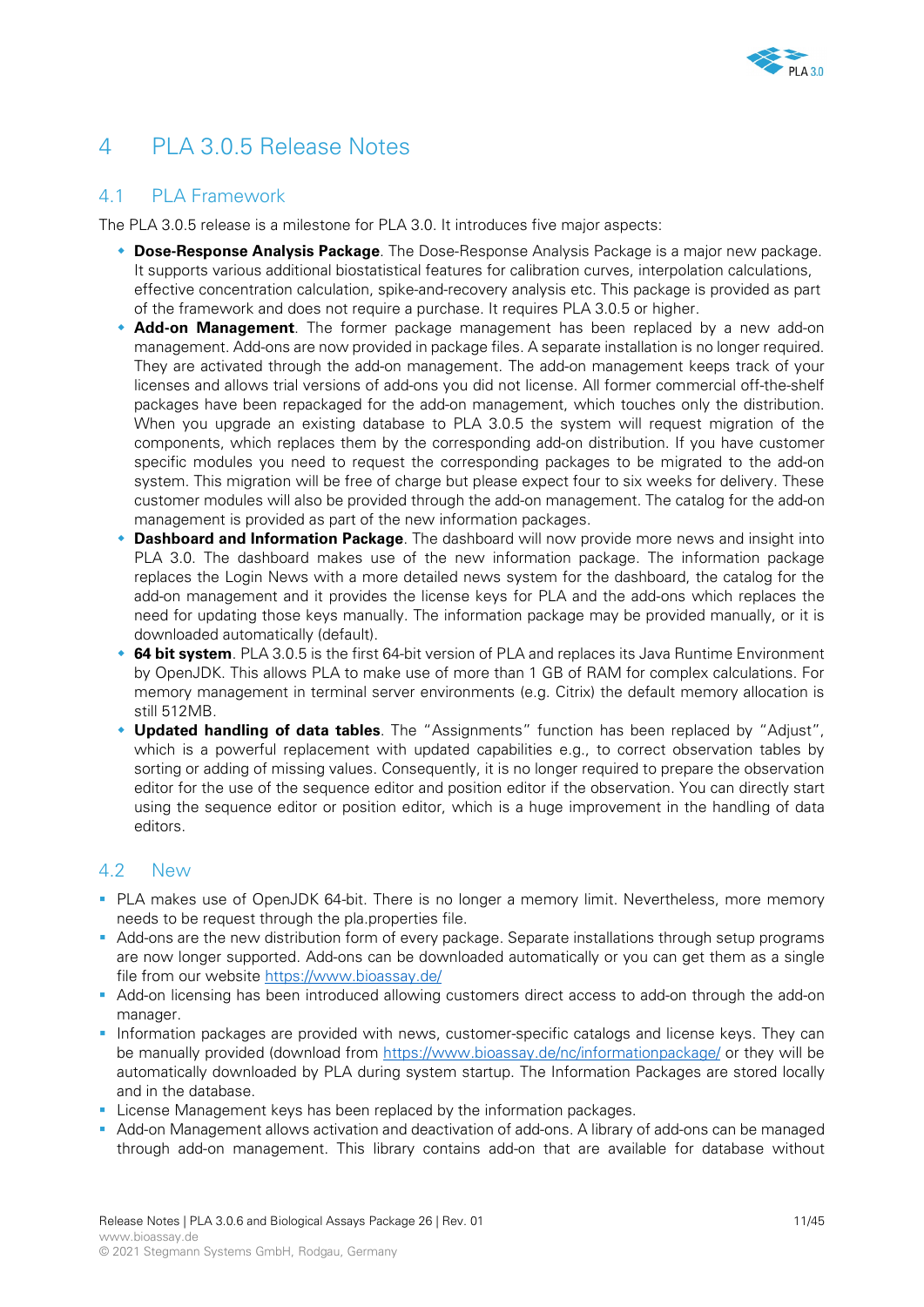

download or separate distribution. Administrators may (but are not required to) manage these libraries which can be located on a central drive.

- Add-on trial versions can be requested through the add-on management.
- Add-on quote can be requested through the add-on management.
- Reason for change is now supported for copy, move, and delete operations.
- New placeholder for initial values: {Sequence:PADDING:PREFIX:SUFFIX} can be used for automatic numbering of runs. E.g. {Sequence:5:Assay: Method} leads to "Assay 00001 Method". Values created by the placeholder are always unique in the database.
- Creatable elements: right mouse button allows to add multiple instances at once.

# 4.3 Changed

- Configuration reports have been extended to support add-on management and information packages.
- Dashboard has been updated to included news and license specific news.
- User registration information is now stored in the %appdata% directory.
- **Progress control for multiple documents is now managed in a single dialog.**
- Delete operations make use of the progress dialog.
- **The audit trail entries have been reworked for consistency and more details on system activities.**
- If PLA is in trial mode, the repair function of the database management is deactivated to protect production databases.
- External hyperlinks in dashboards are now opened through the standard browser of the operating system.
- Document types in versions that are not licensed can now be opened in read-only mode.
- Privilege "Edit field protections" has been renamed to "Edit document with elevated privileges" for better clarity.
- **Performance improvement of the audit trail viewer.**
- Detail improvements of permission restrictions.
- The document dashboard is now reflecting the status of the document and no longer the saved document status allowing the dashboard to directly react on document changes.
- Translation feature in My account dialog has been corrected.
- Content editor and outline view: improvement of the right mouse button features.
- Observation data editor: Assignments have been replaced by "Adjust". Adjust adds huge flexibility in managing data tables. "Sort" allows to sort the table by position values or by group and sequence information. Reassign allows updating the observations group and sequence or position information. Add missing observations fills up all missing entries group and sequence or positions. Delete factor values clears either group and sequence or position data.
- Sequence editor displays the sequence values now consistently to the other editors without rounding.

## 4.4 Fixed

- Exception when deactivating LDAP certificates is now handled correctly.
- **Handling LDAP certificates with deviations in the ServerName field has been improved.**
- **Certificate dialogs rearranged to make all fields fully visible.**
- Configuration report: missing policy for immediate save of documents has been included.
- Configuration report: indirectly assign global permissions are now correctly displayed.
- **Error messages in the data acquisition process have been updated.**
- A problem with missing thread releases has been solved.
- The help view is now only visible in the content editor.
- **Padding of keys for document templates has been corrected.**
- False enablement for the folder properties dialog has been corrected.
- Reason for change for document templates is now being displayed correctly.
- Unexpected behavior of the database connection wizard when the target already existed has been corrected.
- Unexpected errors during report generation have not been detected as errors.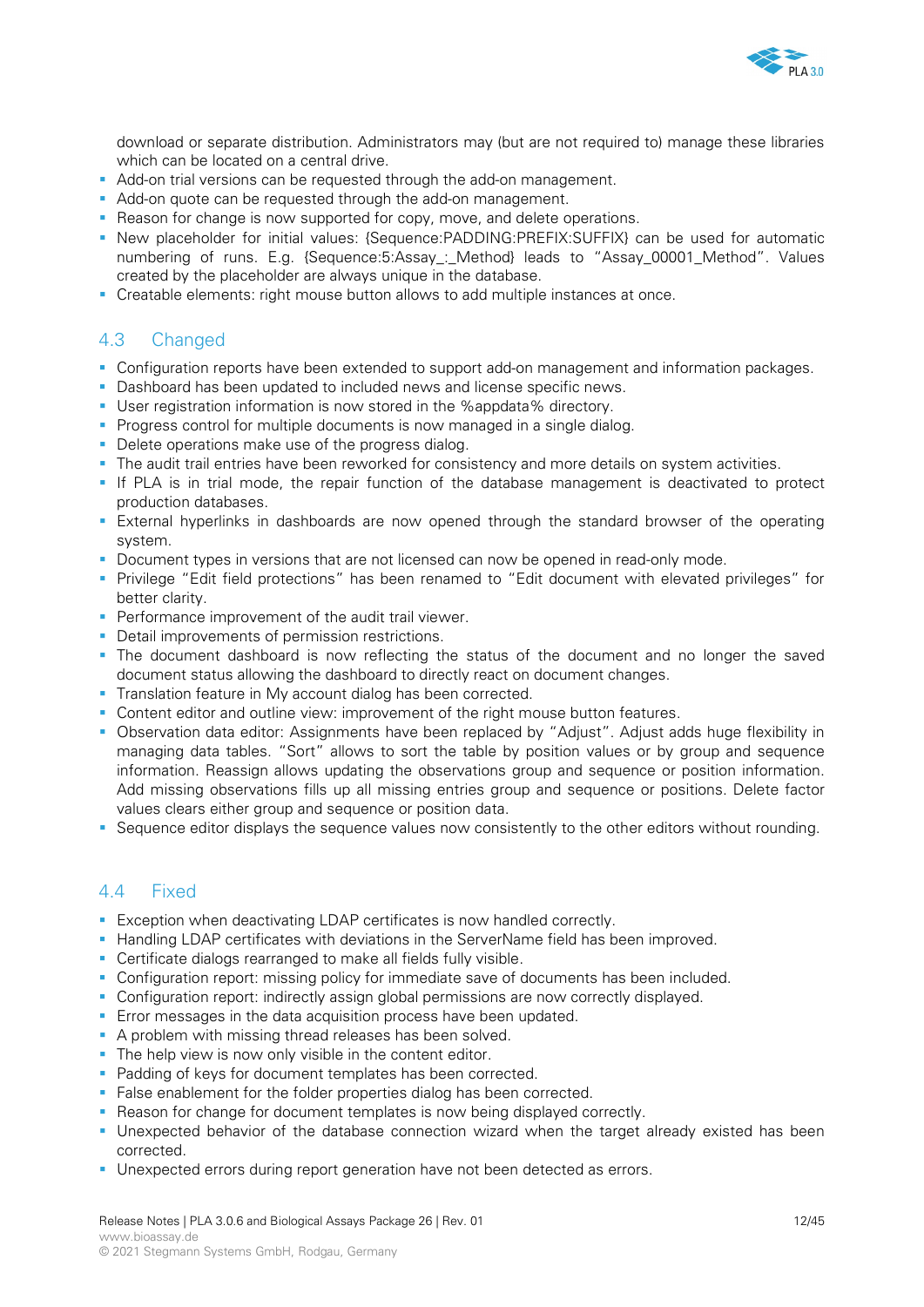

- A problem with operating system text size scaling above 175% has been fixed.
- Usage of Ctrl-S for save operations in the account management has been corrected.
- Inconsistent behavior of data acquisition when policy Change by import is set to 'denied' has been fixed.
- **Content editor: editing of reference fields has been improved.**
- Templates: use of placeholder {KeyedCounter} for initial values has been improved.
- **Performance improvement for the color feature in all data editors.**
- Database management: fixed a bug which prevented editing entries of removed databases.
- **-** Document editor: improvement of copy&paste behavior.
- Fixed save behavior in the editor for permission restrictions of documents.
- **Inconsistent behavior of using the Enter key in content and data editors has been fixed.**
- Filter behavior of the sequence editor did not allow entries that were not yet present in the editor.
- Edit behavior of a third position factor in the position edit has been corrected.
- Edit behavior of datetime fields in the content editor has been corrected.
- **Improved feedback when available memory is low.**
- Fixed lock behavior for folders where the lock has been removed under some circumstances.
- Fixed lock behavior for documents when a copy process was not successful.
- **Improved handling of template restriction for folders.**
- False case sensitivity for profile names in data acquisition modules has been fixed.
- **Various technical internal improvements and fixes.**

## 4.5 PLA Data Acquisition Modules

PLA 3.0.5 requires updated versions of all data acquisition modules.

## 4.6 Known issues

- Back-migration to a former version of PLA 3.0 requires explicit deinstallation of PLA 3.0.5.
- Data acquisition modules should be run under administrative privileges for the first run.
- **OpenLDAP** is not officially supported in this version.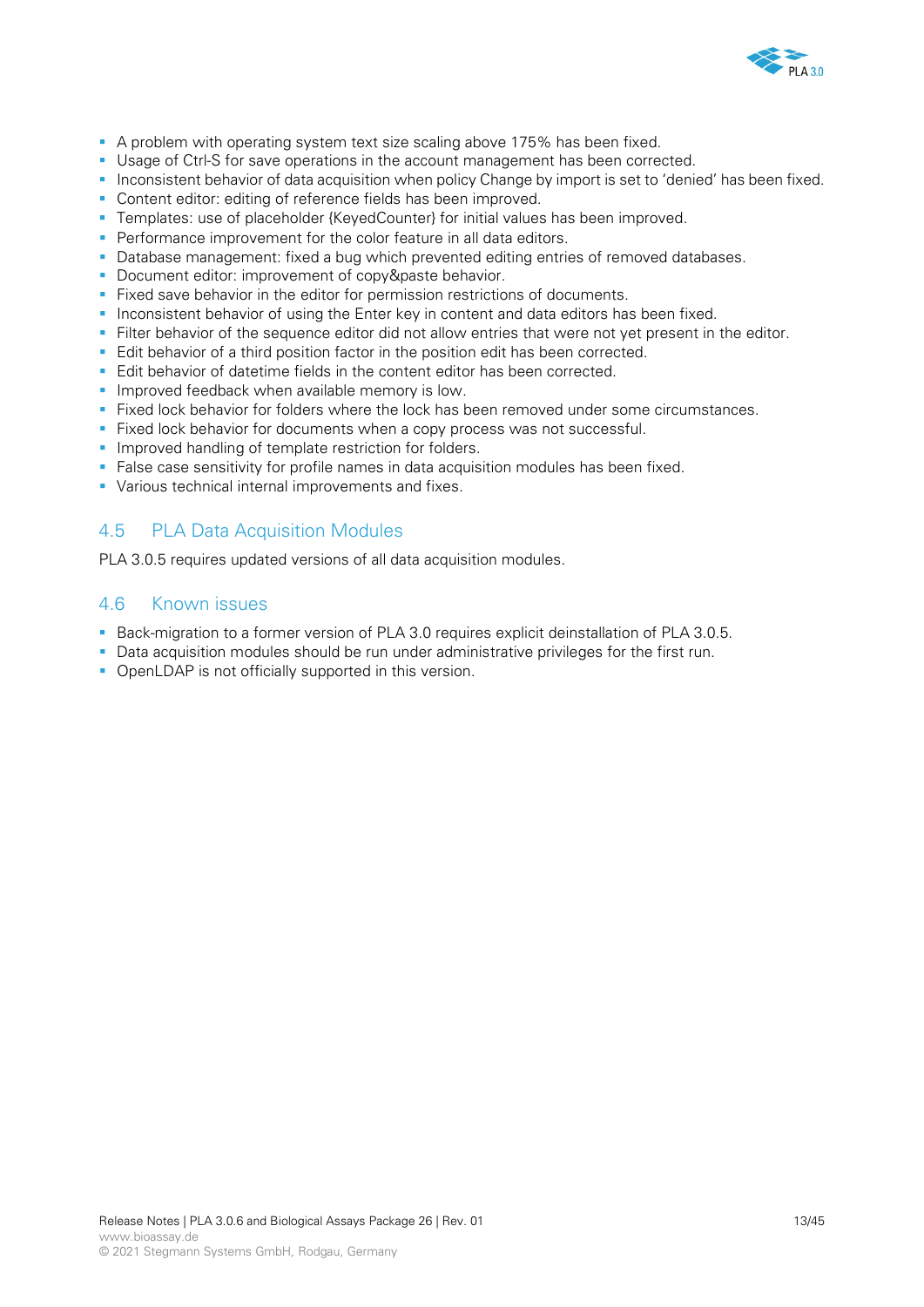

# 5 PLA 3.0.4 Release Notes

## 5.1 PLA Framework

Version: 3.0.4 SR6 (build 762) (Previous Version: PLA 3.0.3 (build 691)). PLA 3.0.4 includes Biological Assay Package Rev. 23.

Note: SR6 (build 762) is a new build of PLA 3.0.4. It is an updated build which fixes technical problems introduced with PLA 3.0.4. It does not modify capabilities of the system.

# 5.2 New

- PLA now supports authentication via LDAP (e.g. Windows Active Directory)
- New Login dialog to support native as well as directory based authentication.
- New Version of automation capabilities for running complex operations in the platform.
- **Possibility to redirect the local configuration of PLA (pla.properties) to a central location**
- Data format for the function "Open Externally" can be configured
- New database policy to control whether it is allowed to overwrite imported values by another import process
- **"Change Document and Folder Key" is now a separate permission.**
- New database policy controlling whether it is allowed to change document or folder keys.
- New database policy controlling whether a new document is saved before it is opened for editing. This enables better tracking of changes between a document and the template it is created from.
- Introduced a system account with name "\_SYSTEM\_". This account is used for signatures, automatically applied by the system. If there in an account with this name already existing in the database, it is disabled by the upgrade process.
- A feature for Database Maintenance and a corresponding permission "Database Maintenance". The permission needs to be assigned to a role after the upgrade process.! In new databases, it is assigned to the 'System Administrator Global Role'.
- SR5 (build 761) PLA is now distributed with a simplified installer for the PLA License System. The installer updates the license system drivers (haspdinst) and installs the PLA License Key Manager (RUS\_MATRG) for easier handling of software license keys.

# 5.3 Changed

- Database schema has been updated from 3.01 to 3.04. Databases need to be upgraded to this scheme by pressing "Repair" in the database management dialog. Note: after the upgrade PLA 3.0.3 or earlier is no longer capable to connect to the database.
- An audit trail entry with action SCHEMA\_UPDATE is written during the 'repair'.
- Timestamps in audit trail entries in MS SQL databases are now written in UTC instead of the local time of the PLA client. Timestamps of the entries prior to the update to PLA 3.0.4 are not changed. UTC timestamps are used beginning with the SCHEMA\_UPDATE audit trail entry for schema version 3.04.
- It is no longer possible to create an account with the name "\_<Any Text>\_". Those names are reserved for system use.
- The Package Management dialog shows only the installed version of a package or newer versions. The actions are renamed from 'install' to 'activate' and 'uninstall' to 'deactivate'.
- References in documents will work correctly after an export/import cycle of documents in document packages if all referenced documents are part of the imported document package.
- Document packages can only be imported completely.
- **Import- and Data Acquisition Modules installed for an earlier version of PLA must be uninstalled prior** the update. An updated version of the module must be installed after the update to PLA 3.0.4.
- Data Acquisition Modules now support a "Top and Clear" strategy, which removes all prior data values and starts the acquisition at the top row.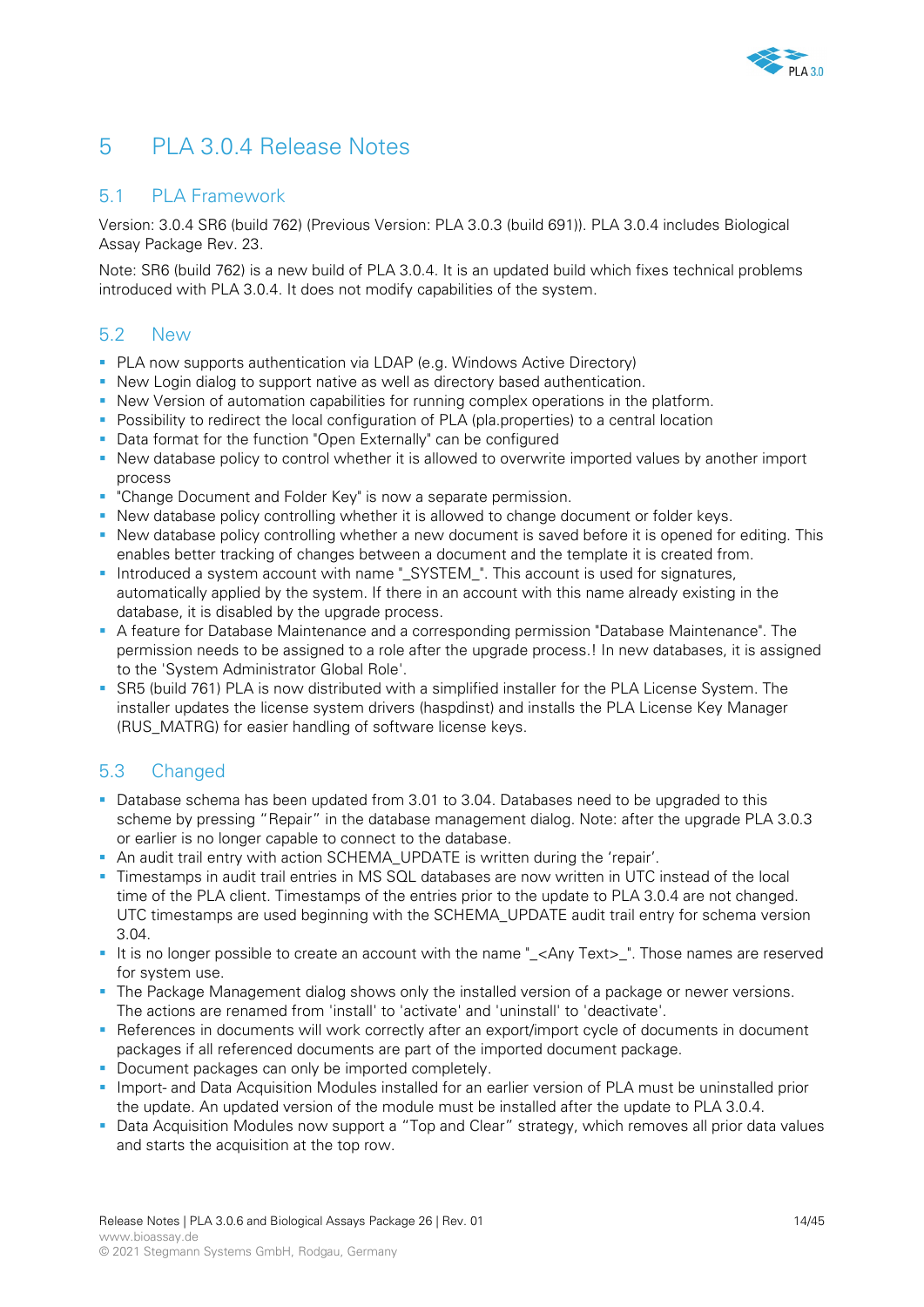

- Assignment of Security Contexts has been changed. Security Contexts are now assigned to all subfolders until another assignment is found.
- Improved initialization time during login. (about 50% speed improvement)
- SR2 (build 718): References to databases are realized via Database UUID (as seen in System Database Policies – Advanced) instead of the Connection Profile UUID.
- SR3 (build 721): Database Maintenance has now an option to reinitialize the list of document properties to support Biological Assay Package 24.
- SR3 (build 721): CSV options are now available to the report engine.
- SR3 (build 721): Document properties without label are no longer reported with "Missing label".
- SR4 (build 752): Updated Runtime Installer for License Management to solve a performance issue with the installation under current versions of Microsoft Windows 10.

## 5.4 Fixed

- Observations cannot be moved up and down not when they are protected by a template.
- **Font Sizing / Screen Resolution issues with Windows 10.**
- Calculated values are now extracted into the digest during import.
- **Configuration Report execution exceptions have been fixed.**
- SR1 (build 716): Escaping of LDAP queries corrected (Username with comma)
- SR1 (build 716): System Lock with LDAP fixed.
- SR2 (build 718): Database Maintenance processes all documents and gives proper feedback for skipped documents.
- SR2 (build 718): The SSL Certificate used to connect to an LDAP server can be removed.
- SR3 (build 721): Performance update for automated processing of large data tables
- SR3 (build 721): Memory usage of the reporting engine has been optimized.
- SR4 (build 752): Modified usage of Windows handles to improve ressource usage.
- SR4 (build 752): Memory usage improvement by dynamic handling of HTML views
- SR4 (build 752): Improved Feedback during Data Acquisition
- SR4 (build 752): Fixed a problem preventing automatic update of data tables.
- SR5 (build 761): Fixed a problem with the display of mathematical formulas within the context help.
- SR5 (build 761): Fixed a focus problem within Date and Time cell editors within the document editor.
- SR5 (build 761): Fixed a problem with combining permissions from multiple document roles.
- SR5 (build 761): Fixed a lable problem within data acquisition modules not showing the effective settings for a certain import strategy.
- SR5 (build 761): Fixed a problem with the restriction of task permissions for Microsoft SQL Serverdatabases which made it impossible to active restriction for the Signature State.
- SR6 (build 762): Combining different restrictions over multiple permission assignments was not working as intended in some cases.
- SR6 (build 762): A performance problem when refreshing the display of audit trail entries in large databases has been solved.

# 5.5 PLA Data Acquisition Modules

Due to changes in the adapter of the framework and in the Biological Assay Package there are new versions of the import modules and data acquisition modules required.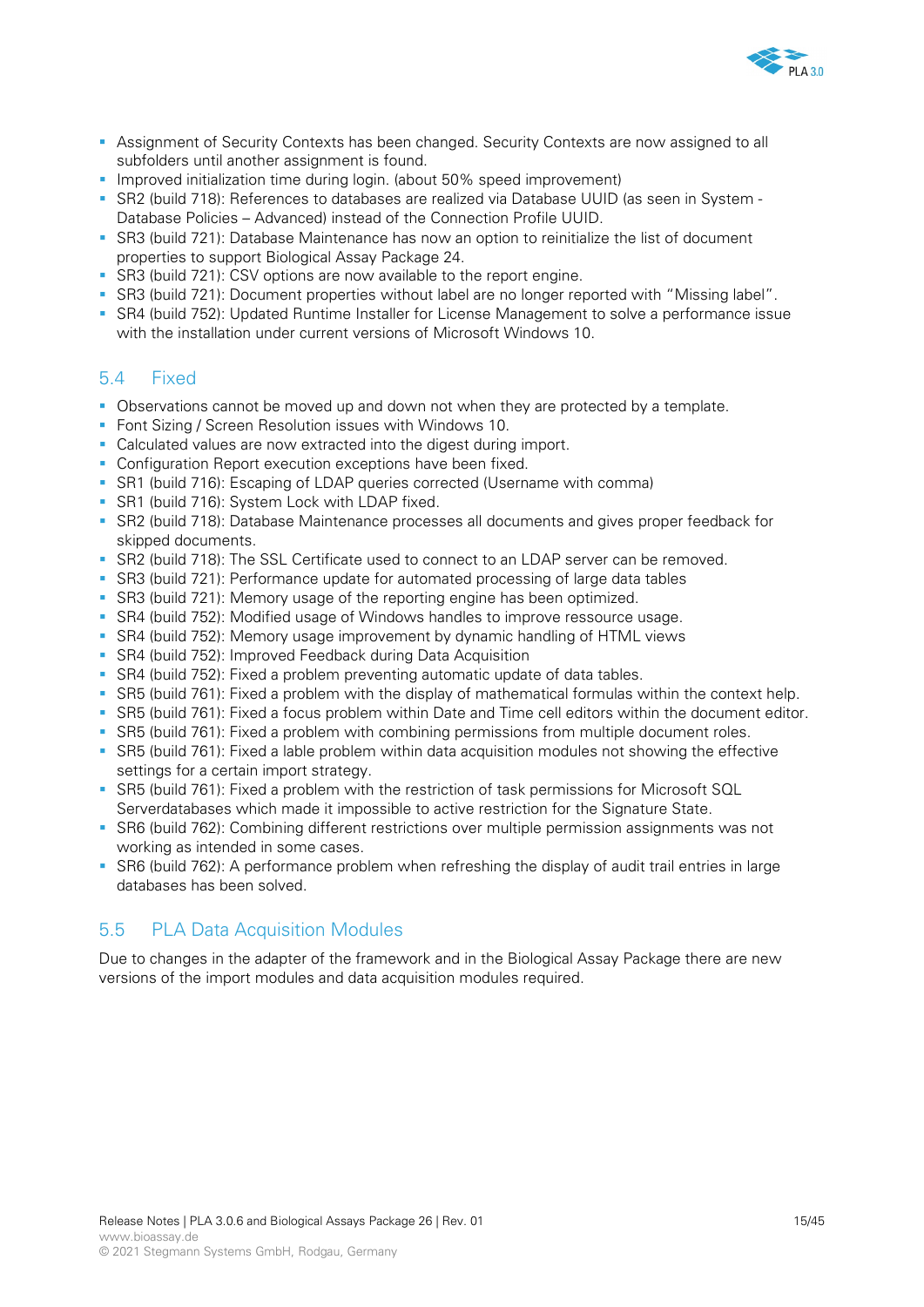

# 6 PLA 3.0.3 Release Notes

## 6.1 PLA Framework

Version: 3.0.3 (build 691) (Previous Version: PLA 3.0.2 (build 677). PLA 3.0.3 includes Biological Assay Package Rev. 18.

# 6.2 New

- PLA notifies about outdated packages in a database. The notification can be disabled in the Database **Policies**
- A Configuration Report (aka Configuration Item List, CIL) summarizing the configuration of the database is now available. The Configuration Report is available from the System menu for users with 'Edit Database Policies' permission.
- New policy for the denial of document removal for signed documents. The removal of signed documents can now be restricted as a global policy.
- **Permissions assignments can now be assigned by document mode (e.g. templates) and signature** state (Document Roles).
- **Templates can now be created directly from the New Document dialog.**

# 6.3 Changed

- **New Biological Assay Package version 18.**
- Reason and Signature for one annotation can now be applied to all following annotations.
- The OQ and PQ dialogs have been improved to offer the same functionality as the IQ dialog.
- OQ/PQ now state DEVIATIONS DETECTED instead of FAILURE.
- The key F5 will now refresh references when it is used in documents that are in aggregation mode.
- **Improved Audit Trail filter options.**
- **Permissions related to the Folder Properties dialog have been changed.**
- The permission Read documents now allows to open the Folder Properties and view the contents of the General tab.
- The permission Edit documents now allows to edit the contents of the General tab of the Folder Properties dialog, excluding the Security Context of the folder.
- The permission Edit security contexts adds the permission to change the Security Context of the folder.
- **The permission Read folder properties allows to view the contents of the Document Key Format and** Document Restrictions tabs of the Folder Properties dialog.
- **The permission Edit folder properties allows to edit the contents of the Document Key Format and** Document Restrictions tabs of the Folder Properties dialog.
- The permission Create child objects has been renamed to Create new documents.
- **PLA now installs and uses the HASP driver version 6.65.**

# 6.4 Fixed

- Documents can now be created using document templates with an outdated document type version.
	- The document that will be created out of the template will be automatically upgraded to the newest document type version.
- **Various text- and translation errors.**
- **•** Various performance and stability issues.
- PQ can now be executed using documents with an outdated document type version.
	- The documents will be automatically upgraded to the newest document type version, without changing the contents of the PQ package.
- OQ can no longer be executed using outdated OQ packages.
- The IQ can now be carried out without an existing database for better support of IT administrators.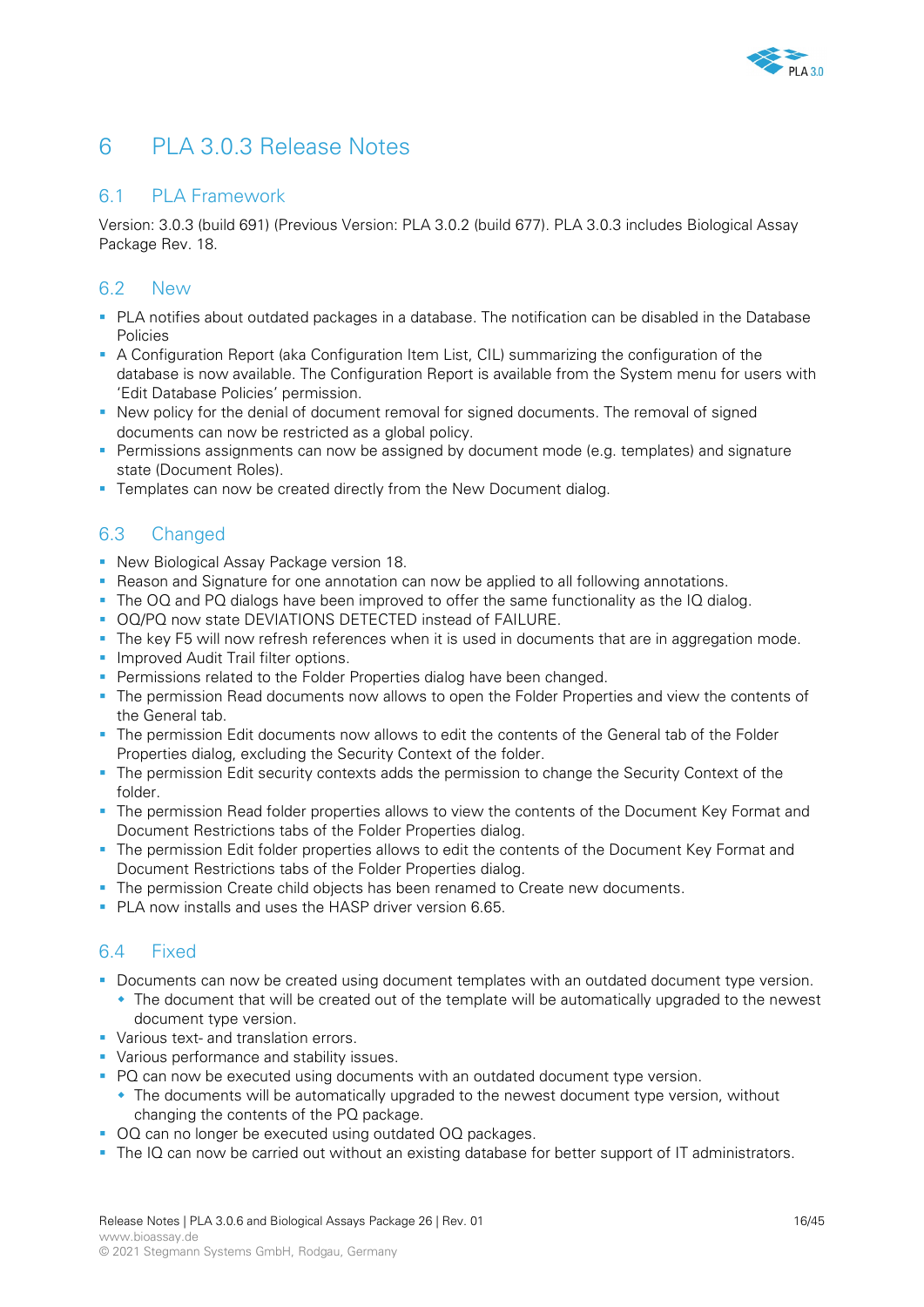

- Users that have access to the Account Management can no longer open the Session Management if it is locked by another user.
- **Password Expiry date is no longer miscalculated**
- User preferences will now be saved correctly when PLA is exited using the login screen.
- User preferences will now be kept when PLA is updated to a newer version.
- **Packages displayed in the Package Management are now sorted alphabetically.**
- Users, Groups, Roles and Security Contexts displayed in the Account Management are now sorted alphabetically.
- The values of document reference elements within the Content View of the document editor can now be deleted.
- **Document Keys can now be pasted into document reference elements within the Content View of the** document editor.
- The status of a Database Connection Profile is now displayed correctly.

## 6.5 Known Issues

- When opening the Folder Properties of the *Root* folder in a database that has been created by a previous version of PLA, the Folder Properties dialog will incorrectly display *New Folder* as the current name of the *Root* folder. Workaround: The Folder Properties dialog will display the correct name of the Root folder once the Folder Properties were changed and saved using PLA 3.0.3.
- Upgrading the Biological Assays Package from version 17 to 18 in an existing database requires exclusive access to the database. Exclusive access to the database is not obtained automatically. It must be obtained by manually executing the appropriate function.
- **Importing more than 500 documents from one previously exported document package may require** adjustment of memory settings.

## 6.6 PLA Data Acquisition Modules

Due to changes in the adapter of the framework and in the Biological Assay Package there are new versions of the import modules and data acquisition modules required.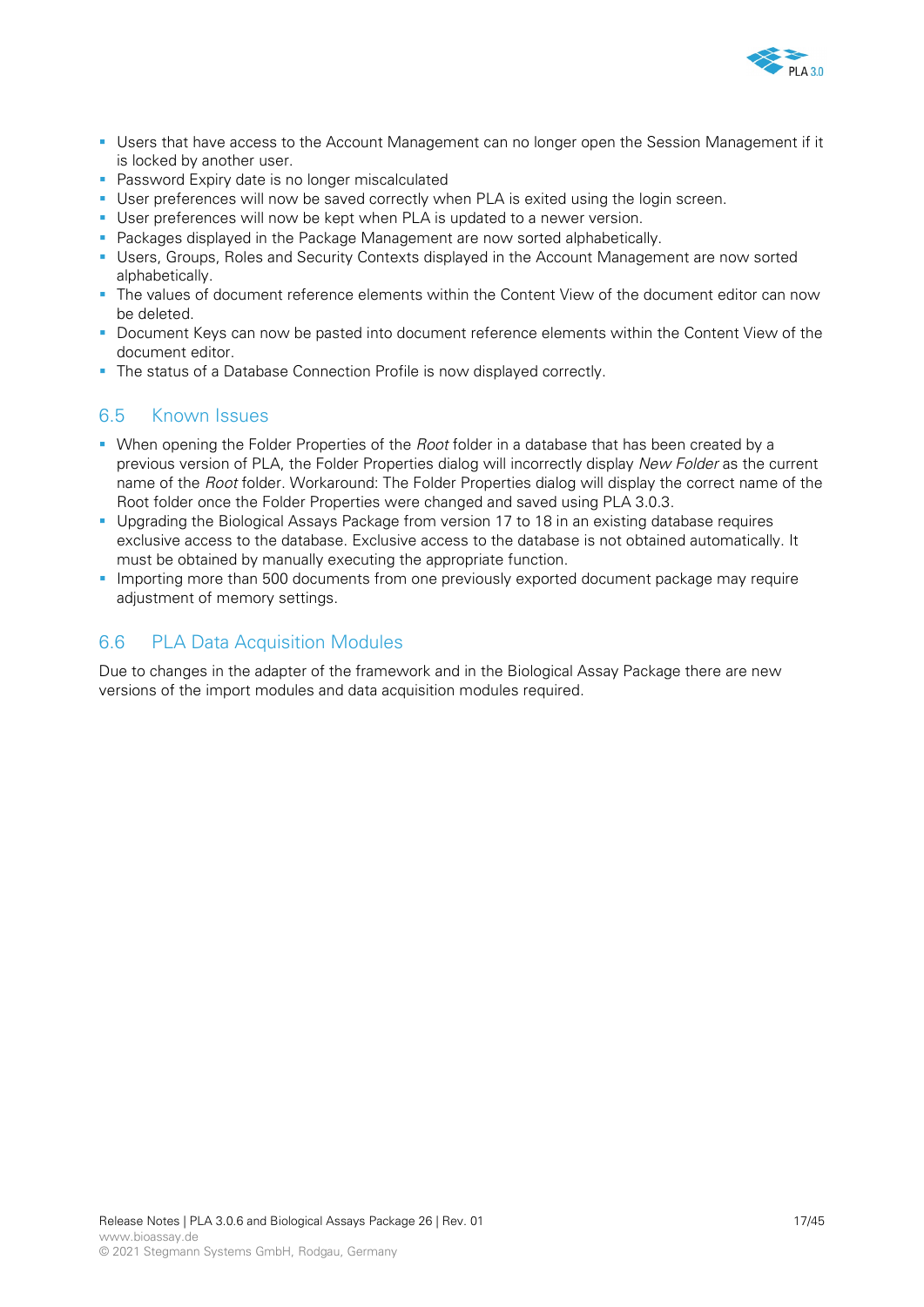

# 7 PLA 3.0.2 Release Notes

# 7.1 PLA Framework

Version: 3.0.2 (build 677) (Previous Version: PLA 3.0.0 (build 623). PLA 3.0.2 includes Biological Assay Package Rev. 17.

# 7.2 New

- **Raw Data Traceability**
- Source information for acquired raw data are recorded
- **Protection of Technical Outlier states**
- **Protection of imported raw values**
- **Area related Electronic Signatures** 
	- Document Signature (whole document is signed and write protected)
	- Content Signature (the content editor values are signed. Data and Calculation Results are not protected)
	- Dataset Signature (the data values are signed)
- Find/Filter functionality for Generic Document Editor (CTRL  $+$  F)
- Automatic updating of aggregated data in the data table

# 7.3 Changed

- **Improved license management**
- **Improved document differences in Audit Trail**
- **Improved multi-user handling (performance, stability)**
- **Improved performance while editing datasets**
- Redesigned upgrading of document structures
- Added various system log-events to relieve customer support
- **Updated to Biological Assay Package Version 17**
- **Updated to Measurement Documentation Package Version 4**

# 7.4 Fixed

- Various text- and translation-errors have been corrected
- **•** Various performance and stability issues
- Error that could result in failed Operational Qualification due to strict calculation timeout
- **Error prohibiting the OQ Certificate from print**
- **Updated Sentinel LDK (license system) driver**
- **E** Fror that could block the creating of new documents for users with highly restricted permissions when using the favorites feature

# 7.5 Known Issues

- The date when a password expires is miscalculated in the current version. The password remains valid for one day longer than configured.
	- Workaround: Configure password expiry one day shorter than the expiry should be.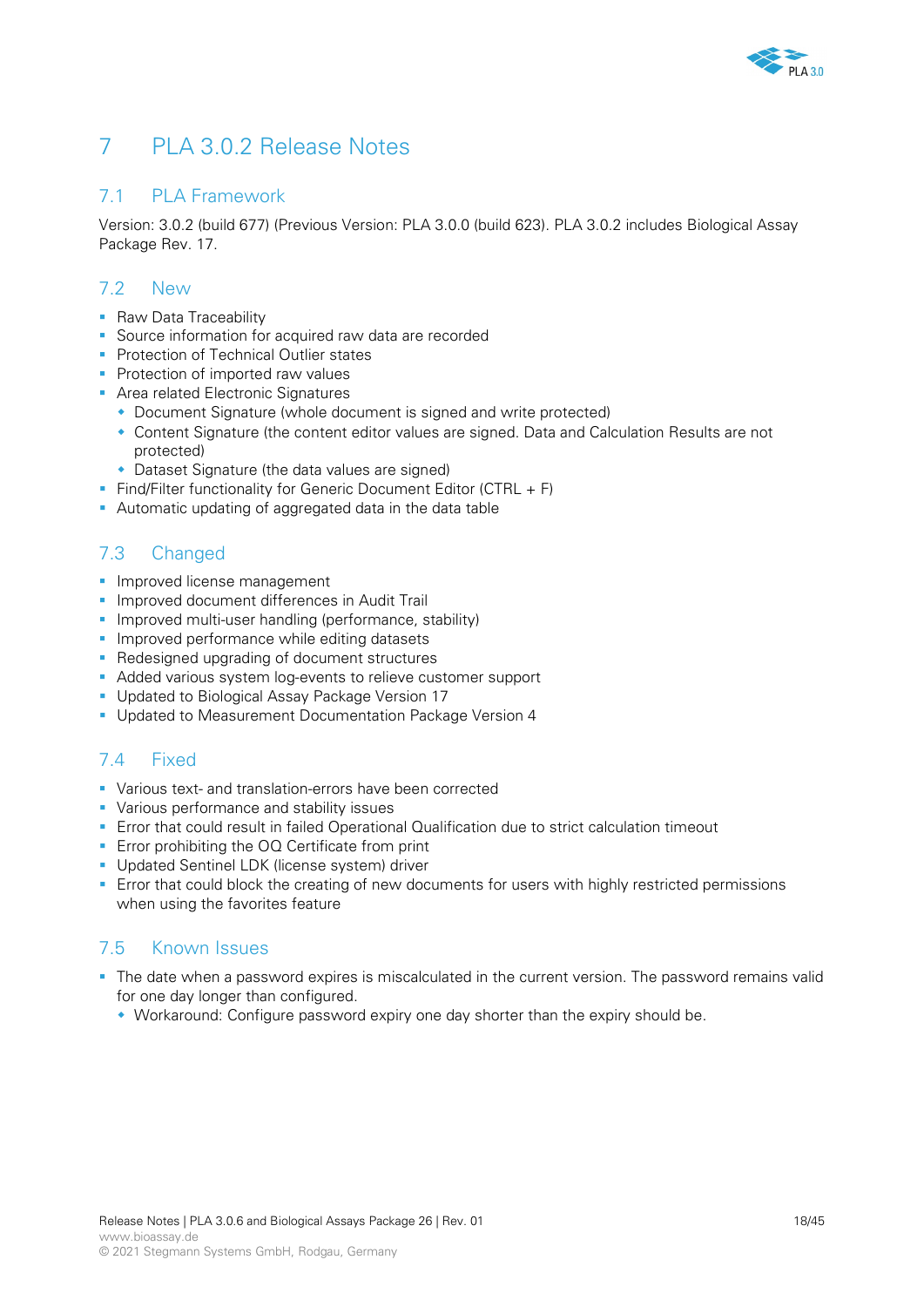

# 7.6 Document Package: Measurement Documentation

Version: 4 (Previous Version: 3)

# 7.7 Document Type: Substance

## 7.8 Changed

Added additional properties for the detailed documentation of a substance.

## 7.9 PLA Data Acquisition Modules

Due to changes in the adapter of the framework and in the Biological Assay Package there are new versions of the import modules required.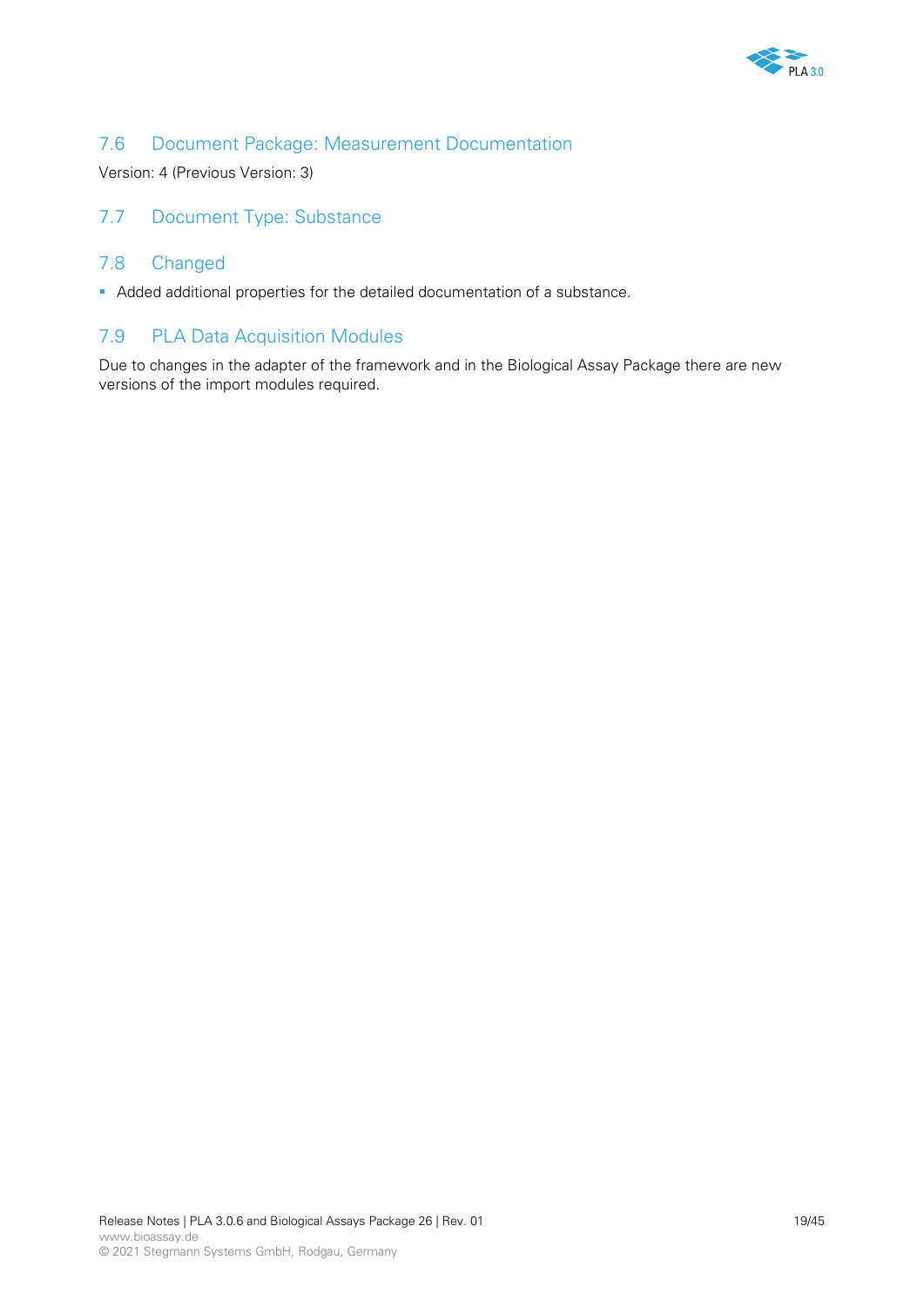

# 8 PLA 3.0.0 / PLA 3.0.1 Release Notes

PLA 3.0.0 (build 623) was the initial release of PLA 3.0. PLA 3.0.0 includes Biological Assay Package Rev. 14.

PLA 3.0.1 was never released to the public.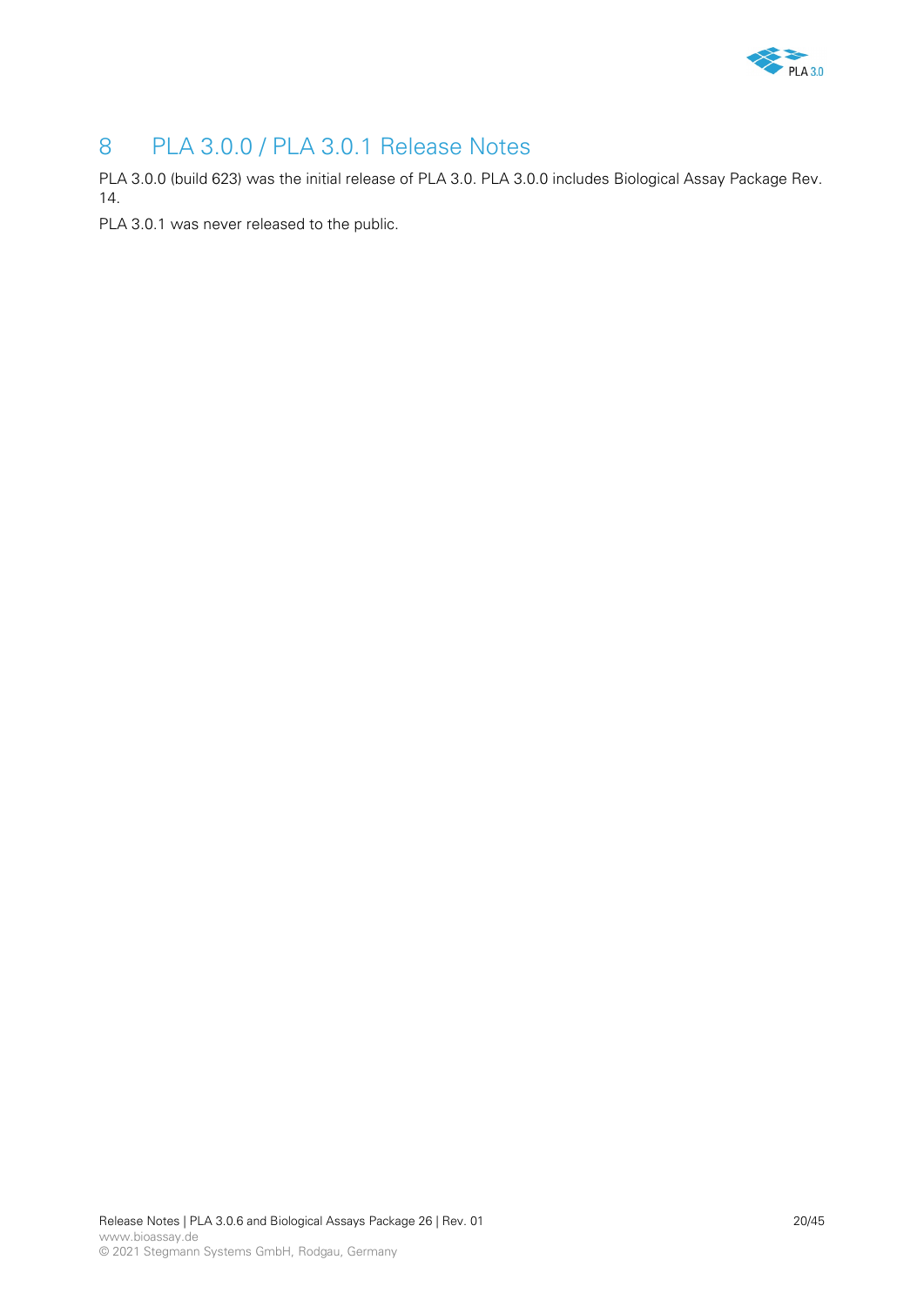

# 9 Biological Package 26 Release Notes

## 9.1 Document Package: Biological Assays

Version: 26 (Build 1043) (Previous Version: 25).

## 9.2 New

### 9.2.1 Combination of Assay Results

- Combination Calculations according to USP <111> Method 2 are now supported.
- Better control of potency combination calculation type (relative, absolute or both).
- A plot has been added to visualize the combination calculation result.

## 9.2.2 Equivalence Margin Development

- Added equivalence margin development support for
	- Test: Sum-of-squared non-linearity to sum-of-squares regression
	- Test: Normalized difference of asymptotes

## 9.2.3 Quantitative Response Assay

- **New suitability tests:** 
	- Test: Sum-of-squared non-linearity to sum-of-squares regression
	- Test: Normalized difference of asymptotes
	- **Test: Log potency range**
- Selection of a specific control line has been added for all suitability tests supporting the scope control line.

### 9.2.4 Test System Definition Document (Quantitative Response Assay)

- **New suitability tests:** 
	- Test: Sum-of-squared non-linearity to sum-of-squares regression
	- Test: Normalized difference of asymptotes
	- Test: Log potency range

## 9.3 Changed

### 9.3.1 Help Texts Revision

The help texts for the document types of the biological assay package have been completely revised.

### 9.3.2 Combination of Assay Results

If no suitability tests are defined the overall test status is displayed as "Passed (no tests available)".

### 9.3.3 Control Chart

Defined plots are displayed as empty plots when no data is available.

### 9.3.4 Dichotomous Assay

The test names of the "Additional Tests: ..." have been changed to "Test: ..."

### 9.3.5 Quantitative Response Assay

Configuration of the element "Update mode" for the substance reference has been enabled.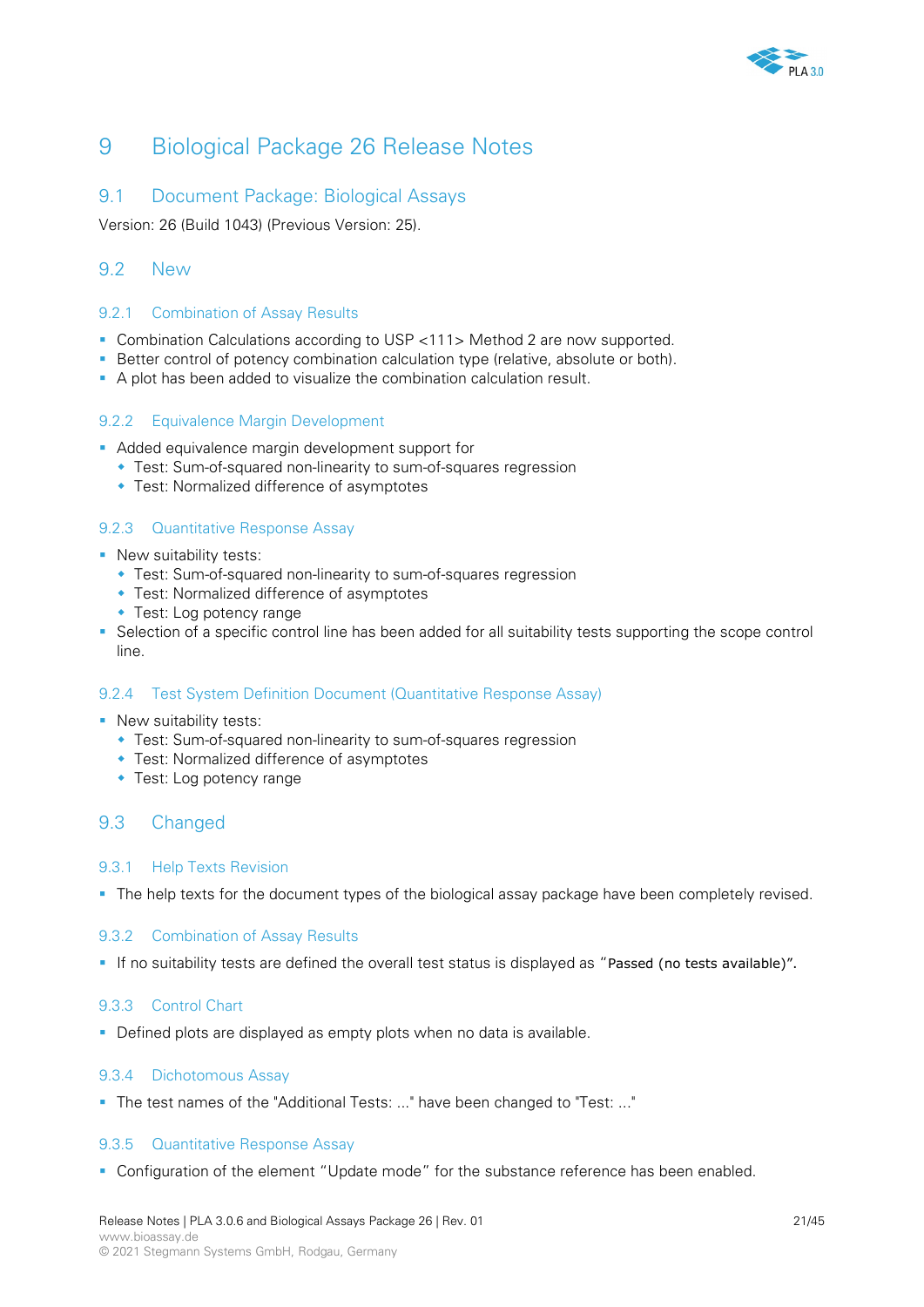

- **The comparison operations for evaluation suitability tests with activated rounding have been replaced** by a more robust relative comparison approach.
- **Standardization of the handling of percentage-based suitability tests. For all percentage-based tests,** margins are entered as percentage values und results are given as percentage values.
- Performance of the range optimizer has been improved by omitting unneeded configurations.

## 9.4 Fixed

### 9.4.1 Basic Bioassay Protocol

- **New comment text elements are now empty.**
- SR1 (build 1043) Labels for combination methods in document, dashboard and report harmonized.
- SR1 (build 1043) Display of the unit for absolute potency and the corresponding confidence level has been harmonized and missing units have been added.

### 9.4.2 Combination of Assay Results

- A percentage sign has been added in the report for the value element of the "Test on Mean of CV  $(%)''.$
- SR1 (build 1043) Resolved an issue where the results for some combination calculation methods was not transferred to the Basic Bioassay Protocol.
- SR1 (build 1043) Labels for combination methods in document, dashboard and report harmonized.

### 9.4.3 Control Charts

The refresh operation of the control chart terminated with an unexpected error when specific special characters have been used as chart labels.

### 9.4.4 Equivalence Margin Development

- The order of suitability test output in the margin development overview table has been corrected.
- The warning for violation of independence has only been displayed for at least 3 samples.
- SR1 (build 1043) Label for the coefficient of variation in tables have been corrected to CV.
- SR1 (build 1043) Resolved an issue where in the German version label and description for "Export tests" were interchanged.
- SR1 (build 1043) Fixed an issue where the scope for the "Test: Sum of Squares Non-Linearity" was set incorrectly by the "Export tests" task.

#### 9.4.5 Quantitative Response Assay

- Fixed a problem where numerical inaccuracies caused by floating-point number representations in combination with activated rounding could lead to seemingly false decisions when the rounded test result was identical to the rounded margin. This has been fixed by the introduction of a robust comparison approach (epsilon test).
- "Test: Sum of Squares Regression" offered a selection for extent. This has been removed.
- **Resolved an issue where F-Tests reported an incorrect p-value if rounding was activated.**
- Resolved an issue where warning messages containing quotation marks have been displayed incorrectly.
- Fixed a problem where range optimization was automatically deactivated if one sample has activated optimization by using full range and another sample has deactivated the optimization process.
- Resolved an issue where the "Test: Potency Confidence Interval (%)" has not been calculated, if it is defined as a one-sided test with only a lower margin.
- **Resolved an issue where the test status of the "F-Test (Hypothesis Test) Significance of Square** Coefficient" can be incorrect if the test is performed based on the p-value without using rounding.
- SR1 (build 1043) Resolved an issue where the calculation has been aborted without result, if the denominator during evaluation of the F-Test (Significance Test) Significance of Non-Parallelism is zero.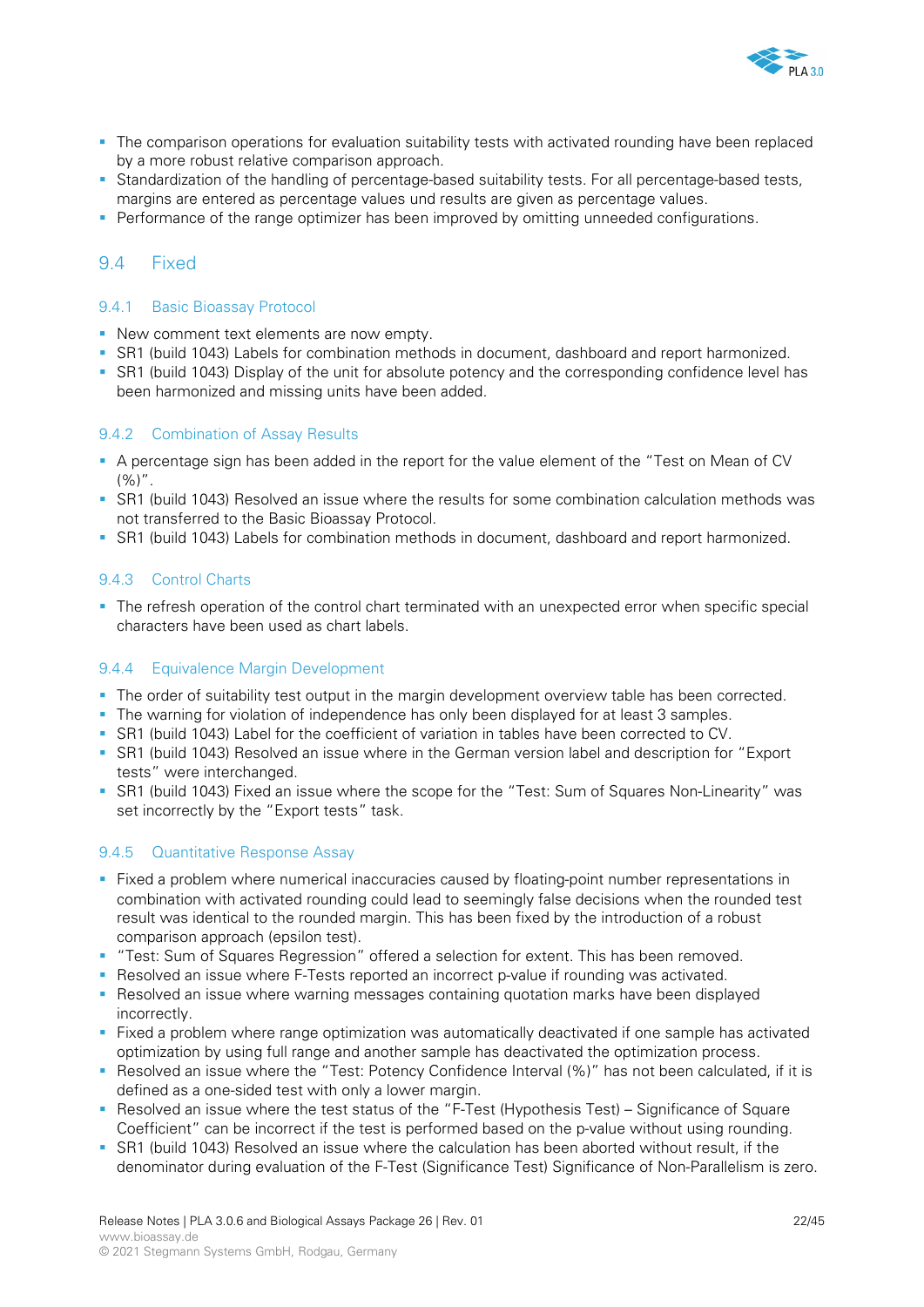

- SR1 (build 1043) Resolved an issue of a faulty test decision for tests with activated rounding, if the tested value was very close to the test boundary.
- SR1 (build 1043) Resolved an issue where the "Test: Normalized difference of asymptotes" is not calculated for some inputs.
- SR1 (build 1043) Resolved some minor reporting and graphic issues.

### 9.4.6 Quantitative Response Assay

SR1 (build 1043) Suitability test labels in report and dashboard harmonized.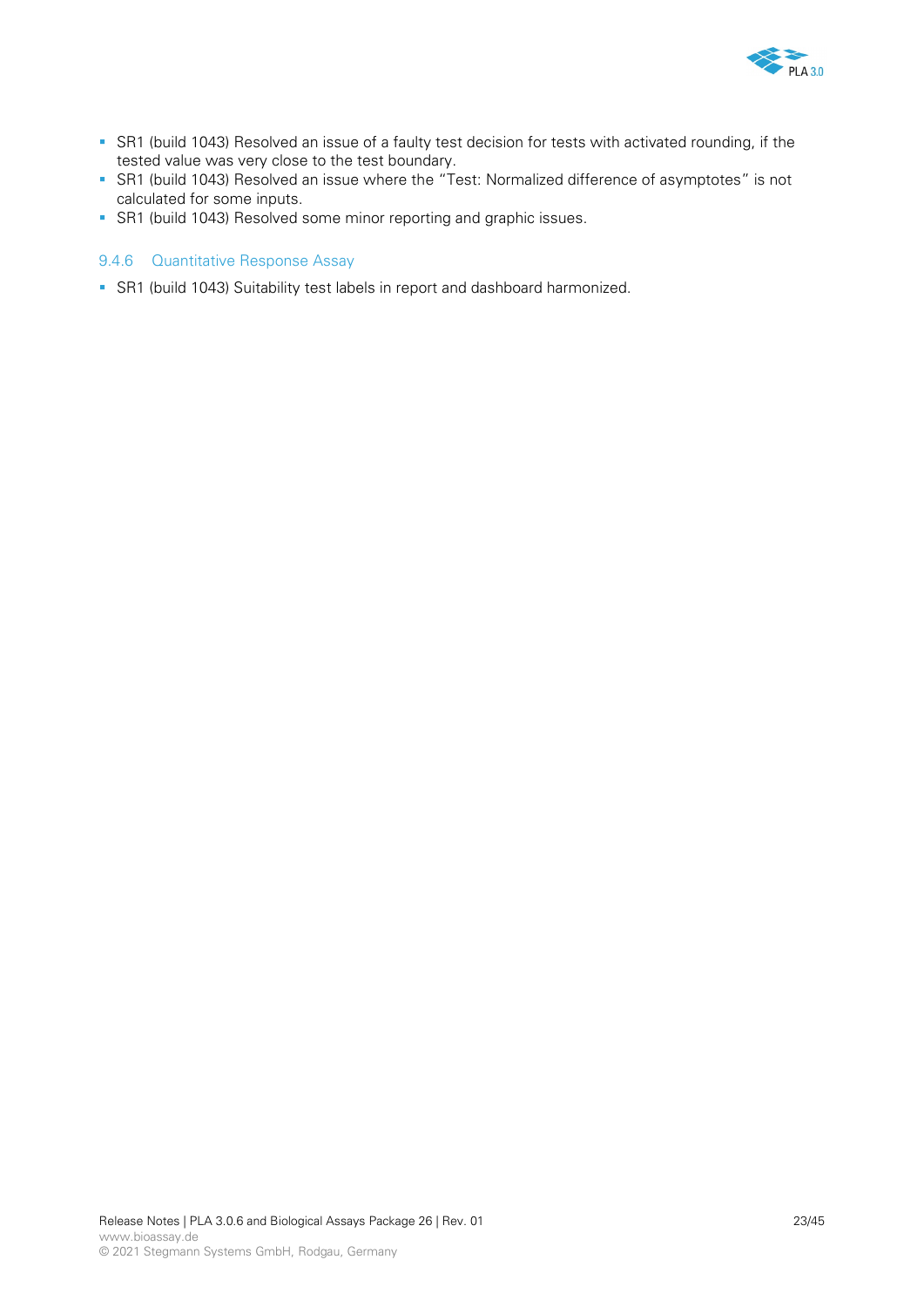

# 10 Biological assay Package 25 Release Notes

## 10.1 Document Package: Biological Assays

Version: 25 (Build 1015) (Previous Version: 24).

## 10.2 Preface

SR5 (build 1015) is a new build of Biological Assay Package 25. It is an updated build which fixes a few technical problems identified after the release of Biological Assay Package 25. It does not modify capabilities of the system. If you already have previously installed a former Biological Assay Package 25 it is recommended to reinstall the Service Release Package (build 1015) on all computers where you have installed previous builds and to reactivate the package within the package manager in all databases.

## 10.3 New

### 10.3.1 Basic Bioassay Protocol

 When generating Quantitative Response Assay documents, the generate task adds a link to the generating Basic Bioassay Protocol document into the generated Quantitative Response Assay document in the comment section.

### 10.3.2 Control Charts

- Markers are available in the Control Chart graphics.
- Control Chart graphic now also contains a box-and-whisker plot of the Input data.
- The report now contains an input data table.
- **Improved display handling of plots with very small or very large numbers of observations.**
- New XML-Excel report format.
- Document title of the referenced documents has been added to the dataset.
- The control charts now support single line text columns.

## 10.3.3 Equivalence Margin Development

The Equivalence Margin Development has been completely reworked.

- **The Equivalence Margin Document supports Development and Verification Assays. Development** Assays are used to develop the margins. Verification Assays can be used to verify test strategies.
- Test Strategies are selections of available predefined or calculated margins. Different strategies can be included.
- Strategy Visualization is available. The system simulates a certain number of acceptable assays for every defined strategy to support the visual verification of the strategies.
- **New tests available:** 
	- Equivalence Test Difference of Parameter Estimates: C Parameter (Nonlinear Models)
	- Equivalence Test Difference of Parameter Estimates: Slope (Linear Models) for Slope Ratio Models
	- Equivalence Test Difference of Parameter Estimates: Intercept (Linear Models) for the Parallel Linear Line Model
	- Equivalence Test Ratio of Parameter Estimates: C Parameter (Nonlinear Models)
	- Equivalence Test Ratio of Parameter Estimates: Slope (Linear Models) for Slope Ratio Models
	- Equivalence Test Ratio of Parameter Estimates: Intercept (Linear Models) for the Parallel Linear Line Model
	- Equivalence Test Scaled Parameter Range: C Parameter (Nonlinear Models)
	- Equivalence Test Scaled Parameter Range: Slope (Linear Models) for Slope Ratio Models
	- Equivalence Test Scaled Parameter Range: Intercept (Linear Models) for the Parallel Linear Line Model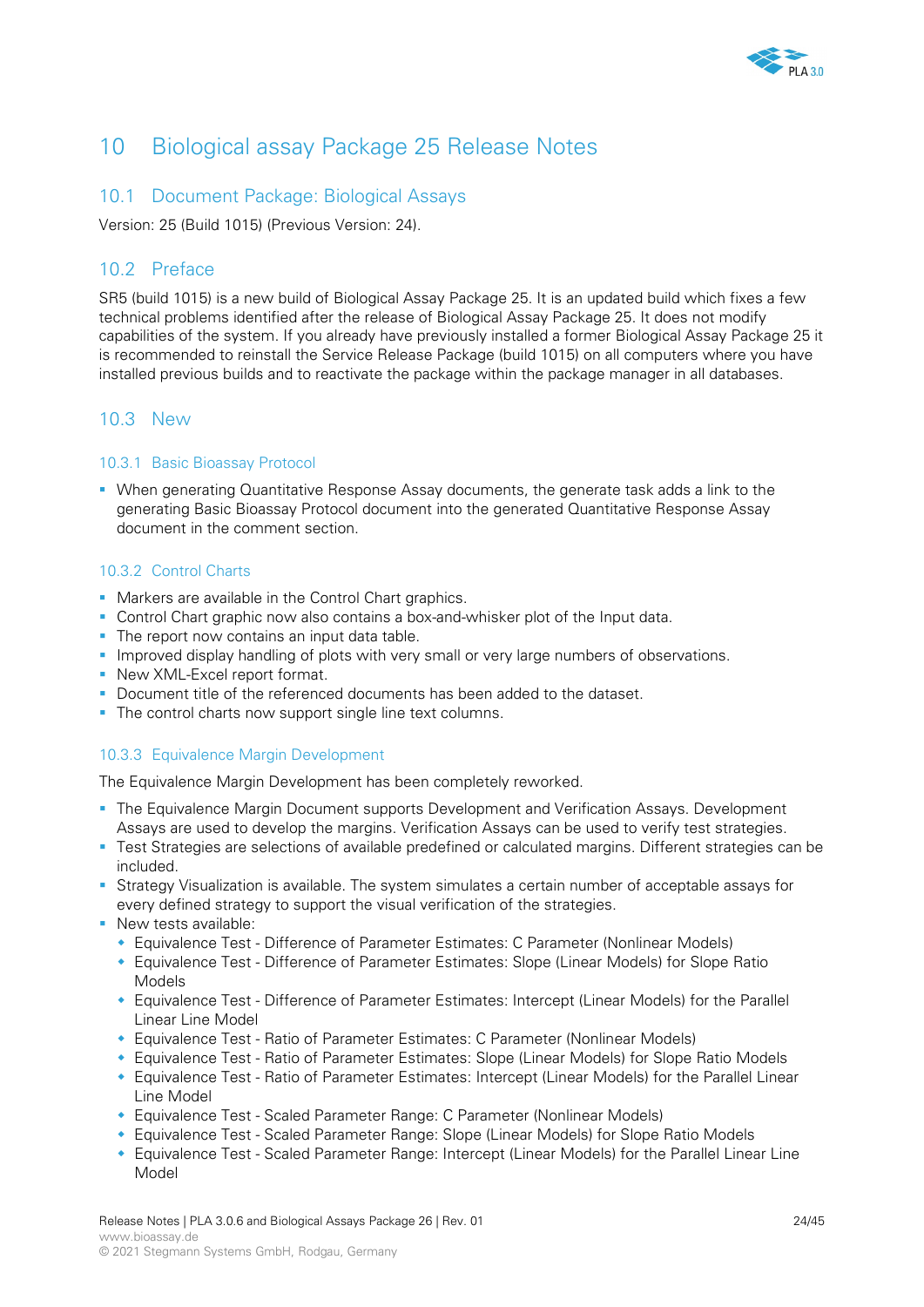

- Point Estimate Tests Parameter Estimate
- Point Estimate Tests Difference of Parameter Estimates
- Point Estimate Tests Ratio of Parameter Estimates
- Test Sum of Squares Regression
- Test Sum of Squares Non-Linearity Assay Element
- Test Residual Error
- Test Pure Error
- Development of asymmetric margins is supported and the default setting.
- **The development report has been completely reworked to reveal much more insight into the** development process and results.
- Detailed plots of the input assays have been added to the equivalence margin development report.
- A verification section has been added to the equivalence margin development report.
- A visualization section has been added to the equivalence margin development report.
- Full automated export of developed test systems as Test System Definition Documents is supported.
- **Comparison of different test strategies is supported.**
- SR3 (build 991) Multiple 'Term' elements are supported for the property filter of 'Column: Section'.

## 10.3.4 Quantitative Response Assay

- **New suitability tests:** 
	- Equivalence Test Difference of Parameter Estimates: C Parameter (Nonlinear Models)
	- Equivalence Test Difference of Parameter Estimates: Slope (Linear Models) for Slope Ratio Models
	- Equivalence Test Difference of Parameter Estimates: Intercept (Linear Models) for the Parallel Linear Line Model
	- Equivalence Test Ratio of Parameter Estimates: C Parameter (Nonlinear Models)
	- Equivalence Test Ratio of Parameter Estimates: Slope (Linear Models) for Slope Ratio Models
	- Equivalence Test Ratio of Parameter Estimates: Intercept (Linear Models) for the Parallel Linear Line Model
	- Equivalence Test Scaled Parameter Range: C Parameter (Nonlinear Models)
	- Equivalence Test Scaled Parameter Range: Slope (Linear Models) for Slope Ratio Models
	- Equivalence Test Scaled Parameter Range: Intercept (Linear Models) for the Parallel Linear Line Model
	- Point Estimate Tests Parameter Estimate for all parameters including Slope (Nonlinear Models)
	- Point Estimate Tests Difference of Parameter Estimates for all parameters
	- Point Estimate Tests Ratio of Parameter Estimates for all parameters
	- Test Sum of Squares Regression
	- Test Sum of Squares Non-Linearity Assay Element
	- Test Residual Error
	- Test Pure Error
	- Test Relative LOF error (%)
- Test System Definition Document (Quantitative Response Assay) can be referenced in the Quantitative Response Assay. The test definitions of the Test System Definition Document (Quantitative Response Assay) will be evaluated, when evaluating this Quantitative Response Assay.
- New report: Detailed Report with compact test output.
- The calculation result now provides the 'Lambda'-value of linear models for reporting in custom reports.
- Upper and lower margins in suitability test are now optional. This enables the possibility of defining one sided tests.
- The order of the test definition in the document content controls the order of the test results in the report.
- The assay element specific versions of 'Test: Minimal R^2' and 'Test: Sum of Squares Non-Linearity' can now be defined by using the 'Extent' element in the test definition.
- The structure and ordering of the test definitions in the document has been reworked.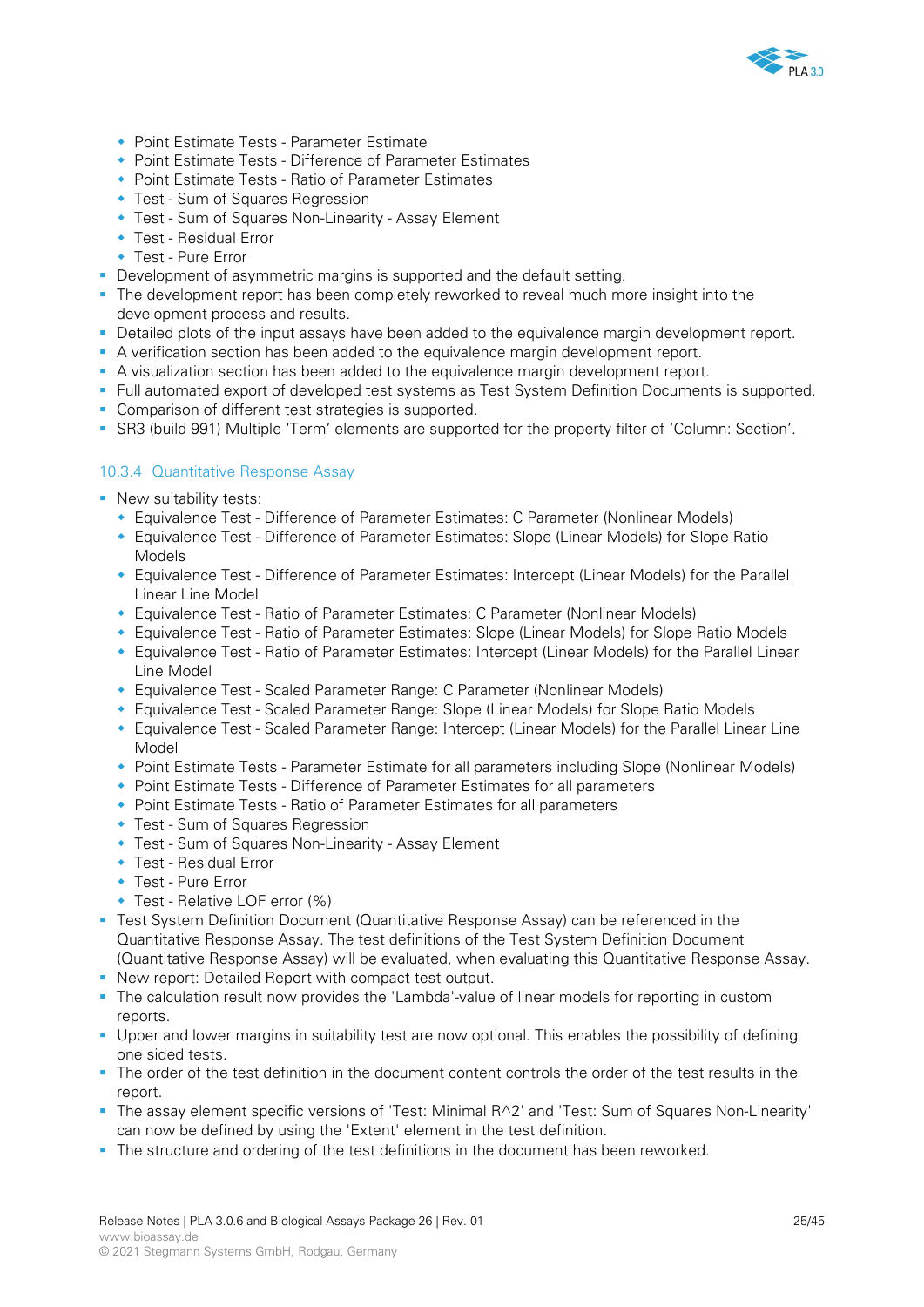

## 10.3.5 Reports

Mark down syntax is supported in reporting of comment elements.

### 10.3.6 Test System Definition Document (Quantitative Response Assay)

- New document type for holding test systems for Quantitative Response Assay document types. Quantitative Response may link this document type as an additional (and optional) way to deal with test systems.
- **-** Report for the Test System Definition Document (Quantitative Response Assay).

## 10.4 Changed

#### 10.4.1 Combination of Assay Results

The element 'date' has been added to the document structure.

### 10.4.2 Quantitative Response Assay

- Default label for the response column in the dataset is now "Response".
- Improved evaluation strategy for range optimization with 'Maximum Range', such that the calculation has a much better performance, if a passed configuration exists.
- **Improved error handling for the Grubbs outlier detection method.**
- The document outline now also contains the defined suitability tests.
- The word 'Additional' in the labels of 'Additional Test: ...' has been removed
- **Harmonization of parameter names:**

| Parameter Name Bioassay Package 25       | Parameter Names in Earlier Versions |
|------------------------------------------|-------------------------------------|
| A Upper Asymptote (Nonlinear Models)     | Upper Asymptote (A)                 |
| B Parameter (Nonlinear Models)           | Slope (B)                           |
| C Parameter (Nonlinear Models)           | Inflection Point (C)                |
| D Lower Asymptote (Nonlinear Models)     | Lower Asymptote (D)                 |
| G Asymmetry Parameter (Nonlinear Models) | Asymmetry Parameter (G)             |
| Intercept (Linear Models)                | Intercept                           |
| Slope (Linear Models)                    | Slope                               |

- SR1 (build 983) The range optimizer performance has been improved for identical range with one test/control sample.
- SR1 (build 983) The range optimizer performance has been improved for identical treatment number with one test/control sample.
- SR3 (build 991) The labels for the 3 parameter models have been replaced by non-camel case labels.
- SR3 (build 991) An error message is given, if for strict test exception handling the full or the restricted regression model fit cannot be calculated. In this case the overall status of the corresponding assay is set to 'Failed (Warning)'.
- SR4 (build 999) Introduced relative comparisons with 12 significant digits for the evaluation of equivalence tests.

## 10.5 Fixed

### 10.5.1 Basic Bioassay Protocol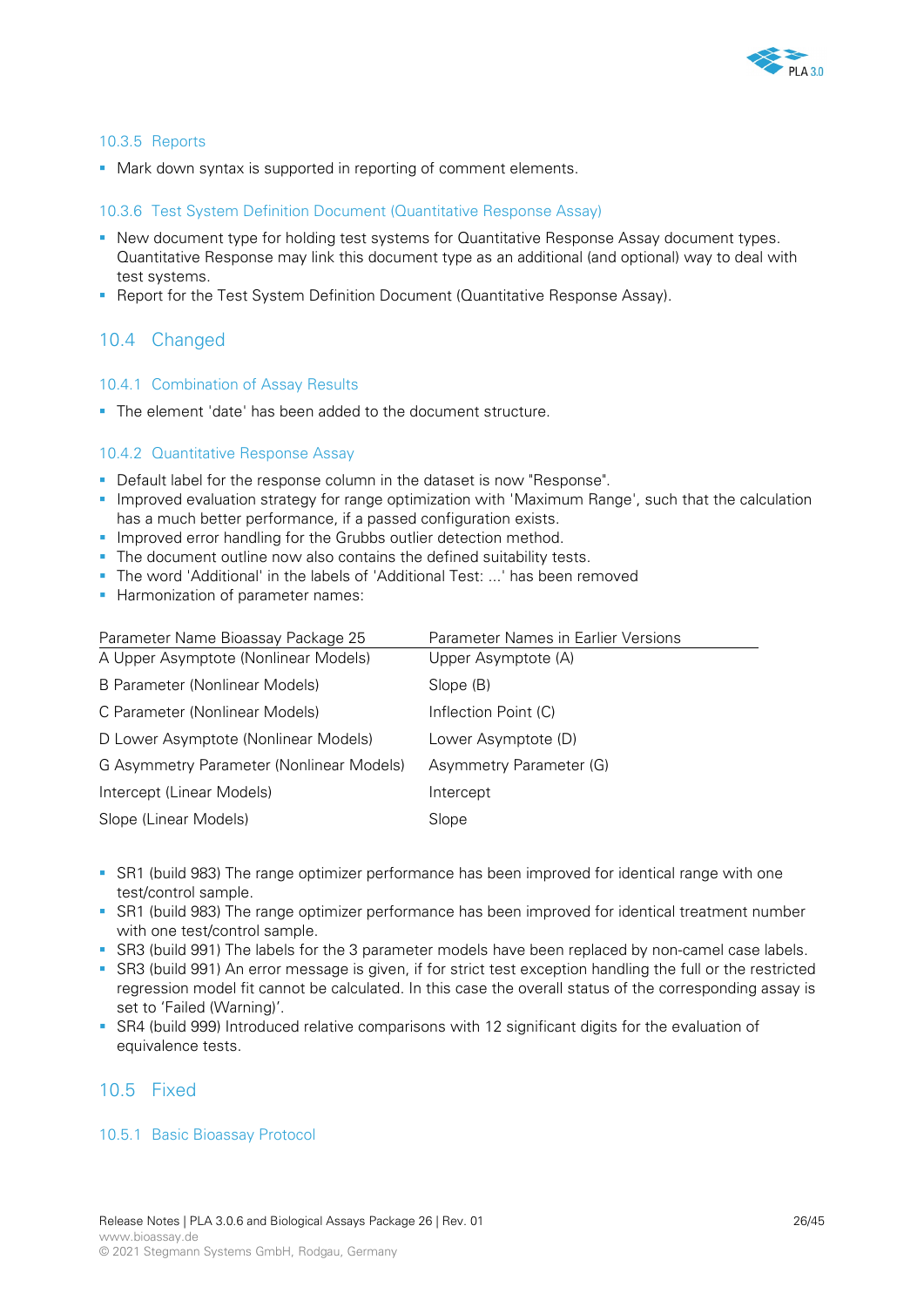

- SR1 (build 983) Resolved a problem, that Quantitative Response Assays have been generated with an invalid date/time element in the documentation section.
- SR5 (build 1015) Resolved an issue, that generated Combination of Assay Results documents generated based on a template containing a date element are incorrectly constructed.
- SR5 (build 1015) Resolved an issue, that generated Quantitative Response Assay documents generated based on a template containing a substance information element are incorrectly constructed.

#### 10.5.2 Combination of Assay Results

- The combination calculation for Dichotomous Assays supports potency units.
- SR1 (build 983) Resolved a problem where the status 'no tests applied' has been falsely reported.
- SR4 (build 999) Resolved a problem with the report generation if substance identification was set.
- SR4 (build 999) Label change for homogeneity tests which cannot be calculated.

### 10.5.3 Control Charts

Resolved a problem, that charts without control limits could not be calculated.

### 10.5.4 Dichotomous Assay

- Resolved an issue where the calculation terminated with an error, if absolute potency defined by stock solution, absolute potency defined by raw material in combination with dilution factors has been used.
- Reports: The page break behavior of the potency table has been corrected.

### 10.5.5 Equivalence Margin Development

- SR2 (build 984) Resolved an issue that the definition range of the plot has been chosen too narrowly, if the referenced assays used decimal logarithm or natural logarithm.
- SR2 (build 984) Resolved an issue, where values of a defined sequence in scientific notation were not shown in the report.
- SR3 (build 991) Resolved an issue, where the Generate routine for test system documents did not transfer the confidence level settings into the target documents.
- SR4 (build 999) Resolved an issue, that sometimes the confidence level has not been transferred correctly to generated test system documents.
- SR4 (build 999) The ordering of the tests in the verification table has been corrected.

### 10.5.6 Quantitative Response Assay

- Resolved an issue, where an obsolete version of the psf-Import has been used, after activation of the Biological Assay Package 24 in an existing PLA database.
- Resolved an issue in the recursive behavior of the Dixon test leading to a removal of too many data points, when the values of the data points were equal.
- The confidence level of an equivalence test is now displayed as percentage value and the compact report also contains this value.
- The reporting of the margins for the Test: Relative Potency Range (%) has been corrected.
- Resolved a problem, where the calculation terminated with an unknown exception, if the value of a user variable contained some special combinations of backslashes (\) followed by another character.
- **Resolved an issue, where the range optimizer calculation could not be executed, when too many** technical outliers had been removed.
- Resolved an issue with line breaks in the test result output in the report.
- SR1 (build 983) Resolved a problem which interrupted the calculation unexpectedly when the range optimizer has been used with maximum range in combination with simultaneous regression in assays with multiple test/control samples.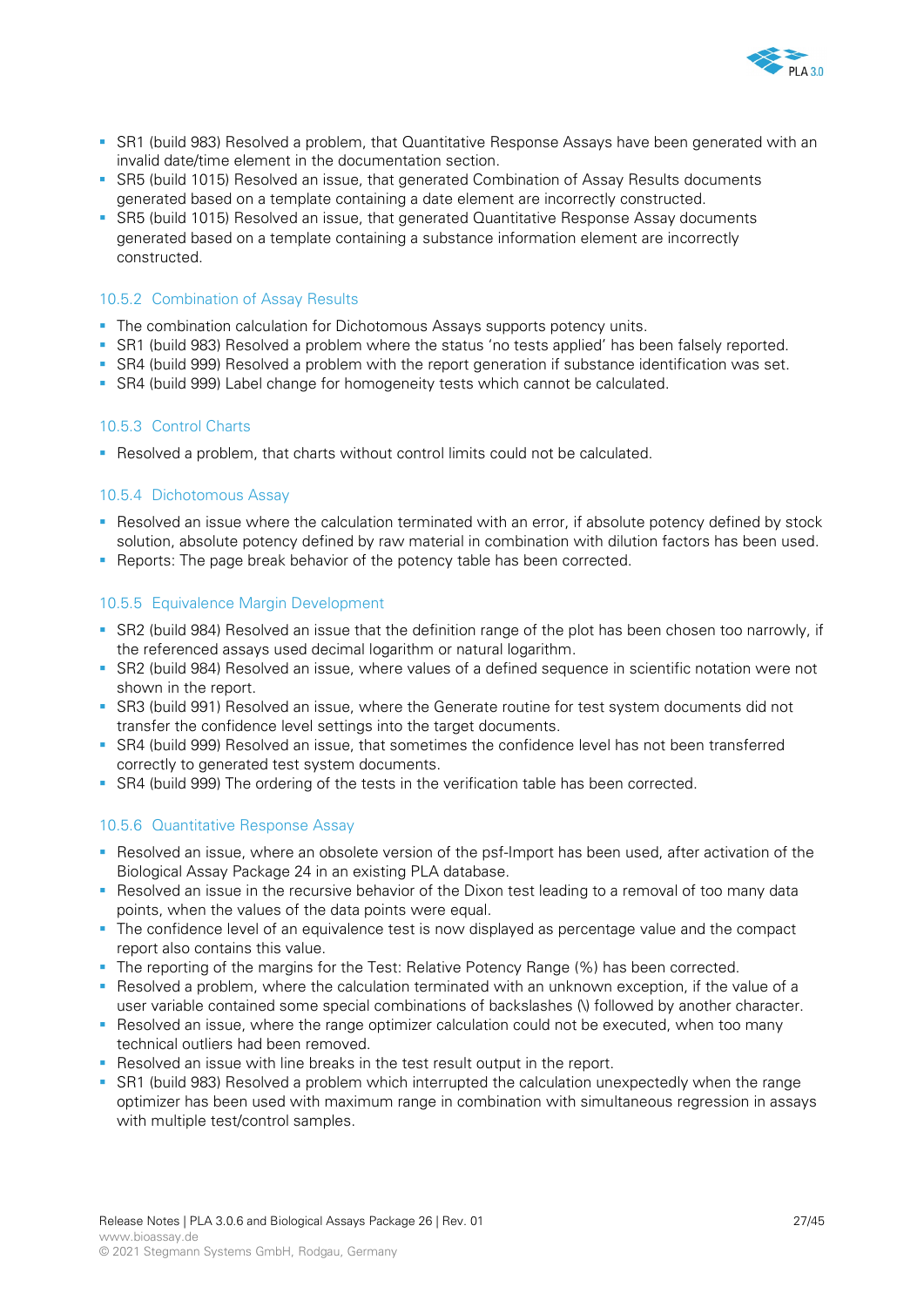

- SR1 (build 983) Resolved a problem which interrupted the calculation unexpectedly when the range optimizer has been used with maximum range in combination identical range or identical treatment numbers in assays with at least one control sample.
- SR3 (build 991) Resolved a problem, where some of the suitability tests could not be evaluated as one sided tests.
- SR3 (build 991) Resolved a problem, where the studentized residual test did not detect correct values if used in combination with range partial.
- SR3 (build 991) Resolved an issue, where the compact report of suitability test results did not contain the severity level for tests with severity 'Reject'.
- SR4 (build 999) The elements 'Severity' and 'Scope' for suitability tests are mandatory.
- SR5 (build 1015) Resolved an issue in the calculation of the (Externally) Studentized Residuals outlier detection method.

### 10.5.7 Reports

 Resolved a rounding issue on the report level, where numbers with a certain structure are rounded down instead of up.

### 10.5.8 Test System Definition Document (Quantitative Response Assay)

SR4 (build 999) The elements 'Severity' and 'Scope' for suitability tests are mandatory.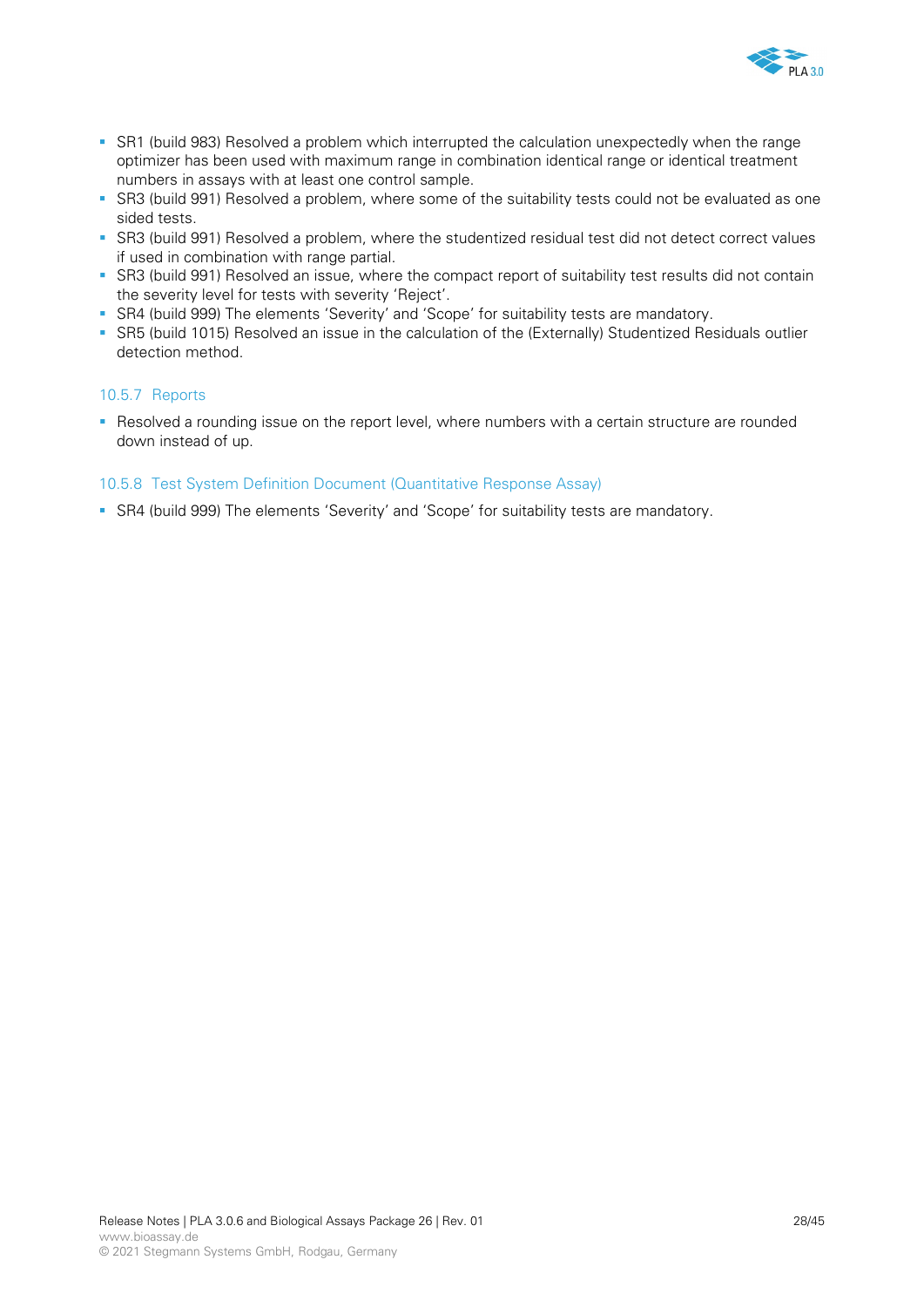

# 11 Biological assay Package 24 Release Notes

## 11.1 Document Package: Biological Assays

Version: 24 (Build 904) (Previous Version: 23).

# 11.2 Preface

With Biological Assay Package 24 Control Charts have been reworked. The list of available properties for charting has received updates.

- **Additional Properties are available for Charting**
- The labels have been changed to clarify the purpose of the property

IF YOU ACTIVATE BIOLOGICAL ASSAY PACKAGE 24 WITHIN A DATABASE A DATABASE MAINTENANCE RUN NEEDS TO BE PERFORMED WITH THE OPTION "START A NEW MAINTENANCE WITH REINITIALIZATION OF THE LIST OF DOCUMENT PROPERTIES.". THIS WILL UPDATE THE INTERNAL REGISTRY OF PLA'S DOCUMENT PROPERTIES. IF YOU DO NOT PERFORM THIS STEP THE REGISTRY MAY BE INCOMPLETE. BIOLOGICAL ASSAY PACKAGE 24 WILL EXTRACT THE PROPERTIES ALSO FOR OLDER DOCUMENTS.

CONTROL CHART WITHIN YOUR DATABASE NEED TO BE UPDATED AFTER THIS. YOU NEED TO VERIFY THAT THE PROPERTY KEYS FOR THE CHARTED VALUES ARE STILL FUNCTIONAL OF WHETHER YOU NEED TO RESELECT THEM (SEE TABLE BELOW).

# 11.3 New

## 11.3.1 Quantitative Response Assay

- **EC50** value is provided for control charts.
- **Entries of the ANOVA table are now provided for control charting.**
- **Optional Response Value Upper and Lower Limits. Values above or below these limits are masked as** technical outliers during the calculation.
- The impact of Not Calculated Tests on the assay result can be specified now.
- PSF import now supports PLA 2.0 Builds 546 and 547.

# 11.4 Changed

### 11.4.1 Quantitative Response Assay

- Report: Label 'Equidistant Sequence' is changed to 'Linear Sequence'
- For comparability of the results PSF import defines a Response Value Lower Limit of 0 for PLA 2.0 imports with non-linear regression models (4- and 5-parameter fit). PLA 2.1 imports have not been changed.

### 11.4.2 Data Aggregation

- Labels for aggregation of data values (document properties) have been completely revised.
- The following property keys have been changed for consistency. If your Control Charts make use of one of these, it requires an update.

| Old Property key                           | New Property Key                                   |
|--------------------------------------------|----------------------------------------------------|
| http://stegmannsystems.com/bioassay/date   | http://www.stegmannsystems.com/bioassay/date       |
| http://stegmannsystems.com/bioassay/status | http://www.stegmannsystems.com/bioassay/stat<br>us |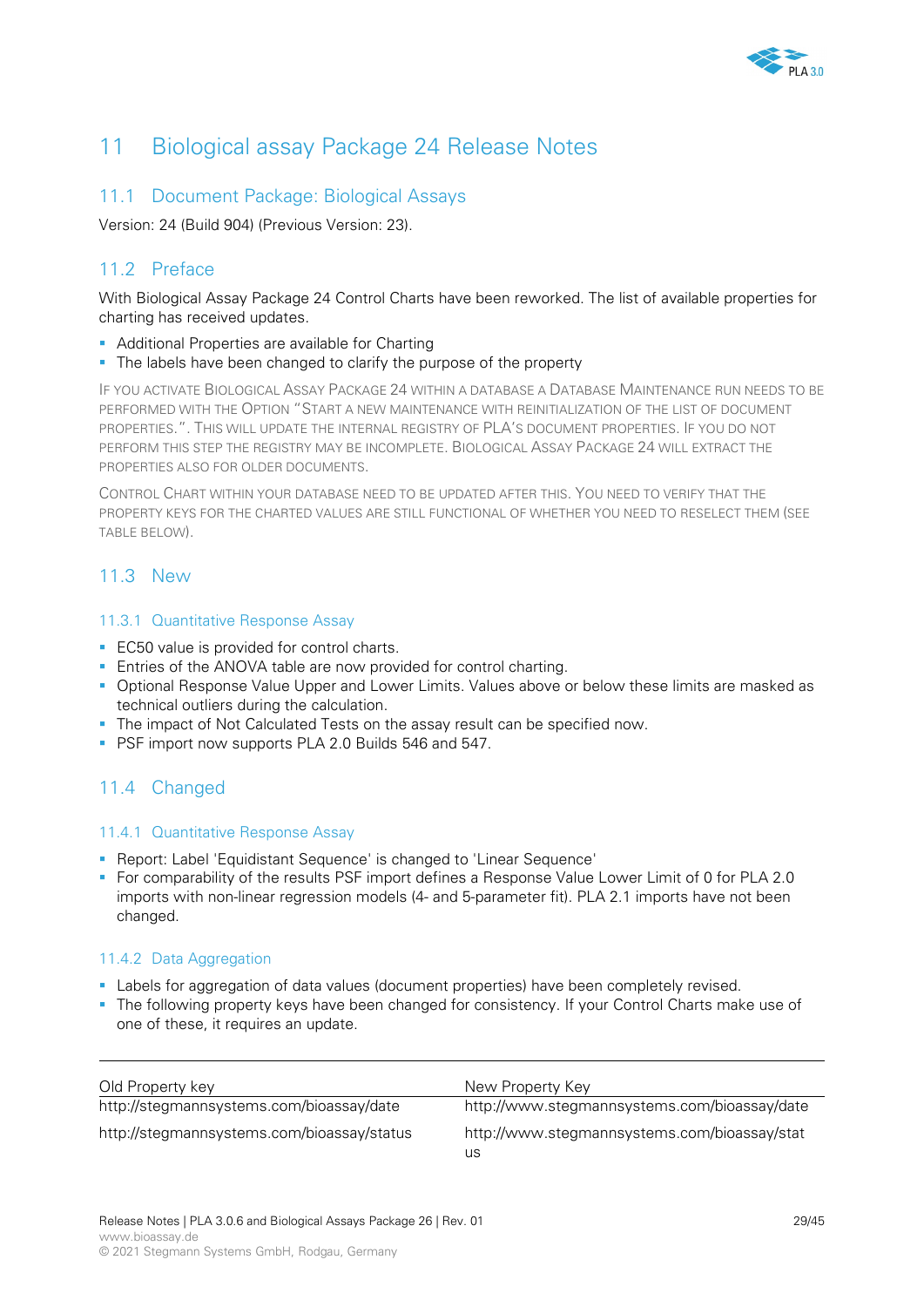

http://stegmannsystems.com/bioassay/ControlLine Minimum

http://stegmannsystems.com/bioassay/ControlLine Maximum

http://stegmannsystems.com/bioassay/ControlLine Mean

http://stegmannsystems.com/bioassay/ControlLine **StandardError** 

http://stegmannsystems.com/bioassay/ControlLine CoefficientOfVariation

http://stegmannsystems.com/bioassay/RestrictedR egressionParameterAMinusD

http://stegmannsystems.com/bioassay/RestrictedR egressionParameterADividedByD

http://stegmannsystems.com/bioassay/RestrictedR egressionParameterA

http://stegmannsystems.com/bioassay/RestrictedR egressionParameterB

http://stegmannsystems.com/bioassay/RestrictedR egressionParameterCTestControl

http://stegmannsystems.com/bioassay/RestrictedR egressionParameterCAntilogTestControl

http://stegmannsystems.com/bioassay/RestrictedR egressionParameterCStandard

http://stegmannsystems.com/bioassay/RestrictedR egressionParameterCAntilogStandard

http://stegmannsystems.com/bioassay/RestrictedR egressionParameterD

http://stegmannsystems.com/bioassay/RestrictedR egressionParameterG

http://stegmannsystems.com/bioassay/RestrictedR egressionParameterR

http://stegmannsystems.com/bioassay/RestrictedR egressionIntercept

http://stegmannsystems.com/bioassay/RestrictedR egressionSlope

http://stegmannsystems.com/bioassay/Unrestricte dRegressionParameterAMinusD

http://stegmannsystems.com/bioassay/Unrestricte dRegressionParameterADividedByD

http://stegmannsystems.com/bioassay/Unrestricte dRegressionParameterA

http://stegmannsystems.com/bioassay/Unrestricte dRegressionParameterB

http://stegmannsystems.com/edp/document/prop erty/qra/controlline\_min

http://stegmannsystems.com/edp/document/prop erty/qra/controlline\_max

http://stegmannsystems.com/edp/document/prop erty/qra/controlline\_mean

http://stegmannsystems.com/edp/document/prop erty/qra/controlline\_stderr

http://stegmannsystems.com/edp/document/prop erty/qra/controlline\_cov

http://stegmannsystems.com/edp/document/prop erty/qra/fold\_difference\_restricted

http://stegmannsystems.com/edp/document/prop erty/qra/fold\_ratio\_restricted

http://stegmannsystems.com/edp/document/prop erty/qra/a\_restricted

http://stegmannsystems.com/edp/document/prop erty/qra/b\_restricted

http://stegmannsystems.com/edp/document/prop erty/qra/c\_restricted

http://stegmannsystems.com/edp/document/prop erty/qra/c\_antilog\_restricted

http://stegmannsystems.com/edp/document/prop erty/qra/c\_restricted\_std

http://stegmannsystems.com/edp/document/prop erty/qra/c\_antilog\_restricted\_std

http://stegmannsystems.com/edp/document/prop erty/qra/d\_restricted

http://stegmannsystems.com/edp/document/prop erty/qra/g\_restricted

http://stegmannsystems.com/edp/document/prop erty/qra/r\_restricted

http://stegmannsystems.com/edp/document/prop erty/gra/intercept\_restricted

http://stegmannsystems.com/edp/document/prop erty/qra/slope\_restricted

http://stegmannsystems.com/edp/document/prop erty/qra/fold\_difference\_unrestricted

http://stegmannsystems.com/edp/document/prop erty/qra/fold\_ratio\_unrestricted

http://stegmannsystems.com/edp/document/prop erty/qra/a\_unrestricted

http://stegmannsystems.com/edp/document/prop erty/qra/b\_unrestricted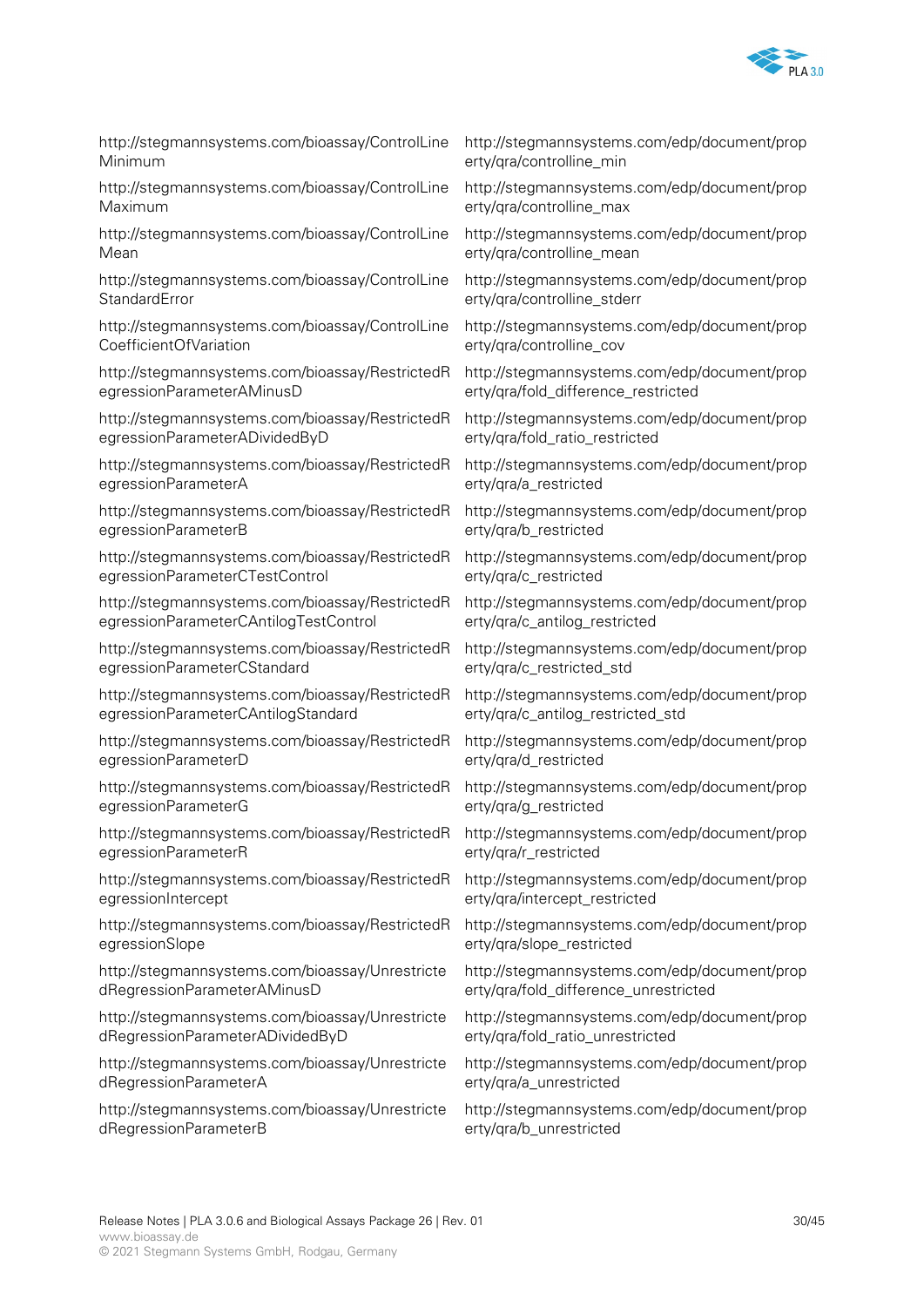

| http://stegmannsystems.com/bioassay/Unrestricte | http://stegmannsystems.com/edp/document/prop |
|-------------------------------------------------|----------------------------------------------|
| dRegressionParameterC                           | erty/gra/c_unrestricted                      |
| http://stegmannsystems.com/bioassay/Unrestricte | http://stegmannsystems.com/edp/document/prop |
| dRegressionParameterCAntilog                    | erty/qra/c_antilog_unrestricted              |
| http://stegmannsystems.com/bioassay/Unrestricte | http://stegmannsystems.com/edp/document/prop |
| dRegressionParameterD                           | erty/gra/d_unrestricted                      |
| http://stegmannsystems.com/bioassay/Unrestricte | http://stegmannsystems.com/edp/document/prop |
| dRegressionParameterG                           | erty/gra/g_unrestricted                      |
| http://stegmannsystems.com/bioassay/Unrestricte | http://stegmannsystems.com/edp/document/prop |
| dRegressionIntercept                            | erty/qra/intercept_unrestricted              |
| http://stegmannsystems.com/bioassay/Unrestricte | http://stegmannsystems.com/edp/document/prop |
| dRegressionSlope                                | erty/qra/slope_unrestricted                  |
| http://stegmannsystems.com/bioassay/Unrestricte | http://stegmannsystems.com/edp/document/prop |
| dRegressionAbsoluteEc50TestControl              | erty/qra/absolute_ec50_tst_unrestricted      |
| http://stegmannsystems.com/bioassay/Unrestricte | http://stegmannsystems.com/edp/document/prop |
| dRegressionAbsoluteEc50Standard                 | erty/qra/absolute_ec50_std_unrestricted      |
| http://stegmannsystems.com/bioassay/Unrestricte | http://stegmannsystems.com/edp/document/prop |
| dRegressionEc50                                 | erty/qra/ec50_unrestricted                   |
| http://stegmannsystems.com/bioassay/ControlLine | http://stegmannsystems.com/edp/document/prop |
| Minimum                                         | erty/gra/controlline_min                     |
| http://stegmannsystems.com/bioassay/ControlLine | http://stegmannsystems.com/edp/document/prop |
| Maximum                                         | erty/gra/controlline_max                     |
| http://stegmannsystems.com/bioassay/ControlLine | http://stegmannsystems.com/edp/document/prop |
| Mean                                            | erty/gra/controlline_mean                    |
| http://stegmannsystems.com/bioassay/ControlLine | http://stegmannsystems.com/edp/document/prop |
| StandardError                                   | erty/qra/controlline_stderr                  |
| http://stegmannsystems.com/bioassay/ControlLine | http://stegmannsystems.com/edp/document/prop |
| CoefficientOfVariation                          | erty/qra/controlline_cov                     |
|                                                 |                                              |

http://stegmannsystems.com/bioassay/RestrictedR http://stegmannsystems.com/edp/document/prop egressionParameterAMinusD

erty/gra/fold\_difference\_restricted

## 11.5 Fixed

#### 11.5.1 Quantitative Response Assay

- **PSF-Import: The suitability test Ratio of Dynamic Ranges will be imported now.**
- **PSF-Import: Equivalence Test EC50 will be neglected.**
- **PSF-Import: Import of Additional Test: Maximal Number of Outliers has been fixed.**
- **PSF-Import: The ANOVA model in case of split assay is now determined by the current preparation.**
- **PSF-Import: Allocation o the dose values to the assay elements has been corrected.**
- Report: Fixed a number formatting issue for the Additional Test: Relative Potency %.
- Advanced Report: Resolved an issue, that no EC50 has been reported sometimes.
- Resolved a problem, that outlier detection has been deactivated for control lines with dose value '0'.
- Resolved a problem, that the range optimizer did not ensure the minimal number of steps, if whole steps has been removed by being marked as technical outliers.

#### 11.5.2 Dichotomous Assay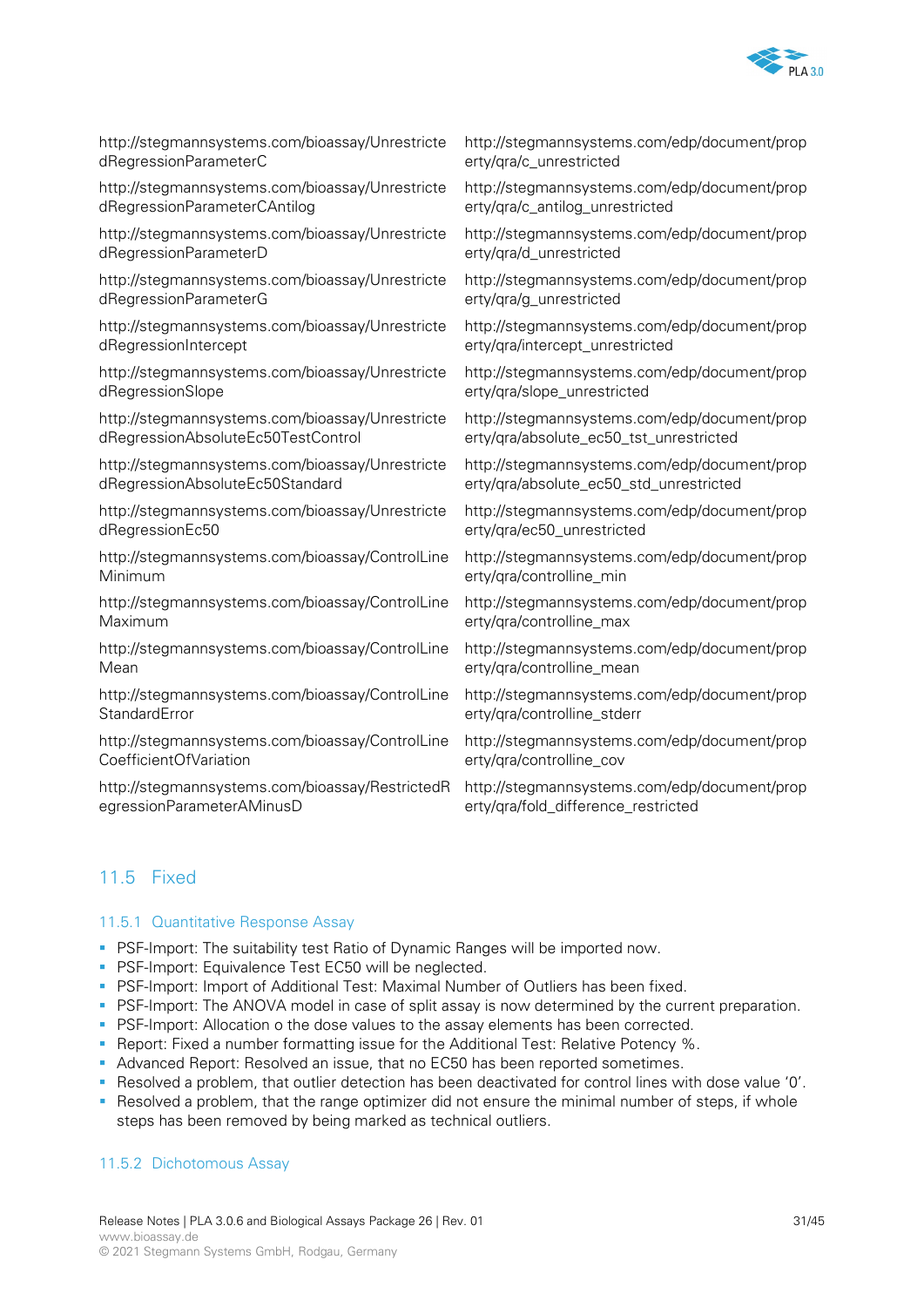

Report: The report generation problem for standard samples without data has been corrected.

## 11.5.3 Control Chart

- Fixed a problem that resources for the control chart could not be resolved.
- A problem with the aggregation of the C parameter (restricted regression) has been corrected.
- Resolved an issue, that control charts are missing information.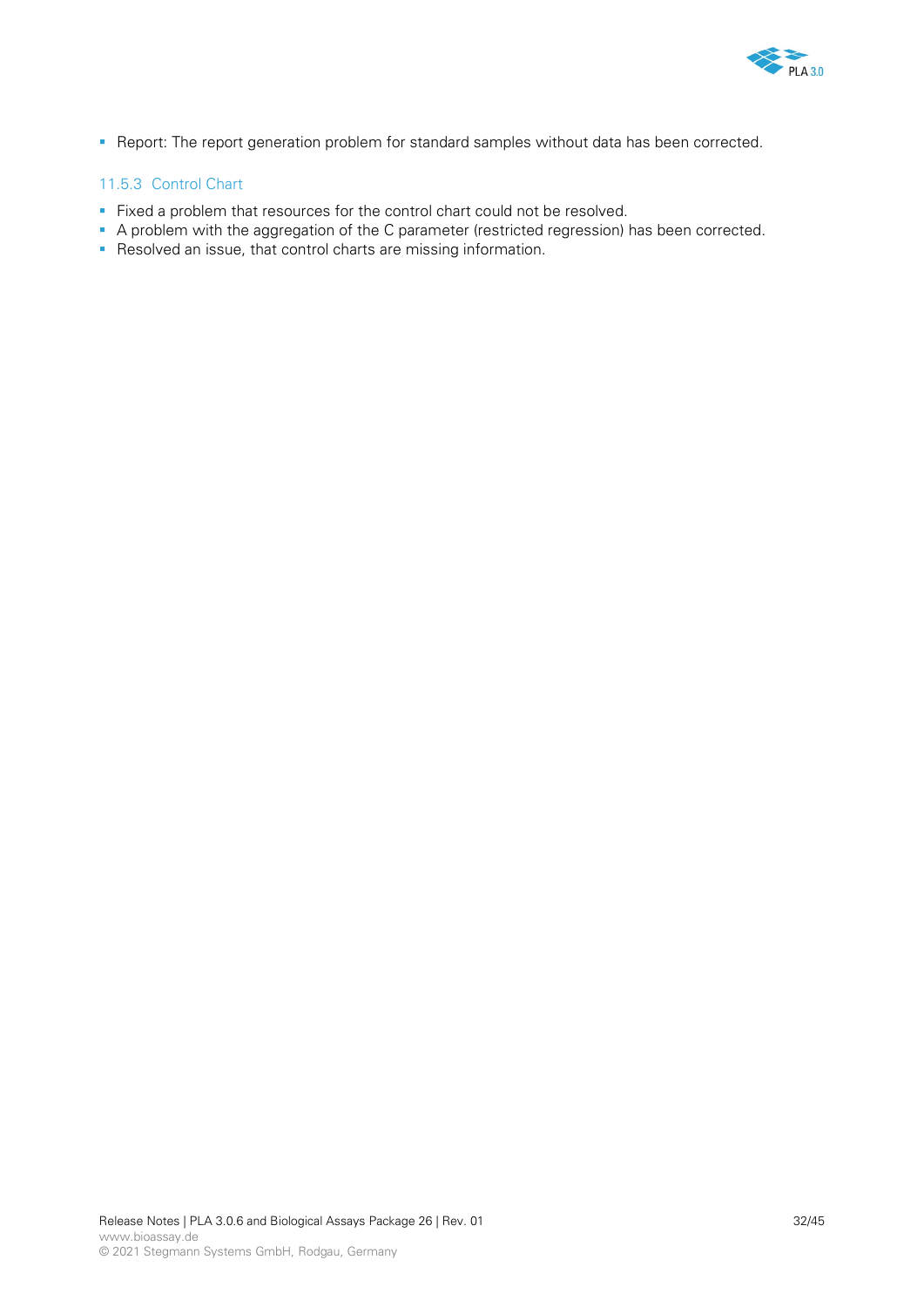

# 12 Biological assay Package 23 Release Notes

## 12.1 Document Package: Biological Assays

Version: 23 (Build 875) (Previous Version: 22).

## 12.2 New

### 12.2.1 Combination of Assay Results

- All non-integer valued assay and sample suitability tests support now the optional element rounding with possible values 'No Rounding', '0 decimal places', '1 decimal places', ..., '10 decimal places'. If this is defined the value(s) compared to margins or critical values are rounded to the specified number of decimal places.
- **Test on Mean of CV (%)' is supported now.**

## 12.2.2 Control Charts

- **Revision of the Graphics** 
	- Separated axis
	- Optional horizontal lines with additional small lines in 10%-steps of the interval
	- Optional vertical lines
	- Optional legend (the amount of assay elements determines the size of the legend and the scale on the y-axis (simply speaking: range +  $5\%$ -steps of the range up to  $2*$ range). Furthermore, it determines the number of columns (either one or two)).
	- Label of the x-axis (default: Index)
	- Label of the y-axis
	- Label of the response unit
	- Choice of data point plotting as circles or lines (In case of n>500: lines)

### 12.2.3 Dichotomous Assays

- **Revision of the Graphics** 
	- ◆ Separated axis
	- Optional horizontal lines
	- Optional vertical lines
	- Optional legend (the amount of assay elements determines the size of the legend and the scale on the y-axis. Furthermore, it determines the number of columns (either one or two)).
	- Small tick marks if Display Lines is TRUE
	- Choice for names of the tick marks on the x-axis: absolute dose, transformed relative dose, untransformed relative dose
	- Label of the x-axis (default: Dose)
	- Label of the y-axis
	- Label of the response unit
- All non-integer valued assay and sample suitability tests support now the optional element rounding with possible values 'No Rounding', '0 decimal places', '1 decimal places', ..., '10 decimal places'. If this is defined the value(s) compared to margins or critical values are rounded to the specified number of decimal places.
- It is now possible to choose between 'Confidence Level (%)' and 'p'. If 'p' is selected, the test evaluation is based on the comparison of the p value to the specified margin. Otherwise the test evaluation is based on the comparison of the critical value of the considered distribution.

### 12.2.4 Quantitative Response Assays

**Revision of the Graphics**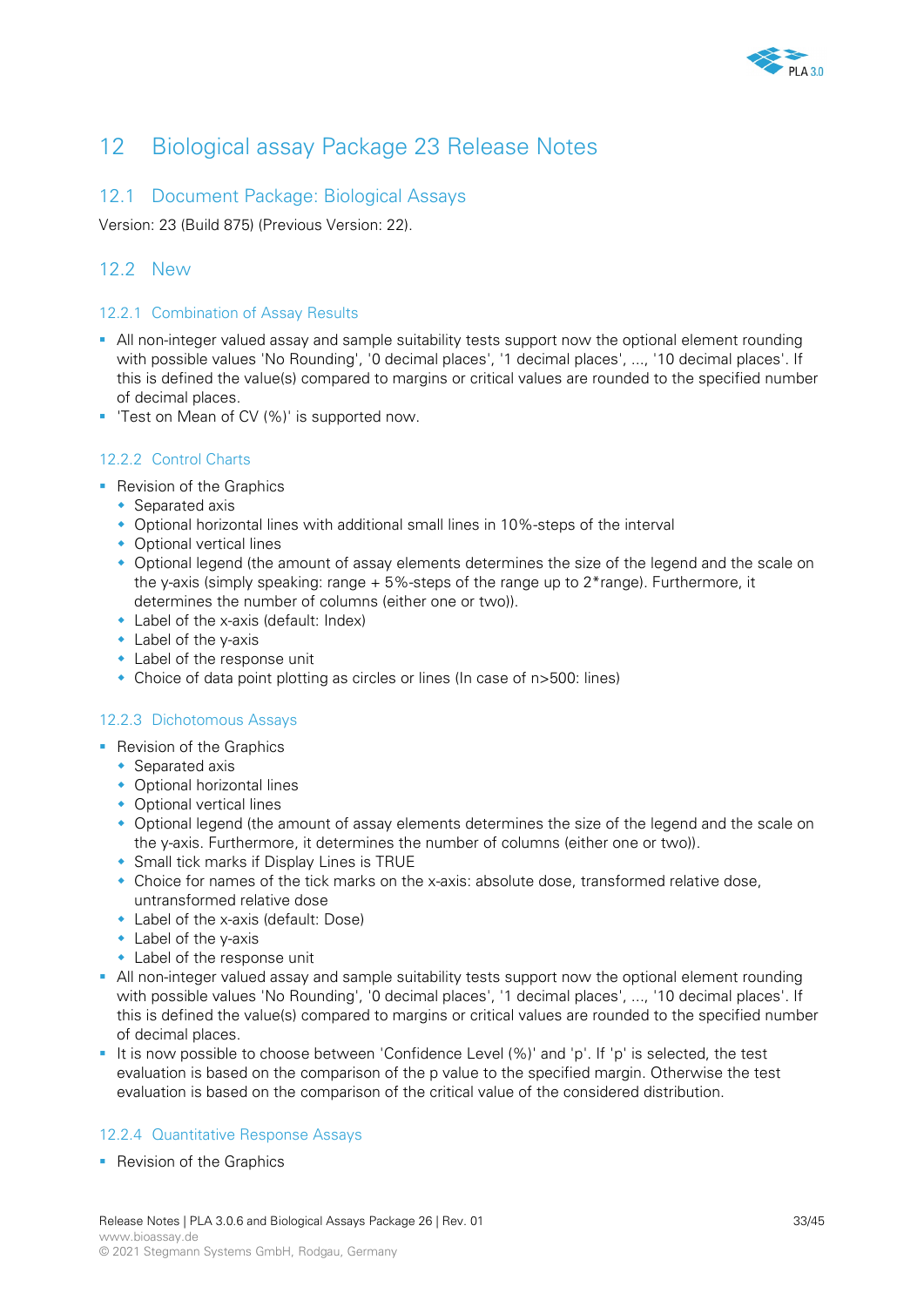

- Optional display part for Control Line
- Separated axis
- Optional horizontal lines
- Optional vertical lines
- Optional legend (the amount of assay elements determines the size of the legend and the scale on the y-axis (simply speaking: range  $+5\%$ -steps of the range up to  $2*$  range). Furthermore, it determines the amount of columns (either one or two)).
- Small tick marks if Display Lines is TRUE
- Choice for names of the tick marks on the x-axis: absolute dose, transformed relative dose, untransformed relative dose
- Choice for names of the tick marks on the y-axis: transformed relative dose, untransformed relative dose
- Dotted lines between data points which are not in range
- Label of the x-axis (default: Dose)
- Label of the y-axis (default: Response)
- Label of the response unit
- The optional element 'Test Name' is now available for all assay and sample suitability tests. Test names have to be unique and are used for defining conditional tests.
- The optional element 'Conditional Evaluation' is supported for all assay and sample suitability tests. It has the sub elements 'Test Reference' and 'Evaluation Condition'. The 'Test Reference' contains the test name of the test, which is used as condition for the evaluation (test condition) of the actually considered test (the conditional test). If the evaluation condition is set to 'Referenced Test Passes', the conditional test is only evaluated, if the test condition is passed. If the evaluation condition is set to 'Referenced Test Failed', the conditional test is only evaluated, if the test condition is failed. Conditional testing is only possible if there is a unique mapping of test conditions to conditional tests. Otherwise the calculation is aborted with an error.
- All non-integer valued assay and sample suitability tests now support the optional element rounding with possible values 'No Rounding', '0 decimal places', '1 decimal places', ..., '10 decimal places'. If this is defined the value(s) compared to margins or critical values are rounded to the specified number of decimal places.
- It is now possible to choose between 'Confidence Level (%)' and 'p'. If 'p' is selected, the test evaluation is based on the comparison of the p value to the specified margin. Otherwise the test evaluation is based on the comparison of the F ratio to the critical value of the Fisher F-distribution.
- 'Additional Test: Sum of Squares Non-Parallelism' is supported now.
- The 'Additional Test: Value of Parameter Estimates' now supports 'Difference of Lower Asymptotes', 'Ratio of Slopes', 'Ratio of Upper Asymptotes', 'Ratio of Lower Asymptotes', 'Dynamic Range / Asymptote Range' and 'Signal to Noise / Asymptote Ratio' as parameters.
- The 'Additional Test: Maximal Sequence Step CV (%)' supports now an optional lower margin.
- The EC 50 is now reported in the advanced detailed report.

### 12.2.5 Equivalence Margin Development

- Margins for 'Equivalence Test (Difference of Parameter Estimates)' and 'Equivalence Test (Ratio of Parameter Estimates)' for parameter 'Dynamic Range' are now supported now.
- Upper margin for 'Additional Test: Sum of Squares Non-Parallelism' is supported now.

## 12.3 Changed

### 12.3.1 Combination of Assay Results

The comparison for deriving the passed/failed status of a suitability test now always includes 'equal' in the 'is passed' case.

### 12.3.2 Dichotomous Assays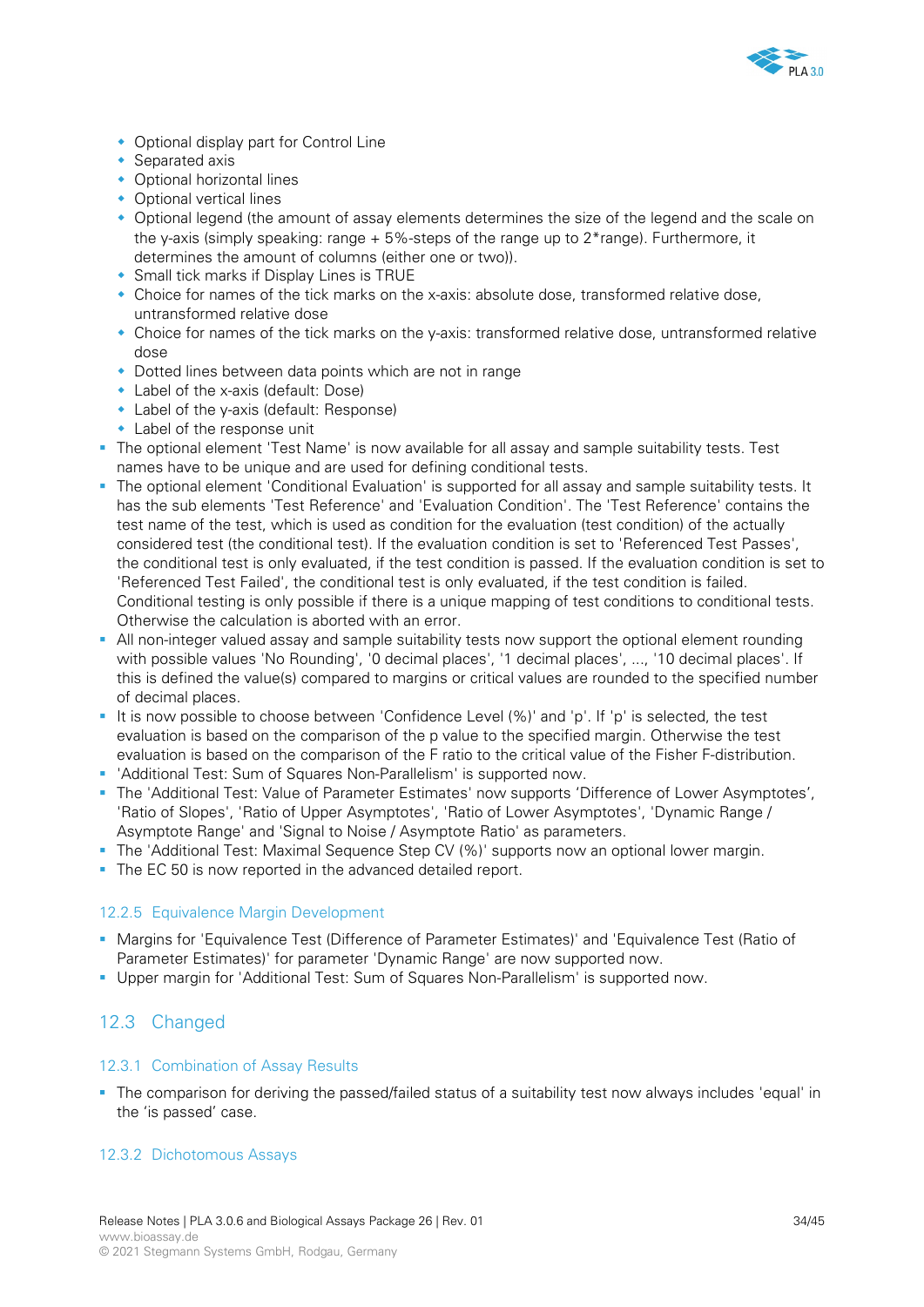

 The comparison for deriving the passed/failed status of a suitability test now always includes 'equal' in the 'is passed' case.

### 12.3.3 Equivalence Margin Development

- Samples with status 'Failed' or 'Rejected' are not anymore included in the margin estimation for the 'Additional Test: Sum of Squared Non-Linearity'.
- **Report and dashboard has been revised.**

#### 12.3.4 Quantitative Response Assays

- The comparison for deriving the passed/failed status of a suitability test now always includes 'equal' in the 'is passed' case.
- The confidence level used for the evaluation of equivalence test is now reported in the result section of the test.
- The dashboard now shows the assay results in the order of the assay element definition.

## 12.4 Fixed

#### 12.4.1 Dichotomous Assays

The use of '<' and '&' are used in assay element names does no longer lead to an abort of the calculation routine.

#### 12.4.2 Quantitative Response Assays

- The use of '<' and '&' are used in assay element names does no longer lead to an abort of the calculation routine.
- Infinite confidence limits are now reported in the results of equivalence tests.
- Midpoint of range calculation has been corrected. (Note: So far no report exists, that contains this value.)
- The calculation of the EC 50 in case of the 5-parameter logistic model has been corrected. (Note: So far no reports of the standard packages reported this value.)
- The calculation of the standard error for the asymptote difference has been corrected. The affected suitability tests are 'Equivalence Test (Difference of Parameter Estimates) - Parameter: Dynamic Range', 'Equivalence Test (Ratio of Parameter Estimates) - Parameter: Dynamic Range', 'Equivalence Test: Difference of Asymptotes' and 'Equivalence Test: Scaled Range of Asymptotes'.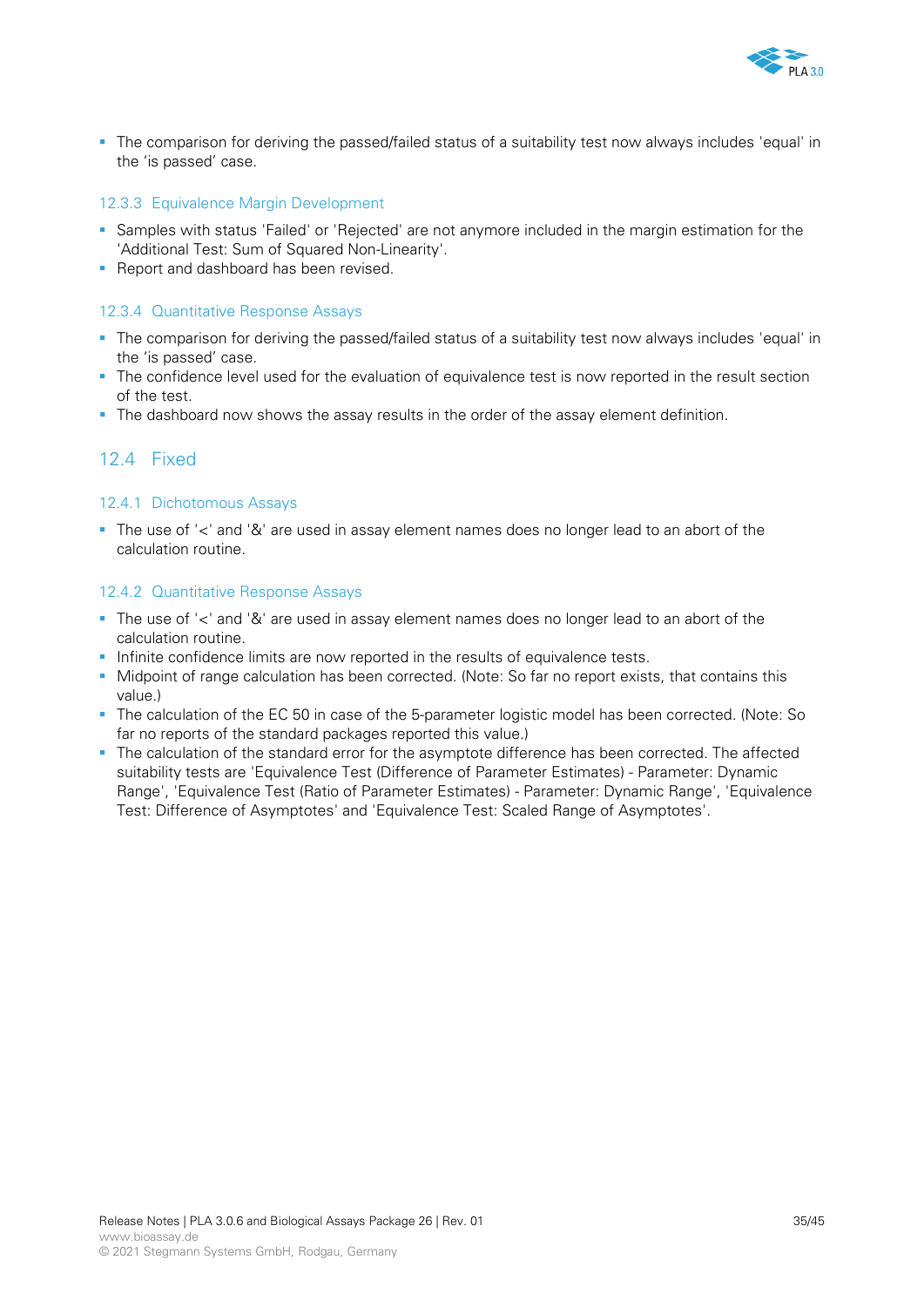

# 13 Biological assay Package 22 Release Notes

## 13.1 Document Package: Biological Assays

Version: 22 (Build 843) (Previous Version: 21).

## 13.2 New

### 13.2.1 Quantitative Response Assays

- The assay element specific lines for 'Non-Linearity (Lack of Fit)' are printed in the ANOVA table of the detailed report and the advanced report. The corresponding rows are labeled by the assay element name.
- The default value for 'ANOVA with consideration of additional factors' is now 'false'.

## 13.3 Changed

### 13.3.1 Quantitative Response Assays

- 'Additional Test: Sum of Squares Non-Linearity (Assay Element)' has been added to the test system.
- 'Additional Test: Minimal R² (Assay Element)" has been added to the test system
- 'Equivalence Test (Difference of Parameter Estimates)' for the 'Dynamic Range' has been added to the test system,
- 'Equivalence Test (Ratio of Parameter Estimates)' for the 'Dynamic Range' has been added to the test system.
- 'Data Selection Schemes' now has an optional child element 'Quality Weight' with possible choices 'Coefficient of Determination', 'F-Ratio Regression' and 'Slope'. The default value is 'Coefficient of Determination'. This controls the quality weight used for range optimization.
- 'Analyze as multiplex assay' has been renamed to 'Simultaneous Regression'.

## 13.4 Fixed

### 13.4.1 Quantitative Response Assays

- The assay suitability and sample suitability tests section of a new quantitative response assay document do not contain any test definitions.
- The R<sup>2</sup> value is now printed in the report for nonlinear models too.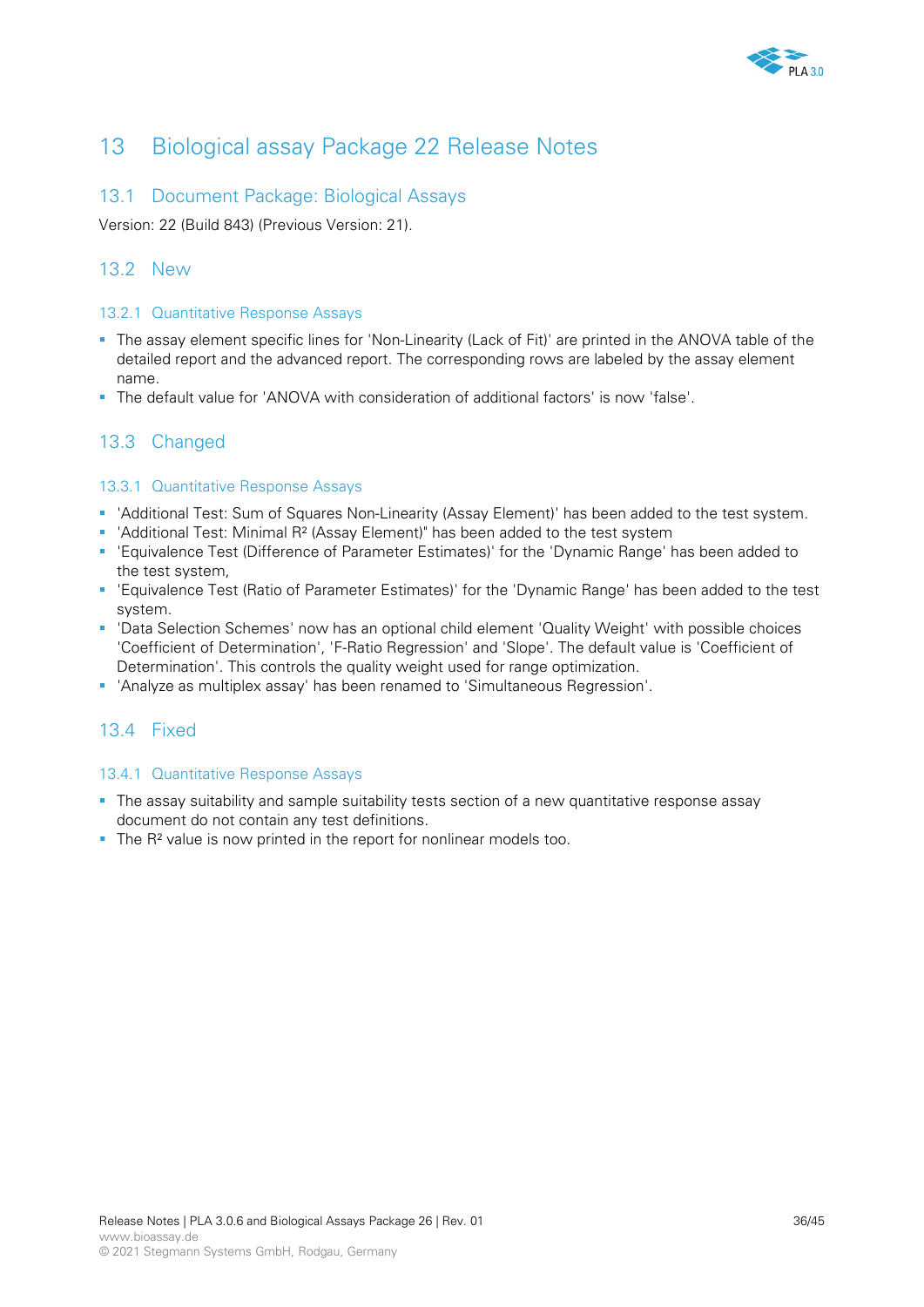

# 14 Biological assay Package 21 Release Notes

## 14.1 Document Package: Biological Assays

Version: 21 (Build 829) (Previous Version: 20).

## 14.2 Changed

### 14.2.1 Combination of Assay Results

 Weights for data rows not entering the calculation of the combined potency are now calculated and displayed in the report.

## 14.2.2 Quantitative Response Assays

The help texts for the test system have been revised.

## 14.3 Fixed

### 14.3.1 Combination of Assay Results

- The combination calculation for slope ratio assays now correctly uses the arithmetic mean instead of the geometric mean in data aggregation mode.
- Units for the absolute potency are now transferred correctly to the combination document for quantitative response assays.

### 14.3.2 Quantitative Response Assays

- The calculation no longer terminates with an unexpected error if some non-standard characters (like " or ') have been used in assay element names.
- In rare cases the non-linear fit method detected a solution with interchanged asymptotes and inverted sign of the hill-slope in case of the 4-parameter fit. It should be noted, that this is also a valid result of the fit and this does not affect the relative potency. However, this result has some side effects regarding suitability tests. The system now correctly detects this interchanged results and restarts optimization with an optimized set of start estimates.
- The calculation no longer terminates with an unexpected error, if 'Additional Test: Relative Potency Range (%)' is defined with scope 'Standard Only'.
- The 'Additional Test: Maximal Sequence Step CV (%)' now takes outliers into account.
- The calculation no longer terminates with an unexpected error, if a sample with only one treatment has to be handled by the range optimizer. If such a configuration is selected as final configuration appropriate warning and info messages occur.
- If 'Dilution Factors' are defined in combination with 'Absolute Potency: Defined by Stock Solution' / 'Absolute Potency: Defined by Raw Material', the system now uses the 'Estimated Potency (Stock Solution)' / 'Estimated Potency Raw Material' as absolute potency for data aggregation (formerly 'Potency Ratio (incl. Dilution Factors)' has been used here).
- Data Source of acquired raw data is now printed in all reports.
- The dashboard now shows the correct absolute potency unit.
- File import of '.psf'-files now choses the correct settings for PLA 2.0 assays, where 'Separate ANOVAs for each hypothesis (PLA 1.2 compatible)' is selected.

### 14.3.3 Reports

- Incorrect formatting in the reports of some numbers between 1E6 and 1E7 with a mantissa of exactly 8 decimal digits has been corrected.
- The template information in reports is now only printed once.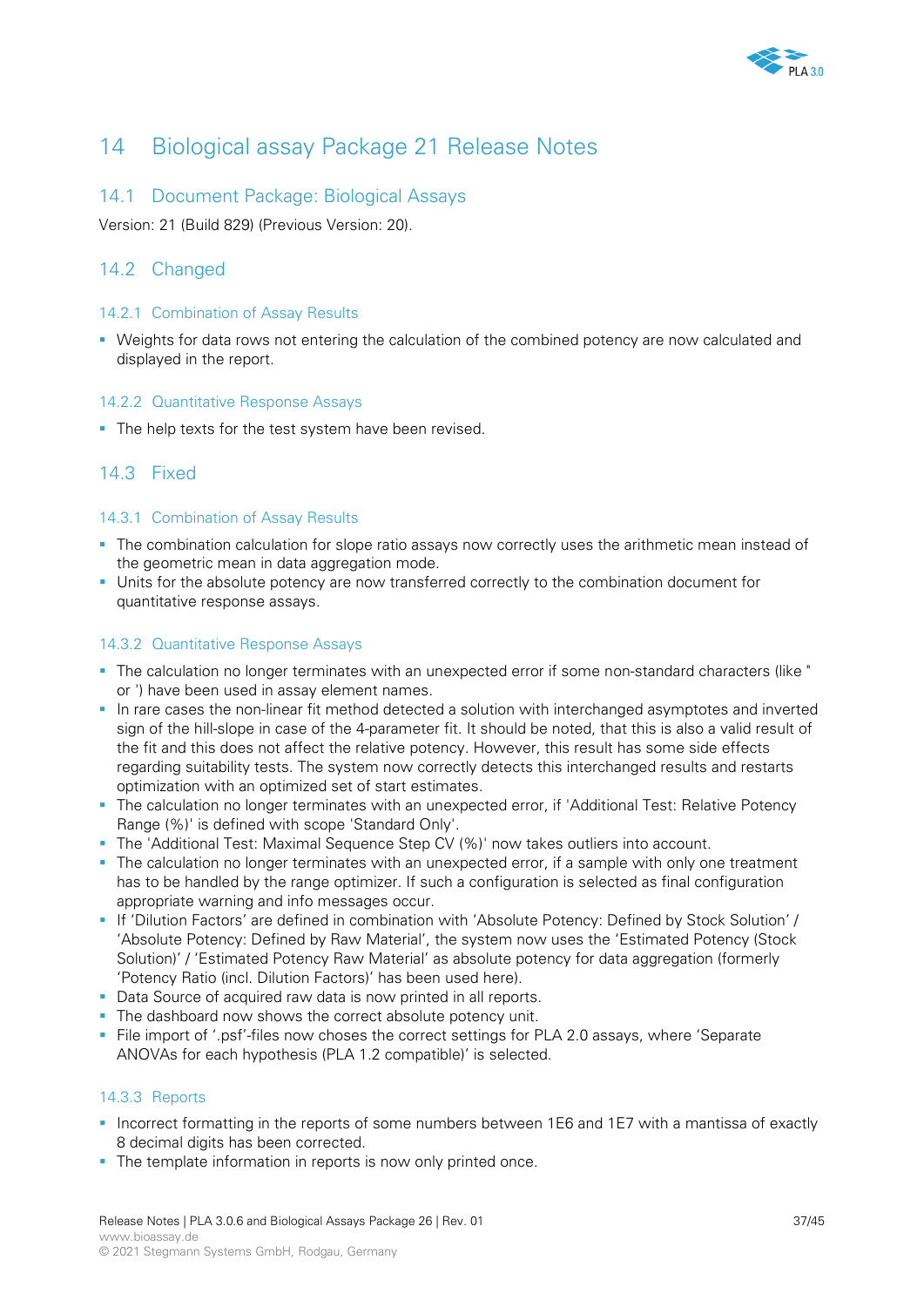

# 15 Biological assay Package 20 Release Notes

## 15.1 Document Package: Biological Assays

Version: 20 (Build 816) (Previous Version: 19).

## 15.2 New

### 15.2.1 Combination of Assay Results

- **Combination Calculation now supports dichotomous assays.**
- **Combination Calculation now supports control samples.**
- Additional output for custom reports has been provided in the calculation result.

### 15.2.2 Control Charts

The performance of the control chart update for large datasets has been significantly improved.

### 15.2.3 Dichotomous Assays

- p-Values for significance tests are now part of the output.
- Test on the signature state of document parts is now added for dichotomous assays.
- The Additional Test on User Variables is now added for dichotomous assays.

### 15.2.4 Quantitative Response Assays

- R-Squared value is provided now for nonlinear regression models.
- 'Additional Test: Minimal R-Squared' is supported for nonlinear models.
- Inclusion of the transformed 50 percent response for range optimization is supported now.
- In case of 50 percent inclusion when using the range optimizer, it is now possible to select the estimation method of the 50 percent response. Available options are arithmetic mean or the mean of minimal and maximal treatment mean.
- F-Test Quadratics with scope 'Assay' supports now slope ratio assays.
- **The coefficient of determination estimation method can now be selected. Possible methods are** 'default method' (implementing the used method of previous versions of the bioassay package), 'mean adjusted model' and 'intercept free model'.
- Additional output for custom reports has been provided in the calculation result. This includes output for reporting the ANOVA tables for the tests of Slope and Test of Linearity of PLA 1.2 and the signal to noise ratio calculated based on the observation data.

## 15.3 Changed

### 15.3.1 Basic Bioassay Protocol

 'Template Selection Strategy' now replaces the option 'Force Common Replicate Number' with the possible choices 'Existing Replicates' and 'Existing Elements'.

#### 15.3.2 Dichotomous Assays

**Linear predictor graphic has been revised.** 

### 15.3.3 Quantitative Response Assays

- In case of the three parameter model, the value of the fixed asymptote is now printed in the report.
- Revision of number formatting in the reports.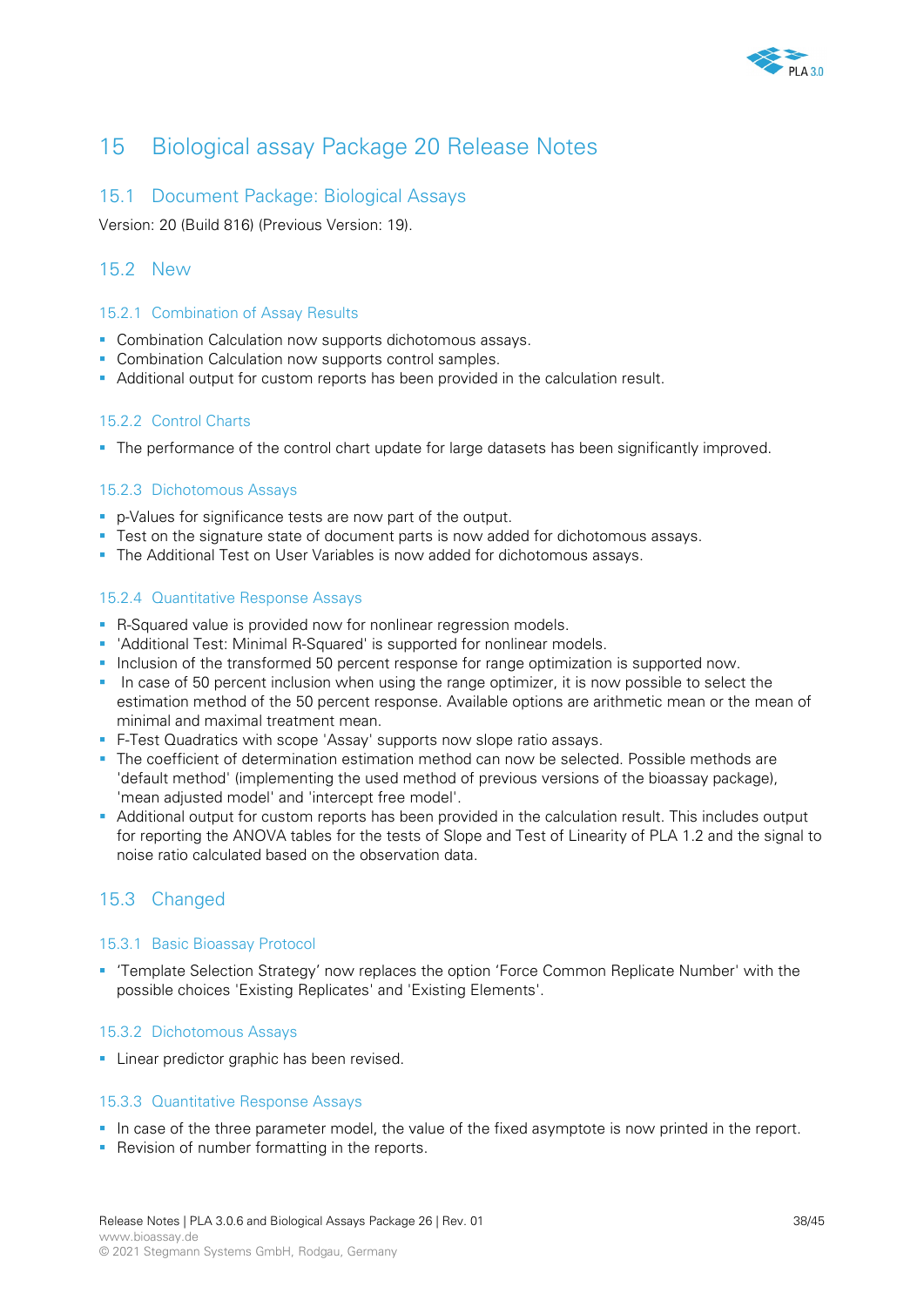

### 15.4 Fixed

#### 15.4.1 Basic Bioassay Protocol

- Removed the not needed elements 'Absolute Potency' and 'Dilution Factors' for control line elements.
- Resolved some minor user interface and reporting issues.

### 15.5 Fixed

#### 15.5.1 Combination of Assay Results

- Resolved an Issue, that some info, warning and error messages are reported twice.
- **Resolved some minor user interface and reporting issues.**

#### 15.5.2 Control Charts

- Resolved an Issue, that some info, warning and error messages are reported twice.
- Resolved some minor user interface and reporting issues.

#### 15.5.3 Dichotomous Assays

- Resolved an Issue, that some info, warning and error messages are reported twice.
- **Messages for invalid assay definitions have been improved.**
- Resolved an issue that led to the output of '/' for the absolute potency unit, in case of undefined units.
- Resolved some minor user interface and reporting issues.

#### 15.5.4 Quantitative Response Assays

- In case of performing a Dixon outlier detection with 8 or more replicates, the outlier detection terminated with a warning and the outlier test result was ignored. This has been corrected.
- In case of 'optimization on' and 'identical range  $=$  false', the range optimizer did detect non-optimal solutions if there are more than on possible range selection candidates for a test sample.
- Resolved an issue, leading to a wrong severity level definition for the test on user variables.
- Resolved an issue, leading to a false degree of freedom in case of replaced outliers. This could only occur, if outlier replacement was activated.
- **B** Resolved an issue, leading to a false degree of freedom for the denominator of F-Tests in case of confidence interval calculation method based on residual error of the restricted fit.
- Resolved an Issue, that some info, warning and error messages are reported twice.
- Resolved an issue that led to the output of '/' for the absolute potency unit, in case of undefined units.
- **Messages for invalid assay definitions have been improved.**
- **Resolved some minor user interface and reporting issues.**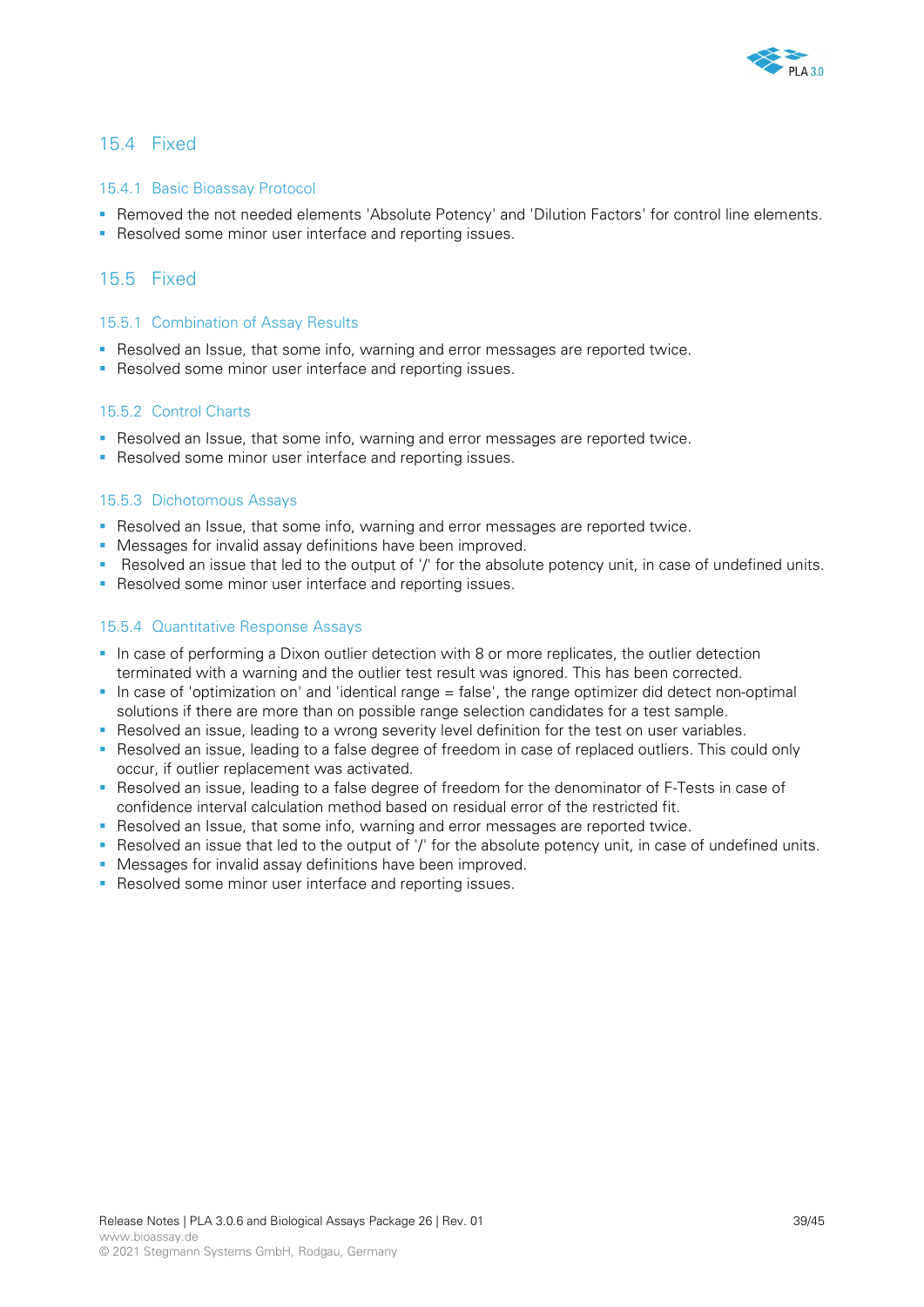

# 16 Biological assay Package 19 Release Notes

## 16.1 Document Package: Biological Assays

Version: 19 (Previous Version 18). Note: Package Measurement Documentation Version 4 is a prerequisite for this package.

## 16.2 New

### 16.2.1 Quantitative Response Assays

- The 'Additional Test: Intermediate Dilution Potency' has been added to the test system.
- The 'Additional Test: Relative Potency Confidence Interval (%)' has been added to the test system.
- The 'Additional Test: Value of Parameter Estimate' has been added to the test system.
- The values 'Fold Difference' (upper minus lower asymptote) and 'Fold Ratio' for the restricted and the unrestricted regression model are provided for control charting.

## 16.3 Changed

### 16.3.1 Combination of Assay Results

 The combination calculation now ignores results with test status 'Excluded'. That means they do not appear in the report and (as in the previous versions) they will not enter the calculation.

## 16.4 Fixed

### 16.4.1 Basic Bioassay Protocol

**Resolved an issue that led in case of the assay element mode to generated quantitative response** assay documents with test / control samples whose replicate number is not large enough to be included in the generated assay.

### 16.4.2 Control Charts

Resolved an issue that prevented the generation of a control chart report.

### 16.4.3 Quantitative Response Assays

- The output of the F-Tests for the preparation term and the significance of slope contains the p-value.
- **Resolved an issue that led to problems for generating the reports in case of multiplex assays.**
- **-** Resolved an issue that led to incorrect labels of the upper asymptote parameter for the unrestricted regression fit, when used in control charts.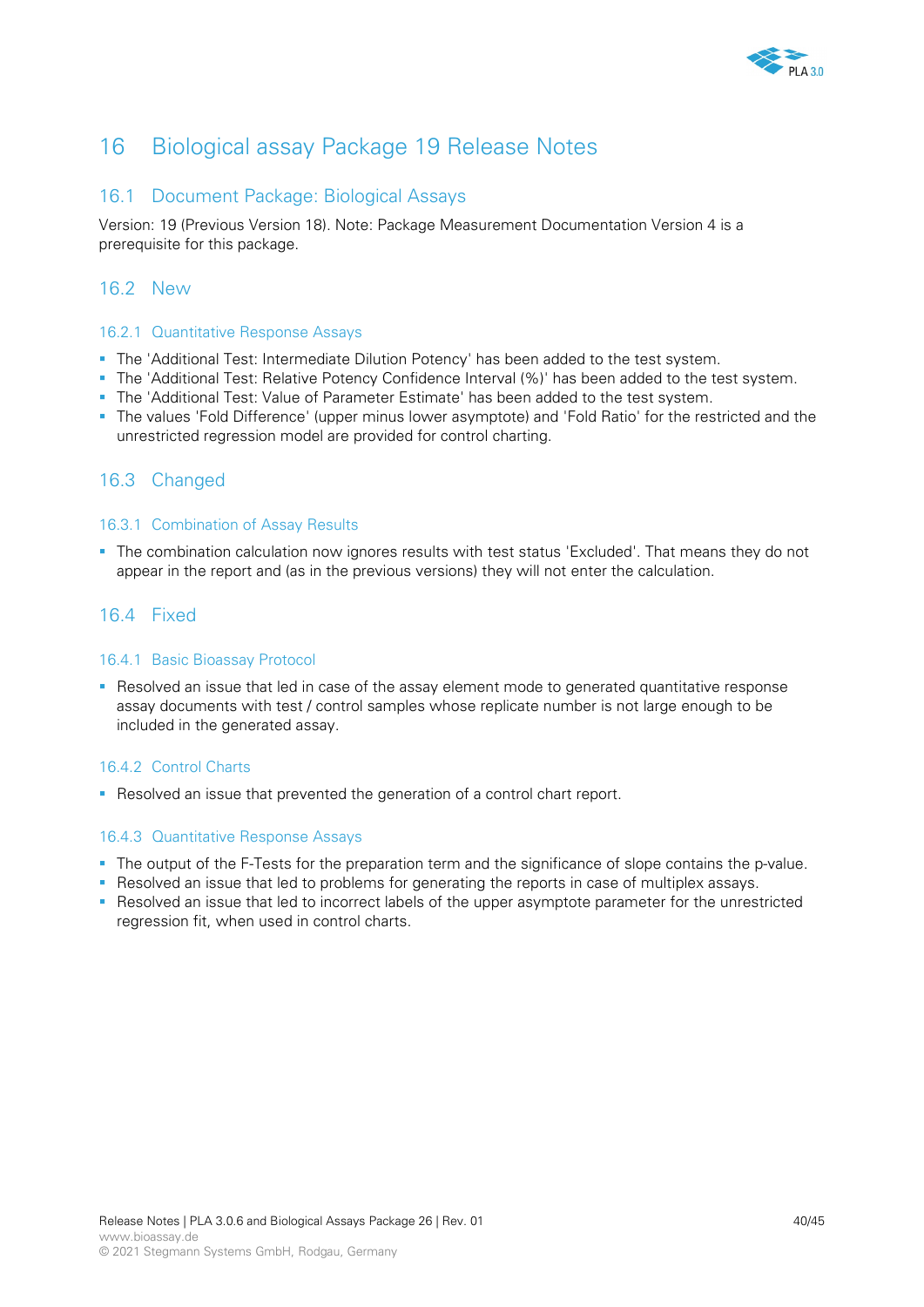

# 17 Biological assay Package 18 Release Notes

## 17.1 Document Package: Biological Assays

Version: 18 (Previous Version: 17). Note: Package Measurement Documentation Version 4 is a prerequisite for this package.

# 17.2 New

### 17.2.1 Quantitative Response Assay

- A compact report is supported now.
- **Potency Confidence Interval Calculation Method can be selected now. Possible choices are** 
	- Based on ANOVA Error: Calculates the potency confidence interval based on the selected ANOVA model. This is the method used in previous versions of the Biological Assay Package.
	- Based on Error of the Restricted Model: Calculates the potency confidence interval based on the residual error term of the restricted regression model.
- The tests on potency value and potency confidence interval can now also be calculated for the stock solution and raw material potency.
- A test for the maximal dose step coefficient of variation is supported now. An upper margin for the coefficients of variation can be defined.
- **Tests for the potency result (e.g. test on the potency value) can now be performed for multiplex** assays.
- Substance information of assay elements are now included in the report.
- Various new properties available for control charting and aggregation. Note: Existing assays need to be recalculated.

## 17.2.2 Combination of Assay Results

- A test for the percentual potency confidence interval is supported now.
- The  $x^2$ -Homogeneity test can be defined and performed as suitability test.
- The definition of multiple section filters is now supported.
- It is possible to define substance informations for the combination groups. Therefore a group element has been introduced in the document content. When it references the group ID column of the dataset, substance informations defined for this combination group are printed out in the report part for this group.

### 17.2.3 Equivalence Margin Development

The definition of multiple section filters is now supported.

#### 17.2.4 Basic Bioassay Protocol

The basic bioassay protocol has been completely revised. See manual.

### 17.2.5 Changed

#### 17.2.6 Combination of Assay Results

The fields 'Test Failed Message' and 'Tests Passed Message' have been removed.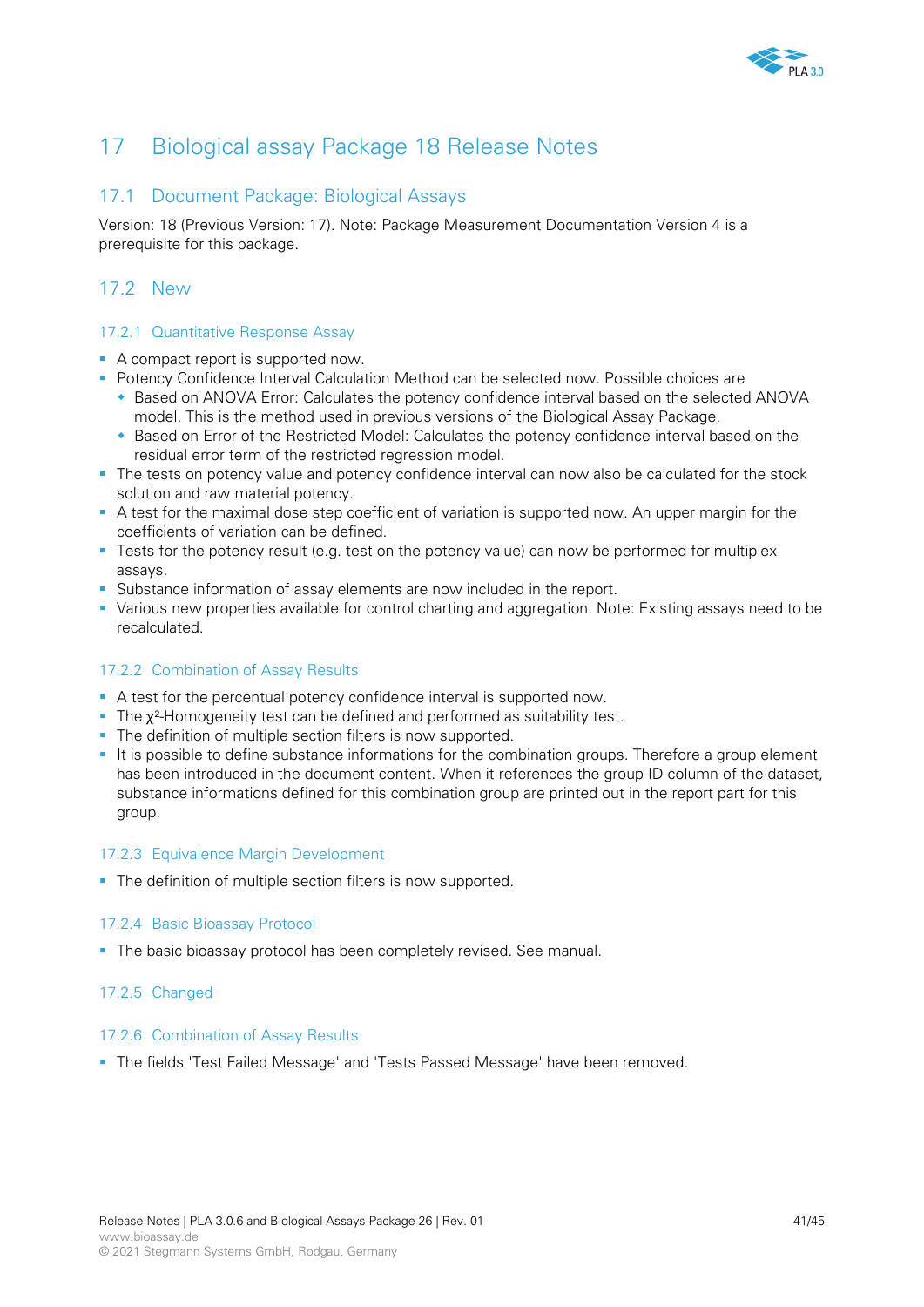

## 17.3 Fixed

### 17.3.1 Quantitative Response Assay

- Resolved an error that led to printout of false p-values for the preparation term in a model row in the ANOVA table. Note: This error had no effect for the evaluation of suitability tests or potency.
- ANOVA model selection has been ignored for models with included control line. The pure error ANOVA has always been used.
- Several message errors fixed for incompletely specified assays.

#### 17.3.2 Combination of Assay Results

Several message errors fixed for incompletely specified assays.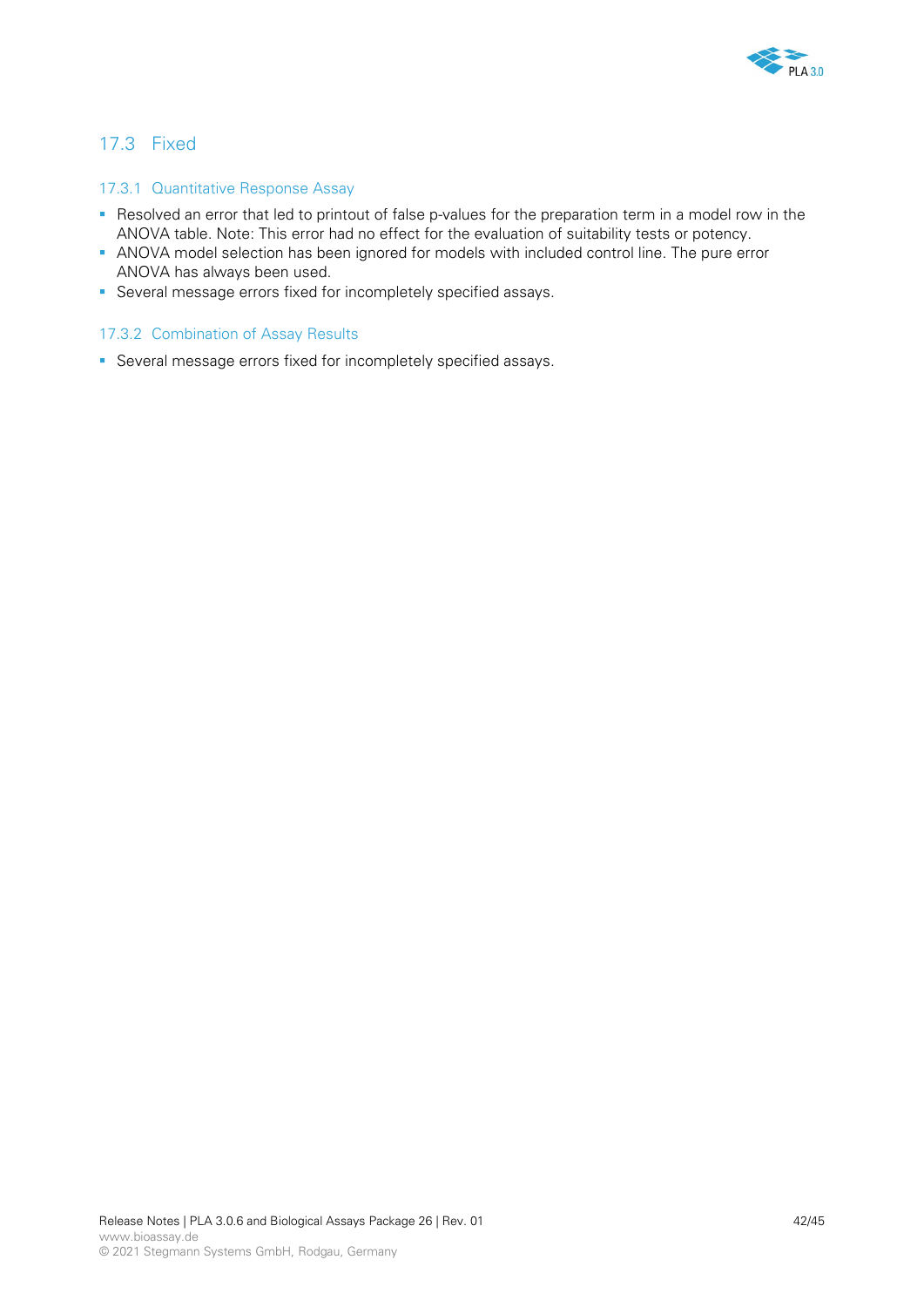

# 18 Biological assay Package 17 Release Notes

## 18.1 Document Package: Biological Assays

Version: 17 (Previous Version: 14). Note: Package Measurement Documentation Version 4 is a prerequisite for this package.

# 18.2 Document Type: Combination of Assay Results

### 18.2.1 New

- All tests support a "scope". The scope field selects, whether the test is performed for the combination of relative or absolute potencies.
- The tests on potency value, potency confidence interval and potency range (%) are now available for absolute potencies.
- A Test on Sum of Weights has been added. A lower margin for the sum of weights (usually calculated for the homogeneity test) can be defined.
- The Test on Coefficient of Variation (%) has been added to the test section. An upper margin for the empirical coefficient of variation of the potency values can be specified.
- The Test on Number of Valid Assays has been added to the test section. Upper and/or lower margins can be specified. This test is especially useful if used in combination with the basic bioassay protocol for routine assays.
- The Test on (Log) Potency Range has been added to the test section. An upper margin can be specified for the range of the log potency values entering the combination calculation.
- The Test on (Log) Potency Confidence Interval Range has been added to the test section. An upper margin can be specified for the log potency confidence interval length of the combined potency.
- The logarithm base can now be specified in the analysis section. The selected logarithm base does only influence the results of the Tests on (Log) Potency Range and (Log) Potency Confidence Interval Range.
- A Test on Signature States has been added to the list of tests.

## 18.2.2 Fixed

- Resolved several errors, leading to non-comprehensible error messages in case of incomplete data/assay situations.
- Resolved several errors, where no report could be generated in case of incomplete data/assay situations.

## 18.3 Document Type: Quantitative Response Assay

### 18.3.1 New

- Dixon-, Grubbs- and Standard Deviation Outlier Test can now be used for control lines.
- The advanced settings now contain an optional field 'Replace Outliers'. If this is set to true, detected outliers are replaced by the mean of the remaining response values of the corresponding sequence step.
- The Additional Test: Maximal Number of Outliers now contains a field extent defining the evaluation range of the test. In case of 'Assay' all outliers of the assay are counted. In case of 'Assay Element' only the outliers of this assay element are counted. In case of 'Sequence Step' the maximum number of outliers for the sequence steps of the considered assay element are counted.
- The F-Test on Preparation has been added to the test section. This test tests the significance of the preparation term in the ANOVA table. The test is only available for the Linear Parallel Line Model and the Nonlinear 4-Parameter Model.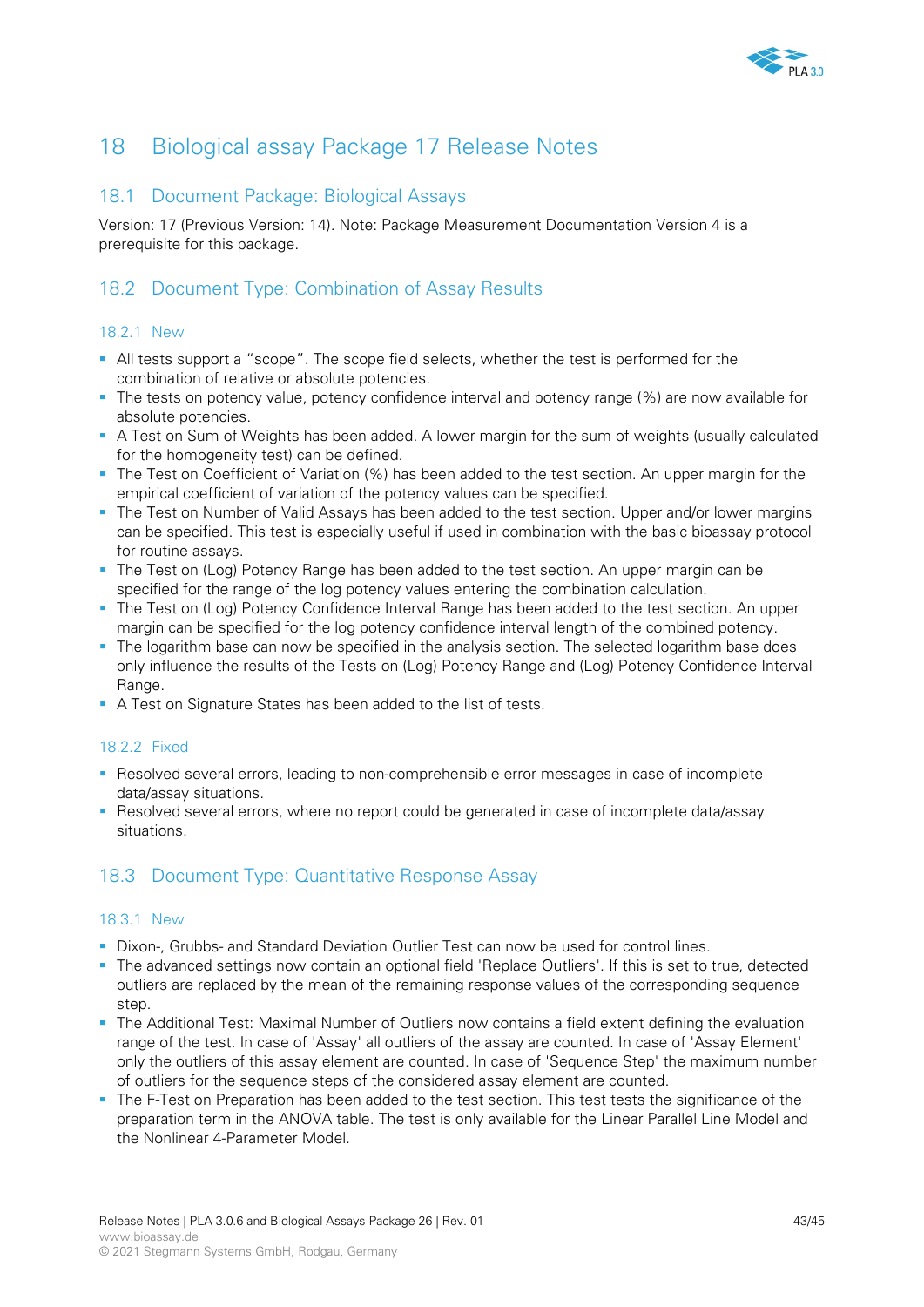

- The F-Test Difference of Quadratics (Assay Scope) has been added to the test section. This is a difference of model test, where the sum of squares quadratics (assay scope) is compared to the usual sum of squares quadratics (for assay elements). This is a test for the support of legacy analytical methods.
- The F-Test Quadratics (Assay Scope) has been added to the test section. To perform this test, a quadratic model is fitted to the data of the whole assay simultaneously (in contrast to the usual F-Test Quadratics, where only the data of one assay element is used). This is a test for the support of legacy analytical methods.
- The Test on User Variable has been added to the test section. This test allows to test for variables and their values. It is useful in complex workflow setups.

### 18.3.2 Changed

The additional fit of the 4-parameter-model with included control line is now performed including the control line values. The procedure used in previous versions ignored these values as in the Slope Ratio model. The new approach is more comprehensible. The result of this fit us used to perform the Non-Parallelism row of the ANOVA table (which directly influences the F-Test Non-Parallelism).

### 18.3.3 Fixed

- Resolved an error causing the range optimizer to select non-optimal configurations in some complex situations.
- Resolved several errors leading to non-comprehensible error messages in case of incomplete data / assay situations.
- Resolved several errors, where no report could be generated in case of incomplete data / assay situations.